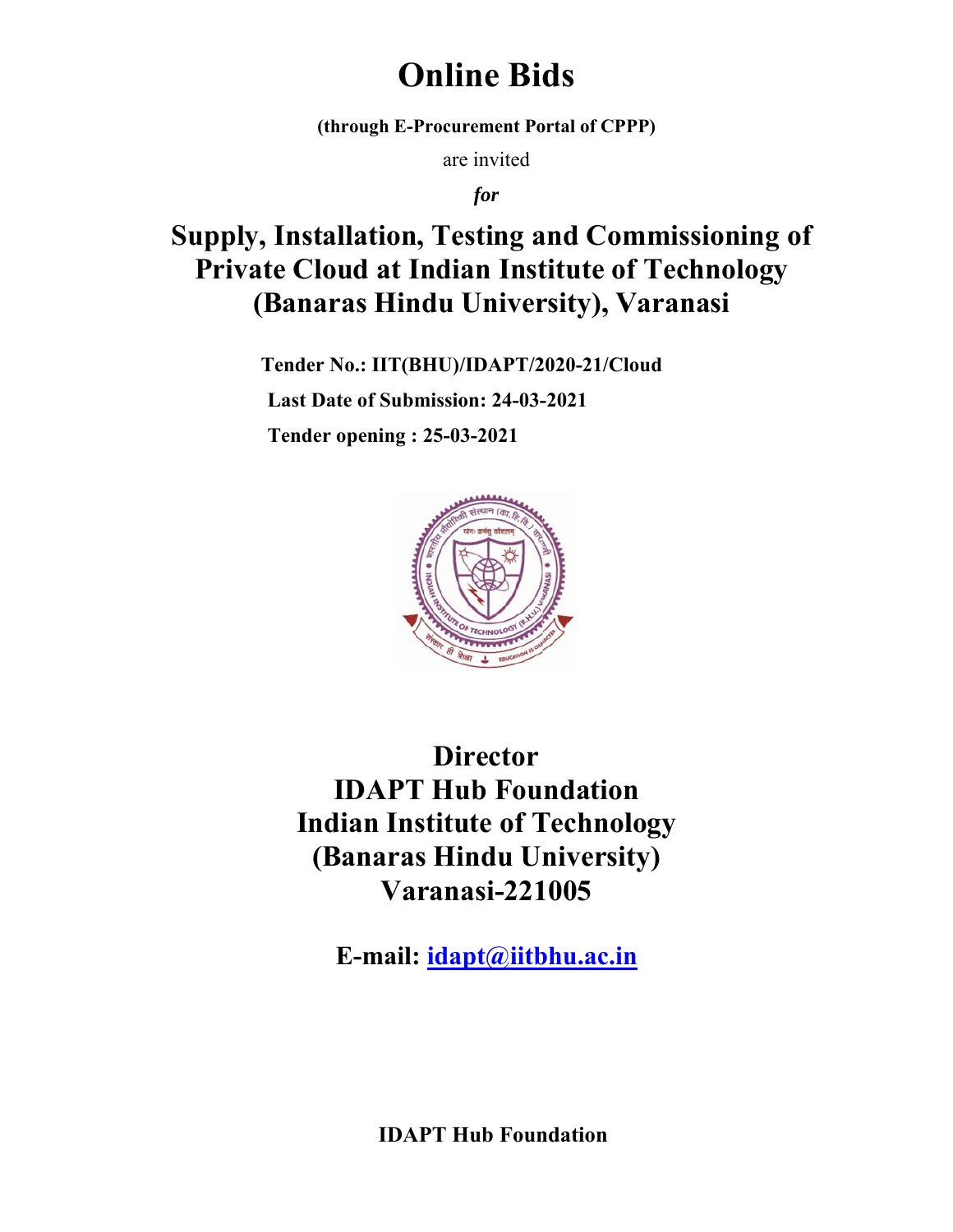# **INDIAN INSTITUTE OF TECHNOLOGY (BANARAS HINDU UNIVERSITY) VARANASI – 221005**

### **DEPARTMENT/SCHOOL/CENTRE: IDAPT Hub Foundation**

### **Advertised Tender Enquiry Documents**

### **(NOTICE INVITING TENDER)**

IDAPT Hub Foundation, IIT (BHU) Varanasi invites online tender from manufacturers (or their 'authorized' dealers that they have been authorized to quote in response to this NIT) of the following items are invited:

| SI.<br>No. | <b>Tender No. and Last Date</b> | <b>Specifications &amp; Quantity</b><br>of the item | <b>Earnest Money Deposit</b><br>to be submitted |
|------------|---------------------------------|-----------------------------------------------------|-------------------------------------------------|
|            | IIT(BHU)/IDAPT/2020-21/Cloud    | As per Annexure I                                   | $Rs. 2,00,000/$ -                               |
|            | 24.03.2021                      |                                                     |                                                 |

Tender Documents may be downloaded from Central Public Procurement Portal http://eprocure.gov.in/eprocure/app.Tenderers can access tender documents on the CPP Portal. Select the appropriate tender and fill them with all relevant information and submit the completed tender document online on the website http://eprocure.gov.in/eprocure/appas per the schedule given in the next page.

Aspiring Bidders who have not enrolled/registered ine-procurement should enroll/register before participating through the website http://eprocure.gov.in/eprocure/app.The portal enrolment is free of cost. Bidders are advised to go through instructions provided at 'Instructions for online Bid Submission'.

### **No manual bids will be accepted. All quotation (both Technical and Financial should be submitted in the E- procurement portal).**

The Tender should be addressed to **Director, IDAPT Hub Foundation, Indian Institute of Technology (Banaras Hindu University), Varanasi – 221005, U.P.**, and should be submitted online on or before the date and time of Bid opening date as mentioned in critical date sheet.

*The Institute shall not be responsible for any delay in submitting online Bids. The Institute reserves the right to accept or reject any bid, cancel the Tender without assigning any reason thereof. No correspondence in this regard will be entertained.* 

Earnest Money shall be forfeited, if it is found at any stage that information/particulars regarding supply of tendered item (s) is false.

> **Director IDAPT Hub Foundation Indian Institute of Technology (Banaras Hindu University), Varanasi – 221005**

## **IDAPT Hub Foundation**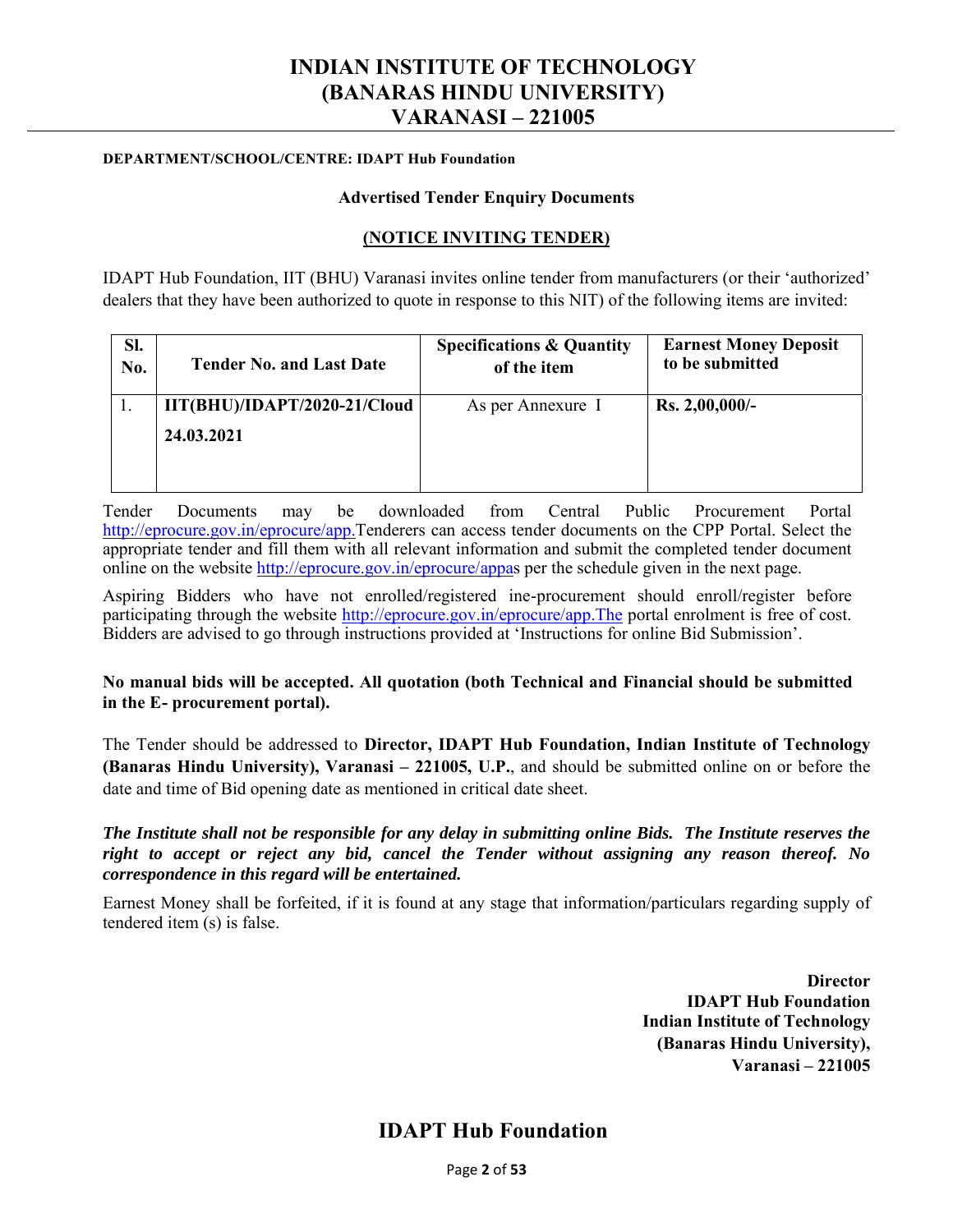# **INDIAN INSTITUTE OF TECHNOLOGY (BANARAS HINDU UNIVERSITY) VARANASI – 221005**

### **DEPARTMENT/SCHOOL/CENTRE: IDAPT Hub Foundation**

### **TENDER DOCUMENT FOR SUPPLY, INSTALLATION, TESTING AND COMMISSIONING OF PRIVATE CLOUD AT INDIAN INSTITUTE OF TECHNOLOGY (BANARAS HINDU UNIVERSITY), VARANASI**

| Name of Organization                                                                                  | Indian Institute of Technology (Banaras Hindu University)                                                                                                                                                                                                                                                                                                                                                                                         |
|-------------------------------------------------------------------------------------------------------|---------------------------------------------------------------------------------------------------------------------------------------------------------------------------------------------------------------------------------------------------------------------------------------------------------------------------------------------------------------------------------------------------------------------------------------------------|
| Tender Type<br>(Open/Limited/EOI/Auction/Single)                                                      | Open                                                                                                                                                                                                                                                                                                                                                                                                                                              |
| Type/Form of Contract (Work/Supply/<br>Auction/ Service/ Buy/ Empanelment/ Sell)                      | <b>SUPPLY</b>                                                                                                                                                                                                                                                                                                                                                                                                                                     |
| Date of Issue/Publishing Original Tender                                                              | 03-03-2021<br>06.00 PM                                                                                                                                                                                                                                                                                                                                                                                                                            |
| Document Download Start Date                                                                          | 03-03-2021<br>06.00 PM                                                                                                                                                                                                                                                                                                                                                                                                                            |
| Document Download End Date                                                                            | 24-03-2021<br>05.00 PM                                                                                                                                                                                                                                                                                                                                                                                                                            |
| Pre Bid Meeting Date*<br>*Queries, if any, to be discussed, MUST be<br>emailed to idapt@iitbhu.ac.in. | No any                                                                                                                                                                                                                                                                                                                                                                                                                                            |
| Corrigendum, if any                                                                                   |                                                                                                                                                                                                                                                                                                                                                                                                                                                   |
| Last Date and Time for Uploading of Bids                                                              | 24-03-2021<br>05.00 PM                                                                                                                                                                                                                                                                                                                                                                                                                            |
| Date and Time of Opening of Technical Bids                                                            | 25-03-2021<br>05.00 PM                                                                                                                                                                                                                                                                                                                                                                                                                            |
| Tender Processing Fee (including GST as<br>applicable)<br><b>EMD</b>                                  | Rs. 5900/- (For Tender Processing Fee)<br>Rs. 2,00,000/- (For EMD)<br>(To be paid through RTGS/NEFT) as per the following<br>details:<br>Name of Account - Registrar, IIT(BHU)<br>Name of the Bank - State Bank of India<br>Name of Branch - IT, BHU, Varanasi<br>Account No. - 32778803937<br>IFSC Code - SBIN0011445<br>The proof of payment must be enclosed with<br><b>Technical Bid. Both the transactions should be done</b><br>separately. |
| No. of Covers $(1/2/3/4)$                                                                             | 02                                                                                                                                                                                                                                                                                                                                                                                                                                                |
| <b>Bid Validity days</b>                                                                              | 180 days (From last date of opening of tender)                                                                                                                                                                                                                                                                                                                                                                                                    |
| <b>Address for Communication</b>                                                                      | <b>Director</b><br><b>IDAPT Hub Foundation</b><br><b>Indian Institute of Technology</b><br>(Banaras Hindu University),<br>Varanasi - 221005, U.P.                                                                                                                                                                                                                                                                                                 |
| Contact No. & E-mail Address                                                                          | $id$ <sub>apt</sub> $(a)$ iitbhu.ac.in                                                                                                                                                                                                                                                                                                                                                                                                            |

### **CRITICAL DATA SHEET**

# **IDAPT Hub Foundation**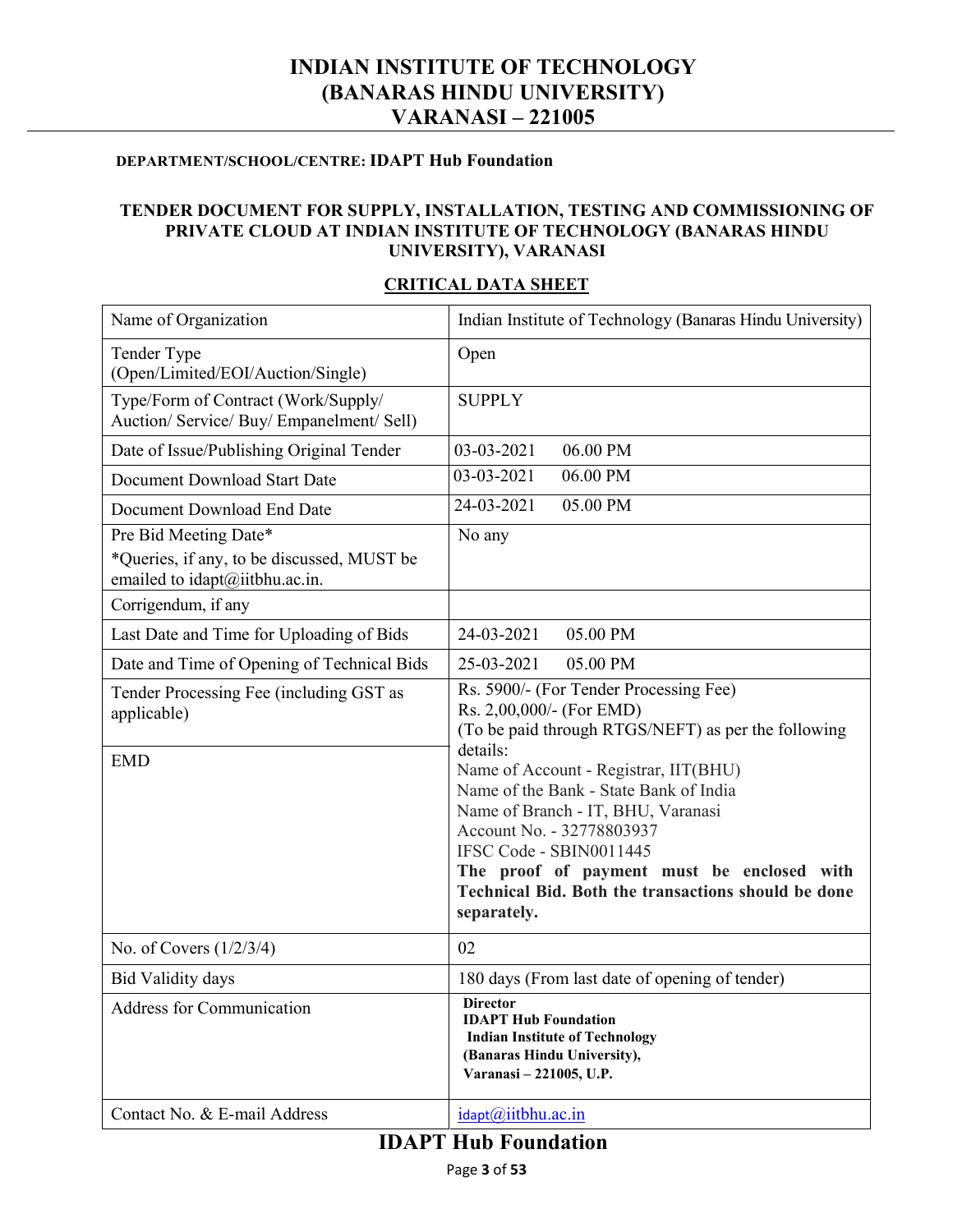# **INDIAN INSTITUTE OF TECHNOLOGY (BANARAS HINDU UNIVERSITY) VARANASI – 221005**

### **DEPARTMENT/SCHOOL/CENTRE: IDAPT Hub Foundation**

# **TENDER DOCUMENT FOR SUPPLY, INSTALLATION, TESTING AND COMMISSIONING OF PRIVATE CLOUD AT INDIAN INSTITUTE OF TECHNOLOGY (BANARAS HINDU UNIVERSITY), VARANASI**

# **INVITATION FOR BIDS**

1. Online bids are invited from eligible bidders for the following:

| Sl.<br>No. | Tender no.                                  | Specifications & quantity of the item | <b>Earnest Money</b><br><b>Deposit (EMD)</b> |
|------------|---------------------------------------------|---------------------------------------|----------------------------------------------|
|            | <b>IIT(BHU)/IDA</b><br>PT/2020-<br>21/Cloud | As per Annexure I                     | $Rs. 2,00,000/-$                             |

- 1. Interested eligible Bidders may obtain further information from IIT (BHU) website: https://www.iitbhu.ac.in/tenders or from Central Public Procurement Portal (CPPP) https://eprocure.gov.in/eprocure/app.
- 2. Intending bidders are advised to visit IIT (BHU) website https://www.iitbhu.ac.in/tenders and CPPP website https://eprocure.gov.in/eprocure/app regularly till closing date of BID submission of tender for any corrigendum / addendum/ amendment.
- 3. Earnest Money Deposit is to be deposited electronically by RTGS/NEFT in the account of Registrar, IIT (BHU) in the Bank details mentioned above. Bidders are required to submit the scan copy of payment receipt details of Tender fees and EMD payment at the time of Bid Preparation.
- 4. This Tender Document contains the following: **A.** Instructions for Online Bid Submission
	- **B.** Instruction to Bidders
	- **C.** General conditions of contract (GCC)
	- **D.** Special Condition of Contracts
	- **E.** Check-list for Bid/Tender submission
	- **F.** Declaration Certificate
	- **G.** Technical specifications for the complete project (Annexure 1)
	- **H.** Compliance Sheet

# **SECTION 1: INSTRUCTION FOR ONLINE BID SUBMISSION**

As per the directives of Department of Expenditure, this tender document has been published on the Central Public Procurement Portal (URL:http://eprocure.gov.in/eprocure/app). The bidders are required to submit soft copies of their bids electronically on the CPP Portal, using valid Digital Signature Certificates. The instructions given below are meant to assist the bidders in registering on the CPP Portal, prepare their bids in accordance with the requirements and submitting their bids online on the CPP Portal.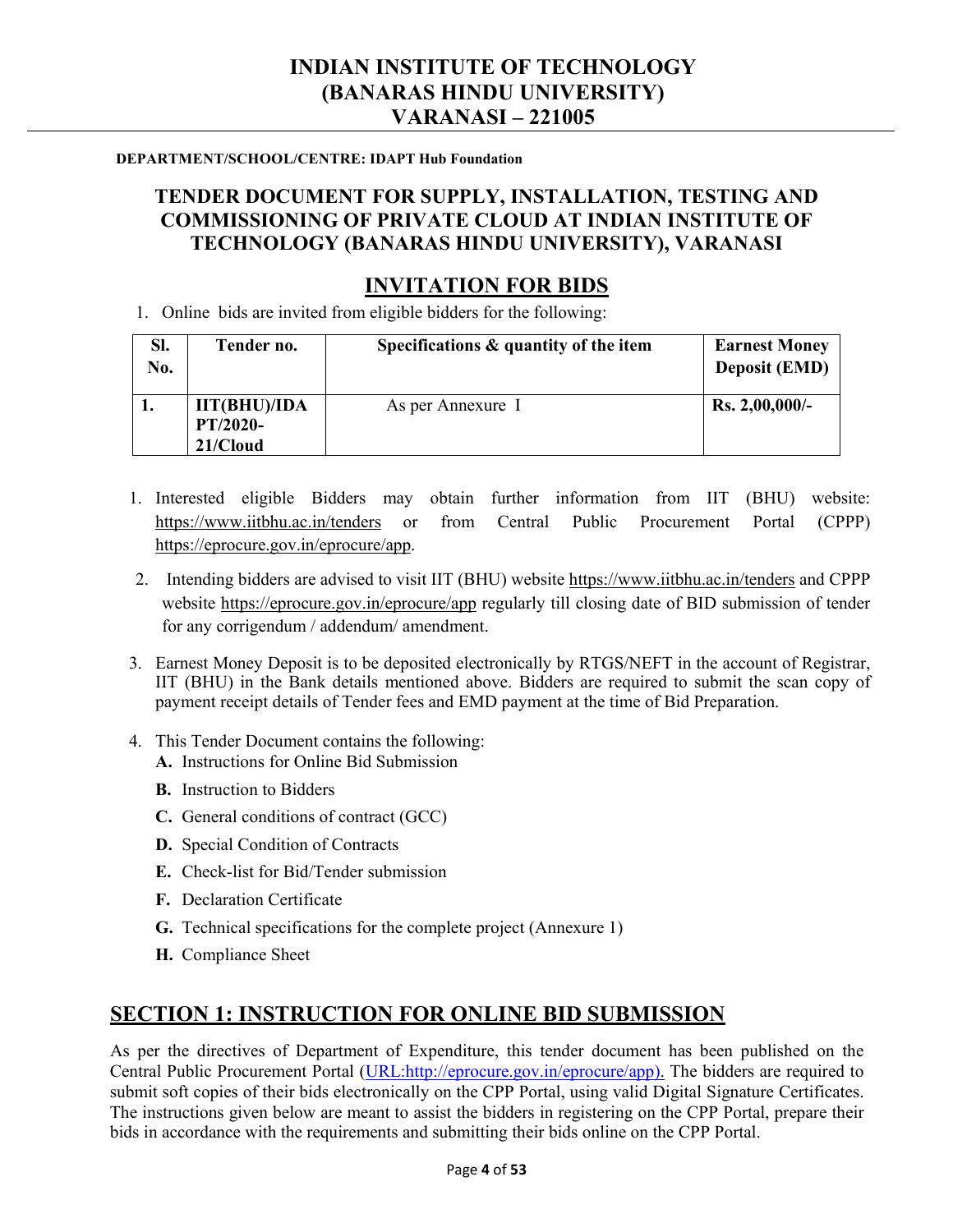More information useful for submitting online bids on the CPP Portal may be obtained at: http://eprocure.gov.in/eprocure/app.

### **1. Registration**

- 1. Bidders are required to enrol on the e-Procurement module of the Central Public Procurement Portal (URL:http://eprocure.gov.in/eprocure/app)by clicking on the link "Click here to Enroll". Enrolment on the CPP Portal is free of charge.
- 2. As part of the enrolment process, the bidders will be required to choose a unique username and assign a password for their accounts.
- 3. Bidders are advised to register their valid email address and mobile numbers as part of the registration process. These would be used for any communication from the CPP Portal.
- 4. Upon enrolment, the bidders will be required to register their valid Digital Signature Certificate (Class II or Class III Certificates with signing key usage) issued by any Certifying Authority recognized by CCA India (e.g. Sify / TCS / nCode / eMudhra etc.), with their profile.
- 5. Only one valid DSC should be registered by a bidder. Please note that the bidders are responsible to ensure that they do not lend their DSCs to others which may lead to misuse.
- 6. Bidder then logs in to the site through the secured log-in by entering their user ID / password and the password of the DSC / eToken.

### **2. Searching for Tender Documents**

- 1. There are various search options built in the CPP Portal, to facilitate bidders to search active tenders by several parameters. These parameters could include Tender ID, organization name, location, date, value, etc. There is also an option of advanced search for tenders, where in the bidders may combine a number of search parameters such as organization name, form of contract, location, date, other keywords etc. to search for a tender published on the CPP Portal.
- 2. Once the bidders have selected the tenders they are interested in, they may download the required documents/tender schedules. These tenders can be moved to the respective 'My Tenders' folder. This would enable the CPP Portal to intimate the bidders through SMS/ e-mail in case there is any corrigendum issued to the tender document.
- 3. The bidder should make a note of the unique Tender ID assigned to each tender, in case they want to obtain any clarification / help from the Helpdesk.

### **3. Preparation of Bids**

- 1. Bidder should take into account any corrigendum published on the tender document before submitting their bids.
- 2. Please go through the tender advertisement and the tender document carefully to understand the documents required to be submitted as part of the bid. Please note the number of covers in which the bid documents have to be submitted, the number of documents-including the names and content of each of the document that need to be submitted. Any deviations from these may lead to rejection of the bid.
- 3. Bidder, in advance, should get ready the bid documents to be submitted as indicated in the tender document/scheduleandgenerally,theycanbeinPDF/XLS/RAR/DWFformats.Biddocuments may be scanned with 100 dpi with black and white option.
- 4. To avoid the time and effort required in uploading the same set of standard documents which are required to be submitted as a part of every bid, a provision of uploading such standard documents (e.g. PAN card copy, annual reports, auditor certificates etc.) has been provided to the bidders. Bidders can use "My Space" are a available to them to upload such documents. These documents may be directly submitted from the "My Space" area while submitting abid, and need not be uploaded again and again. This will lead to a reduction in the time required for bid submission process.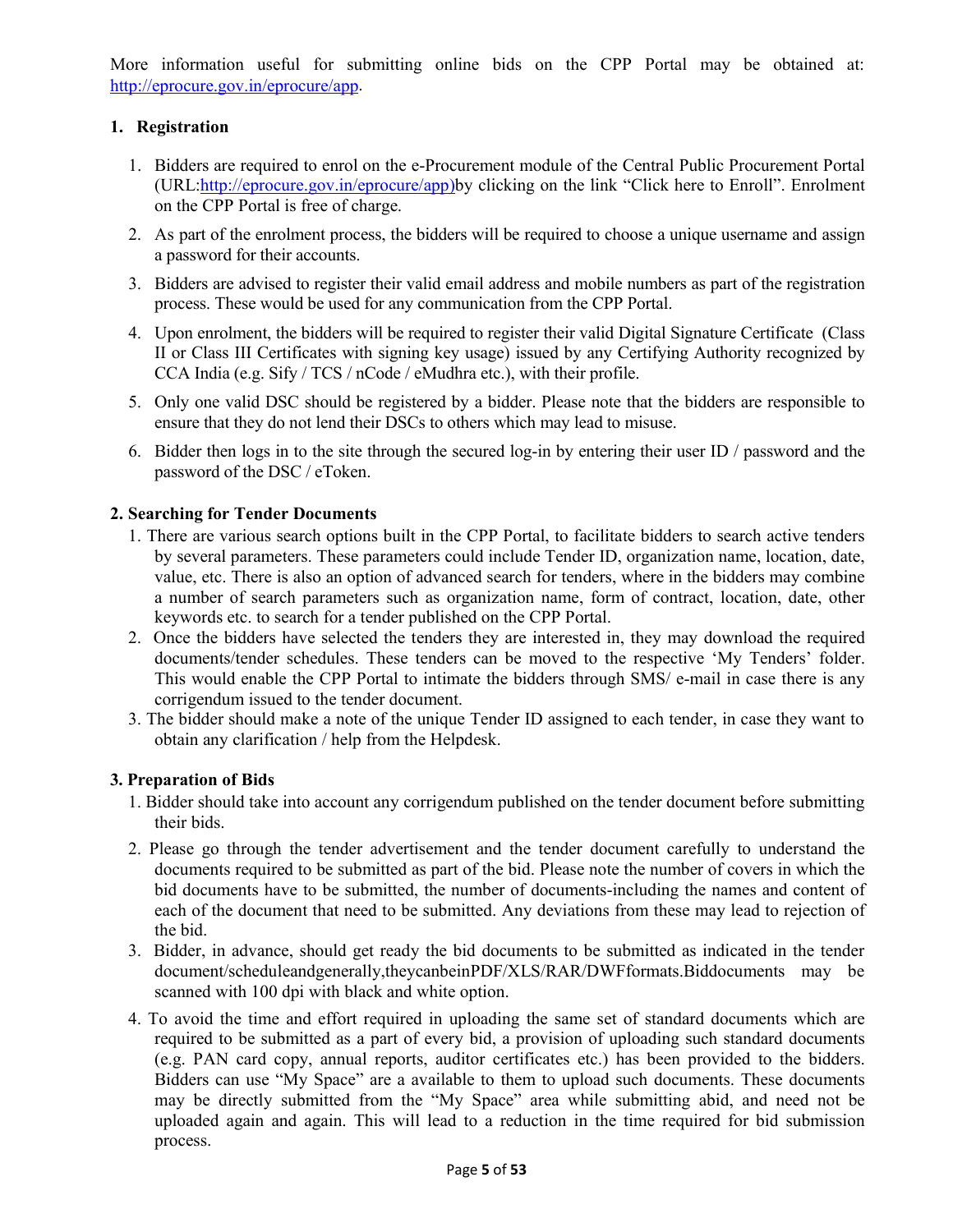### **5. Submission of Bids**

- 1. Bidder should log into the site well in advance for bid submission so that he/she upload the bid in time i.e. on or before the bid submission time. Bidder will be responsible for any delay due to other issues.
- 2. The bidder has to digitally sign and upload the required bid documents one by one as indicated in the tender document.
- 3. Bidder has to select the payment option as "on-line" to pay the tender fee/EMD as applicable and enter details of the instrument. Whenever, EMD/Tender fees is sought, bidders need to pay the tender fee and EMD separately on-line through RTGS.
- 4. A standard BoQ format has been provided with the tender document to be filled by all the bidders. Bidders are requested to note that they should necessarily submit their financial bids in the format provided and not her format is acceptable. Bidders are required to download the BoQ file, open it and complete the white coloured (unprotected) cells with their respective financial quotes and other details (such as name of the bidder). No other cells should be changed. Once the details have been completed, the bidder should save it and submit it online, without changing the file name. If the BoQ file is found to be modified by the bidder, the bid will be rejected.
- 5. The server time (which is displayed on the bidders' dash board) will be considered as the standard time for referencing the deadlines for submission of the bids by the bidders, opening of bids etc. The bidders should follow this time during bid submission.
- 6. AllthedocumentsbeingsubmittedbythebidderswouldbeencryptedusingPKIencryptiontechniques to ensure the secrecy of the data. The data entered cannot be viewed by unauthorized persons until the time of bid opening. The confidentiality of the bids is maintained using the secured Socket Layer 128bit encryption technology. Data storage encryption of sensitive fields is done.
- 7. The uploaded tender documents become readable only after the tender opening by the authorized bid openers.
- 8. Upon the successful and timely submission of bids, the portal will give a successful bid submission message  $\&$  a bid summary will be displayed with the bid no. and the date  $\&$  time of submission of the bid with all other relevant details.
- 9. Kindly add scanned PDF of all relevant documents in a single PDF file of compliance sheet.

### **5. Assistance to Bidders**

- 1. Any queries relating to the tender document and the terms and conditions contained there in should be addressed to the Tender Inviting Authority for a tender or the relevant contact person indicated in the tender.
- 2. Any queries relating to the process of online bid submission or queries relating to CPP Portal in general may be directed to the 24x7 CPP Portal Helpdesk.

### **6. General Instructions to the Bidders**

- 1. The tenders will be received on line through portal http://eprocure.gov.in/eprocure/app. In the Technical Bids, the bidders are required to upload all the documents in **.pdf format**.
- 2. Possession of a Valid Class II/III Digital Signature Certificate (DSC) in the form of smart card/etoken in the company's name is a prerequisite for registration and participating in the bid submission activities through https://eprocure.gov.in/eprocure/app.Digital Signature Certificates can be obtained from the authorized certifying agencies, details of which are available in the website https://eprocure.gov.in/eprocure/app under the link "Information about DSC".
- 3. Tenderer are advised to follow the instructions provided in the 'Instructions to the Tenderer for the e-submission of the bids online through the Central Public Procurement Portal for e-Procurement at https://eprocure.gov.in/eprocure/app.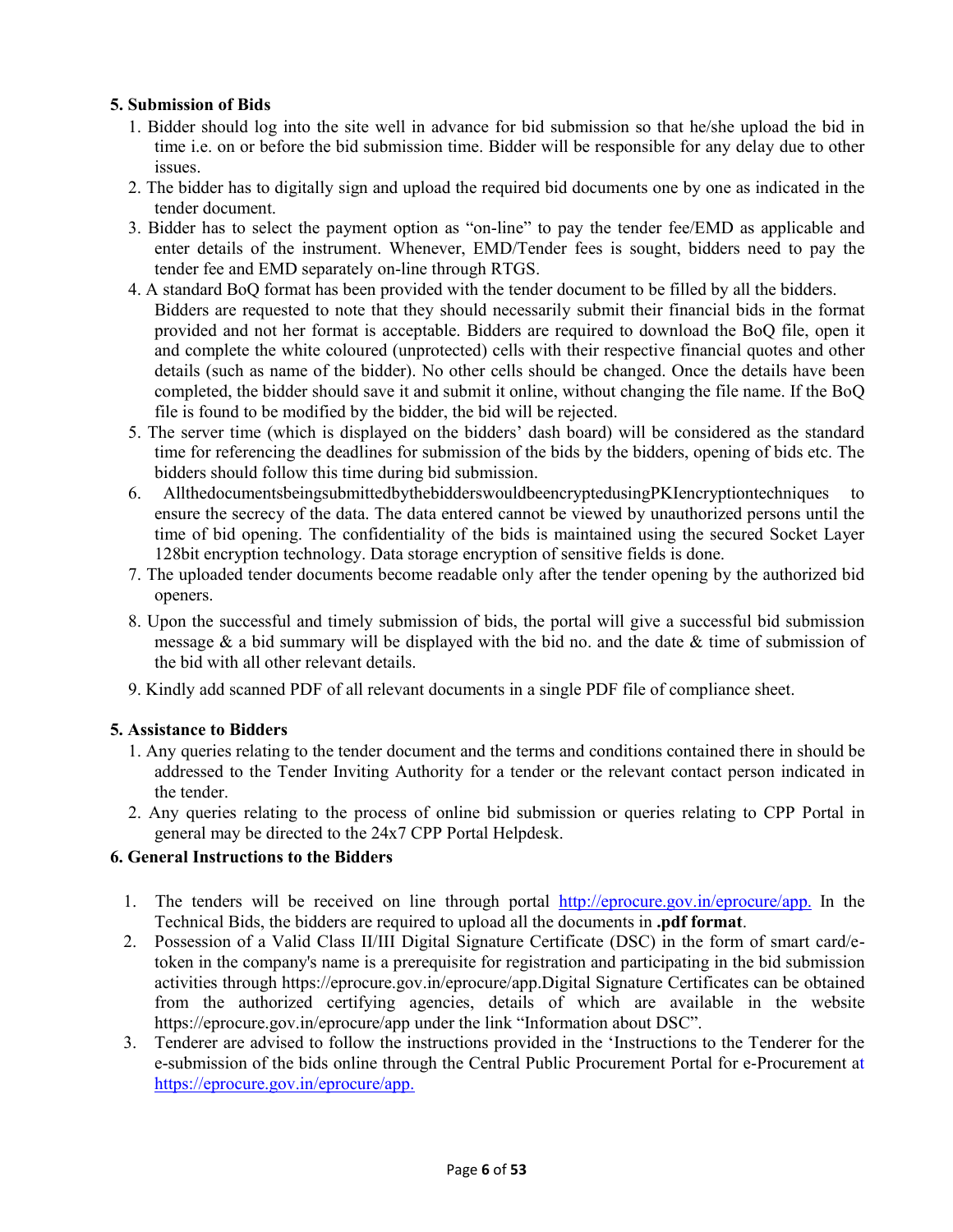### **A. Introduction**

### **1. Scope of Work**

Supply Installation Testing and Commissioning of Private Cloud at Indian Institute of Technology (Banaras Hindu University), Varanasi.

### **2. Cost of Bidding**

The Bidder shall bear all costs associated with the preparation and submission of its bid, and "the Purchaser", will in no case be responsible or liable for these costs, regardless of the conduct or outcome of the bidding process.

### **B. The Bidding Documents**

### **3. Tender Processing Fees**

The Tender Processing fees Rs. 5900/-(Rupees Five Thousand Nine Hundred only inclusive of GST and Non- refundable) should be submitted ONLINE as per the details mentioned above. Further, the proof of payment must be uploaded with Technical Bid. The exemption will be applicable as per Govt. of India norms.

### **4. Content of Bidding Documents**

- **4.1** The goods required, bidding procedures and contract terms are prescribed in the bidding documents. In addition to Invitation of Bids, the bidding documents include:
	- (a) Instructions for Online Bid Submission
	- (b) Instruction to Bidders (ITB);
	- (c) General Conditions of Contract (GCC);
	- (d) Special Conditions of Contract (SCC)
	- (d) Schedule of requirements;
	- (e) Tender form (technical bid).
	- (f) Tender form (financial bid)
- **4.2** The Bidder is expected to examine all instructions, forms, terms, and specifications in the bidding documents. Failure to furnish all information required by the bidding documents or submission of a bid not substantially responsive to the bidding documents in every respect will be at the Bidder's risk and may result in rejection of its bid.

### **5. Amendment of Bidding Documents**

- **5.1** At any time prior to the deadline for submission of bids, the Purchaser may, for any reason, whether at its own initiative or in response to a clarification requested by a prospective bidder, modify the bidding documents by amendment.
- **5.2** All prospective bidders who have received the bidding documents will be notified of the amendment in writing, which will be binding on them.
- **5.3** In order to allow prospective bidders reasonable time within which to take the amendment into account in preparing their bids, the Purchaser, at its discretion, may extend the deadline for the submission of bids.

### **C. Preparation of Bids**

### **6. Language of Bid**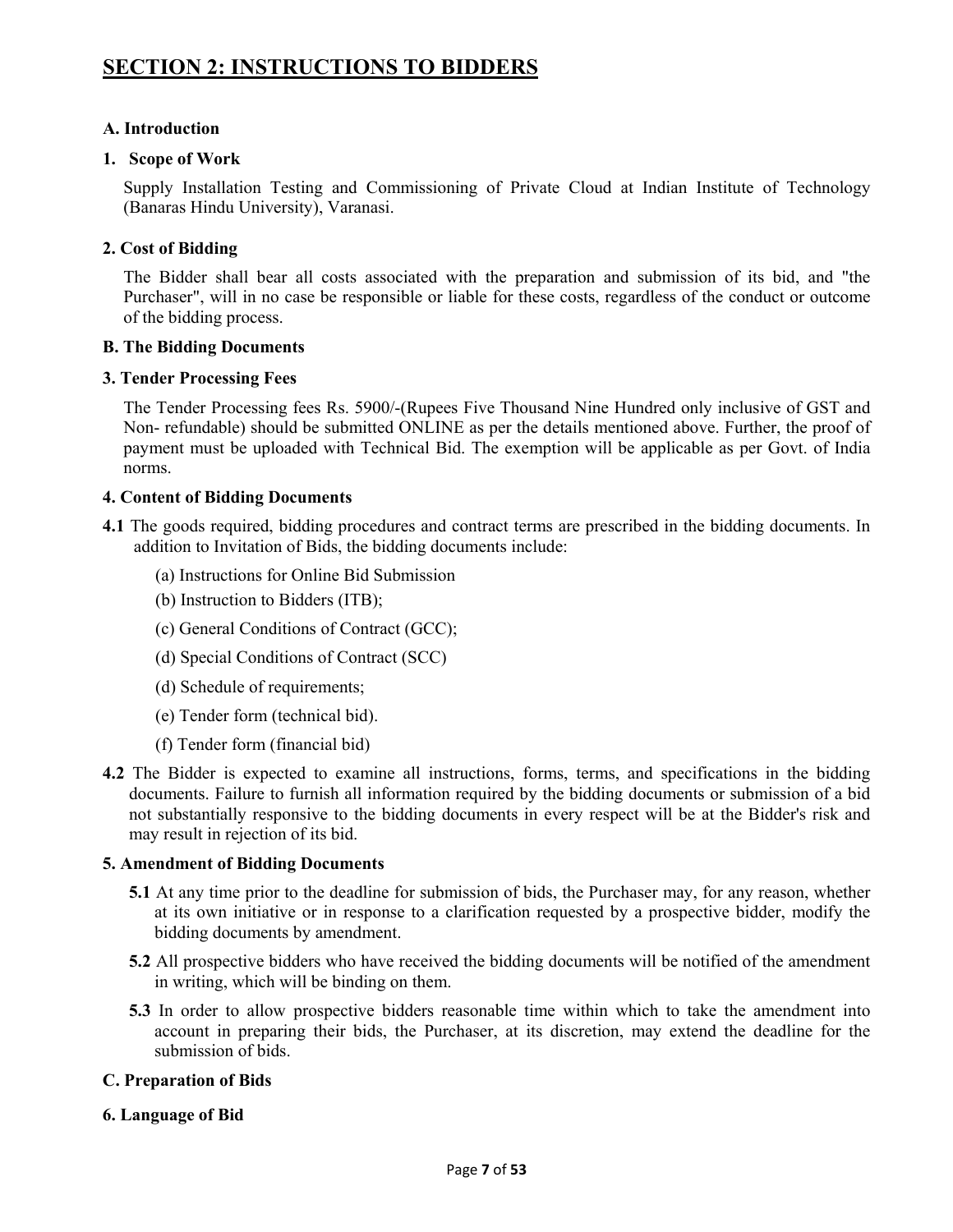The bid prepared by the Bidder, as well as all correspondence and documents relating to the bid exchanged by the Bidder and the Purchaser shall be written in English language.

### **7. Documents Comprising the Bid**

- **7.1 Techno commercial un-priced bid and priced Bids:** The bids are to be submitted in two parts i.e. Techno commercial un-priced bid and priced Bids.
	- **(a)** Techno commercial un-priced bid along with Earnest Money Deposit (submitted ONLINE in the aforementioned bank account of Institute) as shown in invitation to bids shall be submitted through CPP Portal. If the proof of payment of EMD is not received along with the technical bid, such bid will not be considered. The samples (if required) of all the items shown in the schedule of requirements of each tender should also accompany the techno commercial un-priced bid in a separate sealed envelope.
	- **(b)** Priced bid.
- **7.2 Techno commercial un-priced bid:** The Techno commercial un-priced bid prepared by the bidder shall be provided in the following Model Response format:

### **Model Response format**

- **(a)** Standing of each Bidder Manufacturer/Dealer and past experience in supply of the material (certificates to be enclosed), proof of manufacturing Unit/Dealership alongwith all the documents required for proving the credentials regarding the fulfilment of essential pre-bid criteria.
- **(b)** List of other Govt. Departments, Public Sector units and Central Autonomous Bodies for which the bidder is supplying material or having the similar type of contracts and a certificate regarding the satisfactory performance of the contract (In the Annexure III format).
- **(c)** Copy of the audited balance sheet of the vendor for the previous financial year indicating the turnover in supply of the relevant materials/service.
- **(d)** Details of Permanent Account Number and latest income tax clearance certificate.
- **(e)** Details of GST No. along with a copy of certificate to be attached.
- **(f)** Submission of samples if required, for all items indicated in the schedule of requirements. The make of items proposed to be supplied should be indicated in the format of the schedule of requirements and submitted along with the techno commercial un-priced bid without indicating the pricing components.
- **(g)** Willingness to execute all orders which are placed to meet emergency requirement on priority basis. The Bidder shall note that standards for workmanship, material and equipment, and references to brand names designated by the Purchaser in the schedule of requirements are intended to be descriptive only and not restrictive. The Bidder may substitute alternative standards, brand names and/or catalogue numbers in his bid, provided that it demonstrates to the Purchaser's satisfaction that the substitutions ensure substantial equivalence to those designated in the Technical Specifications.

### **7.3 Price Bid**

The price bid shall comprise the techno commercial bid along with the price component indicating the Unit prices for each and every item indicated in the schedule of requirements (Annexure 1).

- **(a)** The prices quoted must be net per unit as shown in the Schedule and must include all charges for delivery at the designated stores i.e. CIP New Delhi/F.O.R. IIT (BHU), Varanasi and should be mentioned clearly.
- **(b)** The rate must be stated for each item separately both in words and figures. If there is a discrepancy between the price quoted in word and figures the higher price quoted will be treated as final.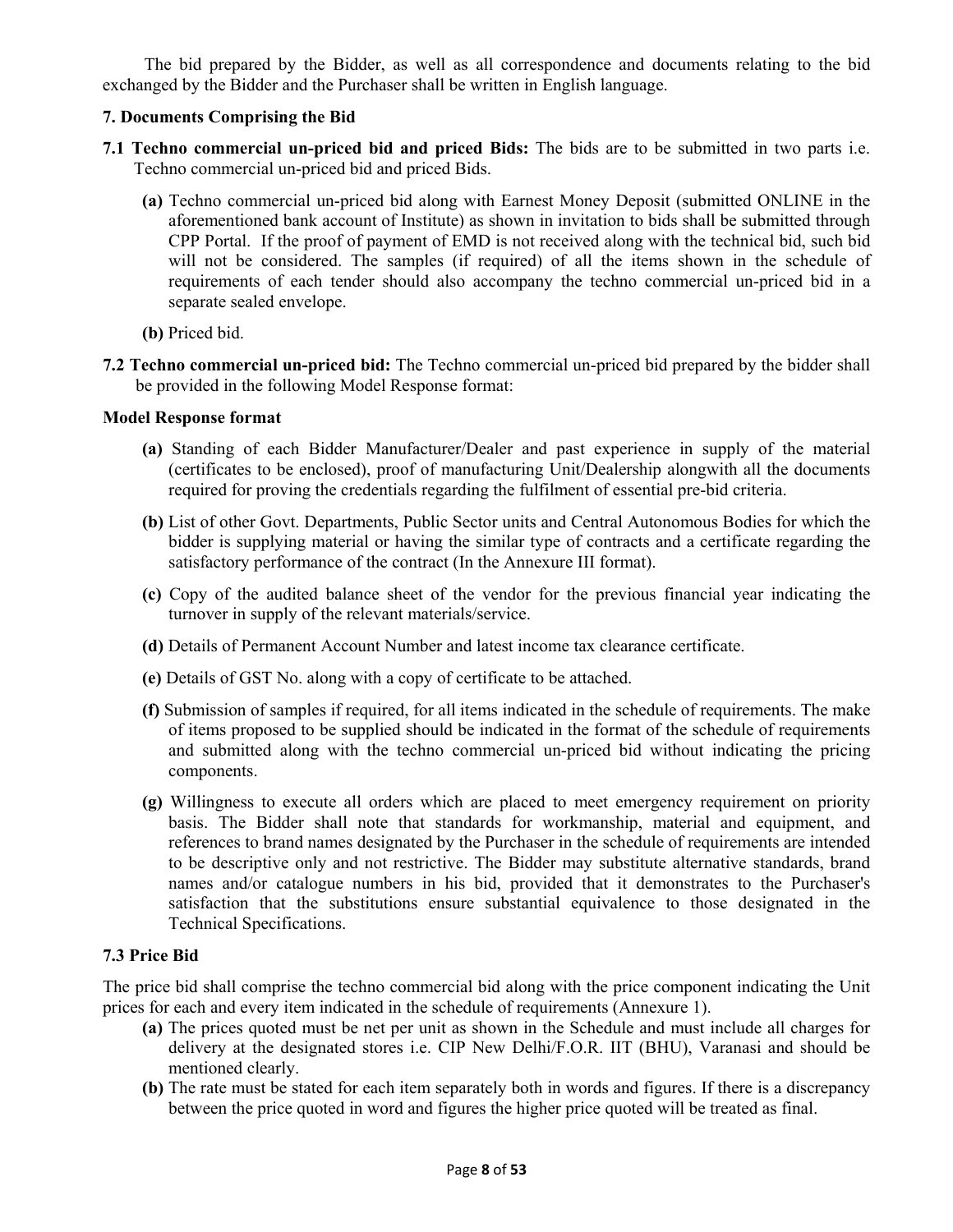- **(c)** Quoted prices should be firm and inclusive of taxes/duties, freight and forwarding charges, handling charges, loading and unloading charges, and insurance charges etc. However, the prices must be reflected clearly in BoQ format by mentioning basic rate, GST, Freight charges, Any other Taxes/Duties/Levies and exemptions thereon as applicable to IITs.
- **(d)** The prices once accepted by the Institute shall remain valid till the successful execution of the order and till supplies is fully effected and accepted or **12 months** from the date of acceptance of tender whichever is later. The Institute shall not entertain any increase in the rates during the period. However, in the event there is a reduction or increase in Government levy/duties/taxes during the period of execution of the order, the rates shall be suitably adjusted with effect from the date notifying the said reduction or increase in the Government levy/taxes/duty, if any.

### **8. Bid Prices**

- **8.1** The Bidder shall indicate on the Schedule of requirements (BoQ), the unit prices of the goods it proposes to supply under the Contract and enclose it with the priced bid.
- **8.2** Prices indicated on the Price Schedule shall be entered separately in the following manner:
	- (i) The prices quoted must be net per unit as shown in the schedule of requirements and must include all charges for delivery at the designated stores.
	- (ii) Any Indian duties, GST and other taxes which will be payable on the goods, if this Contract is awarded;
- **8.3** Prices quoted by the Bidder shall be fixed during the Bidder's performance of the Contract and not subject to variation on any account.

### **9. Bid Currencies**

Prices shall be quoted in Indian Rupees only.

### **10. Period of Validity of Bids**

- **10.1** Bids shall remain valid for **180** days after the date of bid opening prescribed by the Purchaser. A bid valid for a shorter period shall be rejected by the Purchaser as non-responsive.
- **10.2** In exceptional circumstances, the Purchaser may solicit the Bidder's consent to an extension of the period of validity. The request and the responses thereto shall be made in writing. A Bidder may refuse the request without forfeiting its EMD. A Bidder granting the request will not be required nor permitted to modify the bid.
- **10.3** Bid evaluation will be based on the bid prices without taking into consideration the above modifications.

### **D. Submission of Bids**

**11.** ThetenderhastobesubmittedONLINEbeforetheduedate.Theoffersreceivedafterthe due date and time will not be considered. **No manual bids will be considered**.

### **12. Deadline for Submission of Bids**

- **12.1** Bids must be received by the Purchaser ONLINE not later than the time and date specified in the Invitation for Bids.
- **12.2** The Purchaser may, at his discretion, extend this deadline for submission of bids by amending the bid documents in which case all rights and obligations of the Purchaser and Bidders previously subject to the deadline will thereafter be subject to the deadline as extended.

### **13. Late/Delayed Bids**

The offers received after the due date and time will not be considered.

### **14. Modifications and Withdrawal of Bids**

**14.1** The Bidder may modify or withdraw its bid after the ONLINE bid's submission, as per the provision of CPP Portal.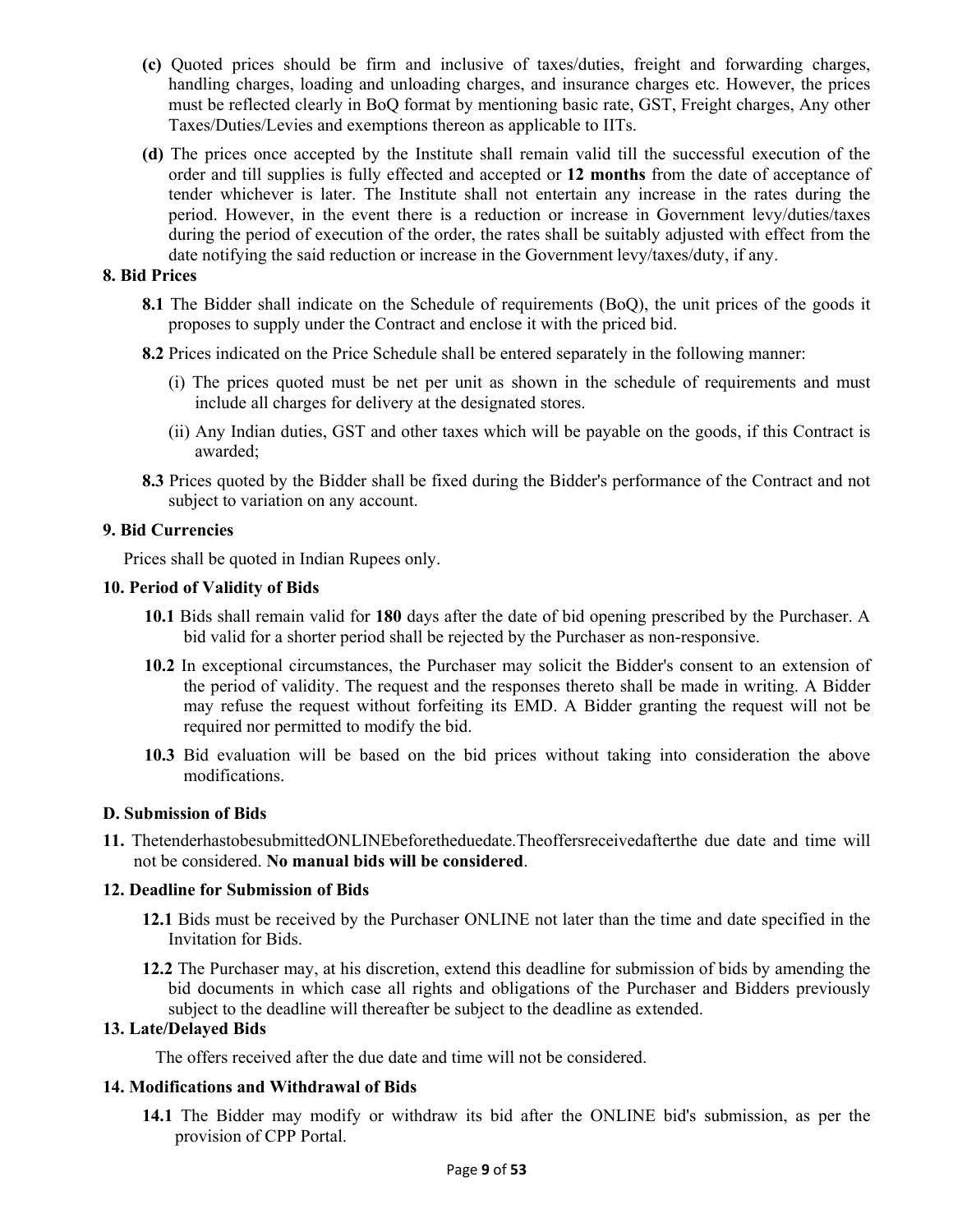- **14.2**No bid may be modified subsequent to the deadline for submission of bids. No documents will be accepted in support of essential pre-bid criteria after the last date of submission of bids.
- **14.3** No bid may be withdrawn in the interval between the deadline for submission of bids and the expiry of the period of bid validity specified by the Bidder on the bid form. Withdrawal of a bid during this interval may result in the Bidder's forfeiture of its EMD.

### **E. Bid Opening and Evaluation of Bids**

### **15. Opening of Techno commercial un-priced Bids**

The purchaser will open all techno commercial un-priced bids in the first instance.

### **16. Clarification of Bids**

- **16.1** During evaluation of the bids, the purchaser may, at its discretion, ask the Bidder for clarification of its bid. The request for clarification and the response shall be in writing and no change in price or substance of the bid shall be sought, offered or permitted.
- **16.2** No Bidder shall contact the purchaser on any matter relating to its bid from the time of the bid opening to the time the contract is awarded. If the Bidder wishes to bring additional information to the notice of the Institute it should be done in writing.
- **16.3** Any effort by a Bidder to influence the purchaser in its decisions on bid evaluation, bid comparison or contract award decisions may result in rejection of the Bidder's bid.

### **17. Evaluation of Techno commercial un-priced Bid**

- **17.1** Prior to the detailed technical evaluation, the purchaser will determine the substantial responsiveness of each bid. A substantially responsive bid is one, which conforms to all the terms and conditions of the Bidding Documents without material deviations and meets all the essential pre-bid criteria. If any bidder does not meet the essential pre-bid criteria as laid down in the Instruction to Bidders, then his bid will be summarily rejected. No documents will be accepted in support of essential pre-bid criteria after the last date of submission of bids.
- **17.2** The purchaser will reject a bid determined as not substantially responsive.
- **17.3** The bidders may be called for discussion and may be allowed to modify their technical bids to suit the organization's requirement. The idea is to arrive at a threshold level of acceptability above which all the bidders shall be treated on par. Those whose technical specifications do not reach the threshold level of acceptability shall be rejected as technically unsuitable. The price bids of the bidders who finally emerge as technically acceptable shall be opened, evaluated and the contract awarded to the lowest evaluated bidder.
- **17.4** The bidders short-listed by the purchaser based on meeting the essential pre-bid criteria and detailed evaluation regarding satisfying the technical criteria laid down in this tender document may be called for detailed discussions with a team selected for the purpose, at a specified date, time and venue, if needed.

### **18. Opening of Priced Bids**

- **18.1** The Purchaser will open the Priced Bids of only those bidders who meet the essential pre-bid criteria and whose techno commercial un-priced bids have been found to be substantially responsive.
- **18.2** The priced Bids of the technically qualified bidders shall be opened by the tender committee.

### **19. Evaluation and Comparison of priced Bids**

- **19.1** Arithmetical errors will be rectified on the following basis: If there is a discrepancy between words and figures, whichever is the higher of the two shall be taken as bid price. If the Vendor does not accept the correction of errors, its bid will be rejected
- **19.2** Bidders shall state their bid price for the payment schedule outlined in the Clause 14 of General Conditions of Contract. Bids will be evaluated on the basis of this base price**.** Bidders are, however, permitted to state an alternative payment schedule and indicate the reduction in bid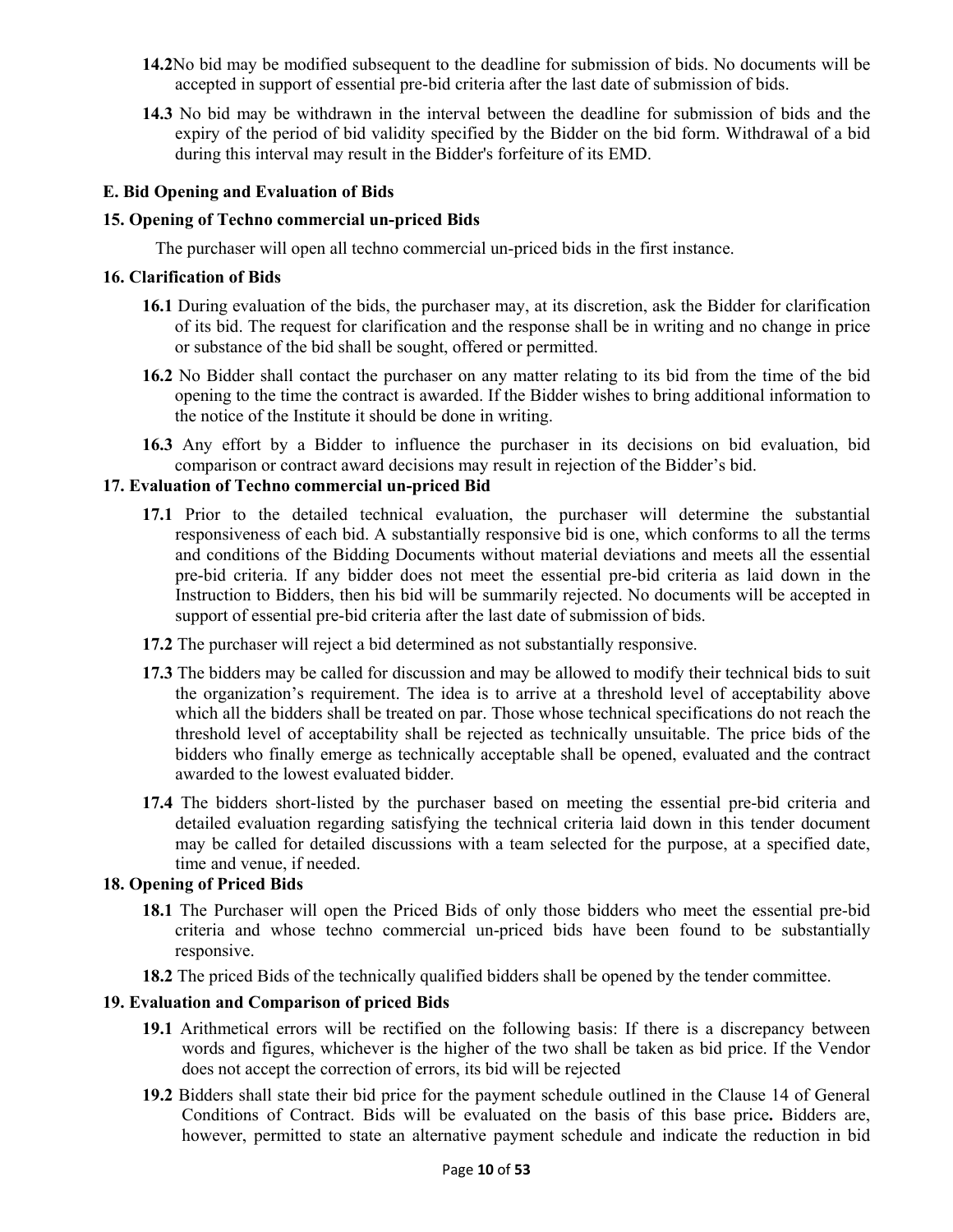price they wish to offer for such alternative payment schedule. The purchaser may consider the alternative payment schedule offered by the selected Bidder but it may not be binding on the purchaser**.** 

- **19.3** The purchaser, at its option may ask some more bidders to match the rates of the lowest bidder for creating parallel suppliers.
- **19.4** The source of exchange rate shall be: **Reserve Bank of India/Any other authentic source.**

**19.5** The date for the exchange rate shall be: **Last day for submission of Bids**.

### **20. Purchasers right to accept any bid and to reject any bid or all bids**

The Purchaser reserves the right to accept or reject any bid, and to annul the bidding process and reject all bids at any time prior to award of Contract, without thereby incurring any liability to the affected Bidder or bidders or any obligation to inform the affected Bidder or bidders of the grounds for the Purchaser's action.

### **21. Award Criteria**

- i. IIT (BHU) shall award the contract to the technically qualified eligible BIDDER whose bid has been determined as the lowest evaluated commercial bid without Optional Item.
- ii. If more than one BIDDER happens to quote the same lowest price, IIT BHU reserves the right to award the contract to more than one BIDDER or any BIDDER.

### **22. Notification of Award**

Prior to the expiration of the period validity, the purchaser will notify the successful Bidder in writing by letter or by fax, to be confirmed in writing by speed post or hand delivered letter, that its bid has been accepted.

### **23. Factors Affecting the Award of Supply**

- 23.1 The bidder should have its own Contract support facilities. The support facilities should be fully owned and managed by the bidder.
- **23.2** Conformity with the Request for Bid/Tender required and conditions.
- **23.3** The assessment based on the response to Model Response Outline.
- **23.4** The assessment of the capability of the bidder to meet the terms and conditions.
- **23.5** The bidders must have executed similar orders, for which the bidder is quoting, as indicated in clause 1 for Govt./Semi-Govt./Autonomous Organizations.
- **23.6** The cost and the discount offered, if any.

### **24. Fall clause**

- **24.1** The price quoted by the supplier should not be higher than the maximum retail price, if any, for the stores and the same shall not be higher than the price usually charged by the supplier for stores of the same nature, class or description to any other purchaser.
- **24.2** The price charged for the stores supplied under the contract by the supplier shall in no event exceed the lowest price at which the supplier sells the stores of identical description to any other person during the period till performance of all supply orders placed during the currency of the contract is completed. If at any time during the period the supplier reduces the sale price of such stores or sells such stores to any other person including his dealers at a price lower than the price chargeable under the contract, he shall forthwith notify such reduction or sale to the purchaser and the price payable under the contract for these items of stores supplied after the date of coming into force of such reduction or sale shall stand correspondingly reduced.
- **24.3** If it is discovered that the supplier has contravened the above conditions, then without prejudice to any other action which might be taken against him, it shall be lawful for the purchaser to (a) revise the price at any stage so as to bring it in conformity with sub-clause(i) above, or (b) to terminate the contract and purchase the items of stores at the risk and cost of the supplier and in that event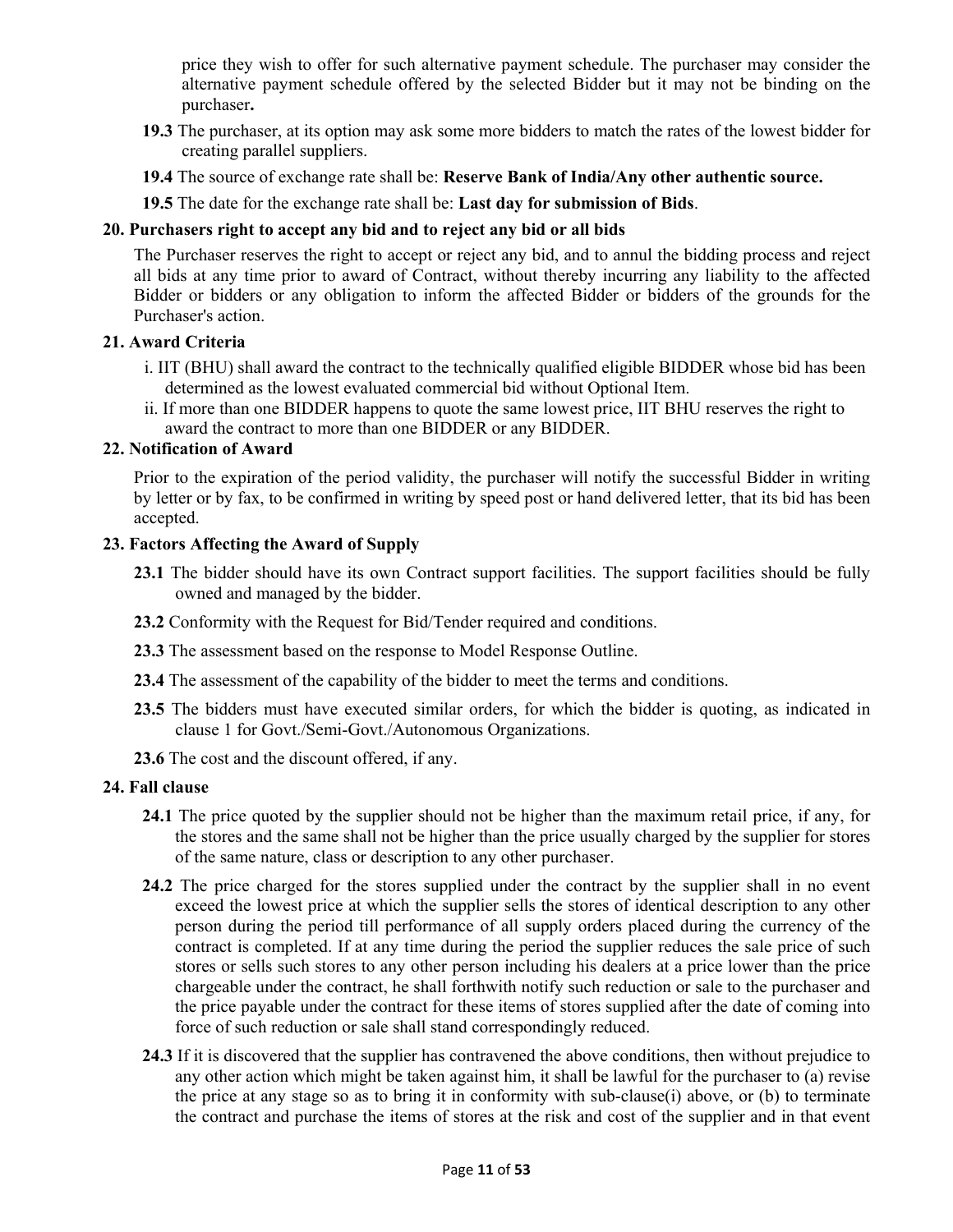the provisions of Clause 28 of General Conditions of Contract shall, as far as possible, be applicable or recover the loss.

# **SECTION 3 : GENERAL CONDITION OF CONTRACTS**

### **1. Definitions**

In this Contract, the following terms shall be interpreted as indicated:

- (a) "The order" means the agreement entered into between the Purchaser and the Supplier including all the attachments and appendices and all documents incorporated as per notification of award.
- (b) "The Contract Price" means the price payable to the Supplier under the Contract for the full and proper performance of its contractual obligations;
- (c) "The Goods" means all the items, which the Supplier is required to supply to the Purchaser under the Contract;
- (d) "Services" means services ancillary to the supply of the Goods, such as transportation and insurance, and any other incidental services training and other obligations of the Supplier covered under the Contract;
- (e) "GCC" means the General Conditions of Contract contained in this section.
- (f) "The Purchaser" means the organization purchasing the Goods i.e. IIT (BHU), VARANASI.
- (g) "The Purchaser's country" is India.
- (h) "The Supplier" means the individual or firm supplying the Goods and Services under this Contract.
- (i) "Day" means calendar day.

### **2. Application**

These General Conditions shall apply to the extent that they are not superseded by provisions in other parts of the Contract.

### **3. Standards**

The Goods supplied under this Contract shall conform to the standards mentioned in the Technical Specifications, and, when no applicable standard is mentioned, to the authoritative standard appropriate to the Goods' country of origin and such standards shall be the latest issued by the concerned Institution.

### **4. Use of Contract Documents and Information**

- **4.1** The Supplier shall not, without the Purchaser's prior written consent, disclose the Contract, or any provision thereof, or any specification, plan, drawing, pattern, sample or information furnished by or on behalf of the Purchaser in connection therewith, to any person other than a person employed by the Supplier in performance of the Contract. Disclosure to any such employed person shall be made in confidence and shall extend only so far as may be necessary for purposes of such performance.
- **4.2** The Supplier shall not, without the Purchaser's prior written consent, make use of any document or information except for purposes of performing the Contract.
- **4.3** Any document, other than the Contract itself, shall remain the property of the Purchaser and shall be returned (in all copies) to the Purchaser on completion of the Supplier's performance under the Contract if so required by the Purchaser.

### **5. Patent Rights**

The Supplier shall indemnify the Purchaser against all third-party claims of infringement of patent, trademark or industrial design rights arising from use of the Goods or any part thereof in India.

### **6. Submission of the bids**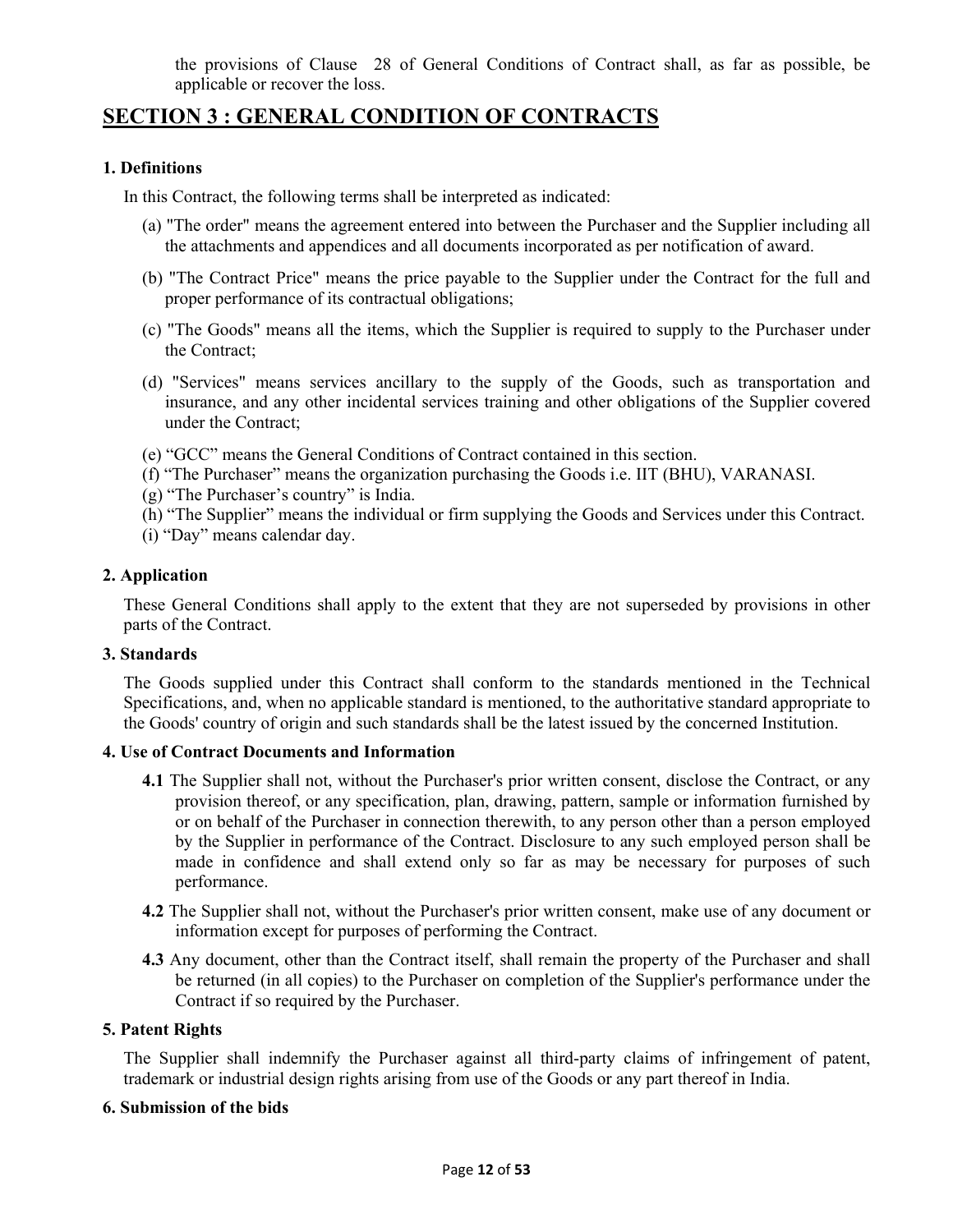All bids complete in all respect must be submitted online on or before the Bid Closing date and time as mentioned on Critical Data Sheet. Tenders received without earnest money etc. shall be rejected.

### **7. Inspections and Tests**

- **7.1** The Purchaser or its representative shall have the right to inspect and/or to test the Goods to confirm their conformity to the Contract specifications at no extra cost to the Purchaser.
- **7.2** The inspections and tests may be conducted on the premises of the Supplier or its subcontractor(s), at point of delivery and/or at the Goods final destination. If conducted on the premises of the Supplier or its subcontractor(s), all reasonable facilities and assistance, including access to drawings and production data shall be furnished to the inspectors at no charge to the Purchaser.
- **7.3** Should any inspected or tested Goods fail to conform to the specifications, the Purchaser may reject the goods and the Supplier shall either replace the rejected Goods or make alterations necessary to meet specification requirements free of cost to the Purchaser.
- **7.4** The Purchaser's right to inspect, test and, where necessary, reject the Goods after the Goods' arrival at Project Site shall in no way be limited or waived by reason of the Goods having previously been inspected, tested and passed by the Purchaser or its representative prior to the Goods shipment.
- **7.5** Nothing in GCC Clause 7 shall in any way release the Supplier from any warranty or other obligations under this Contract.

### **8. Consequences of rejection**

If in the event the stores are rejected by the purchaser at the destination and the supplier fails to make satisfactory supplies within the stipulated period of delivery, the purchaser will be at liberty to:

- **(a)** Allow the supplier to resubmit the stores in replacement of those rejected, within a specified time without any extra cost to the purchaser or
- **(b)** Reject the material, which shall be final and binding on the contractor.
- **(c)** Procure the rejected materials of comparable quality from the open market/Govt. stores and the supplier shall be liable to pay the difference in price over the RC prices or get the amount adjusted from the outstanding bills of the supplier, if any or EMD.

### **9. Packing**

- **9.1** The Supplier shall provide such packing of the Goods as is required to prevent their damage or deterioration during transit to their final destination as indicated in the Contract. The packing shall be sufficient to withstand, without limitation, rough handling during transit and exposure to extreme temperatures, salt and precipitation during transit and open storage. Packing case size and weights shall take into consideration, where appropriate, the remoteness of the Goods' final destination and the absence of heavy handling facilities at all points in transit.
- **9.2** The packing, marking and documentation within and outside the packages shall comply strictly with such special requirements as shall be provided for in the Contract including additional requirements, in any subsequent instructions ordered by the Purchaser.

### **10. Delivery and Documents**

- **10.1** The Supplier shall make delivery of the Goods within **60 days** from the placement of purchase order in pursuance of the notification of award. The purchase order would be placed after assessing the requirements on quarterly basis. However, the supplier shall also arrange to execute all orders on priority basis which would be placed to meet any emergent requirements.
- **10.2** In case the purchaser decides to conclude parallel rate contracts, then the requirements would be split on different firms on equitable basis as per the discretion of the purchaser.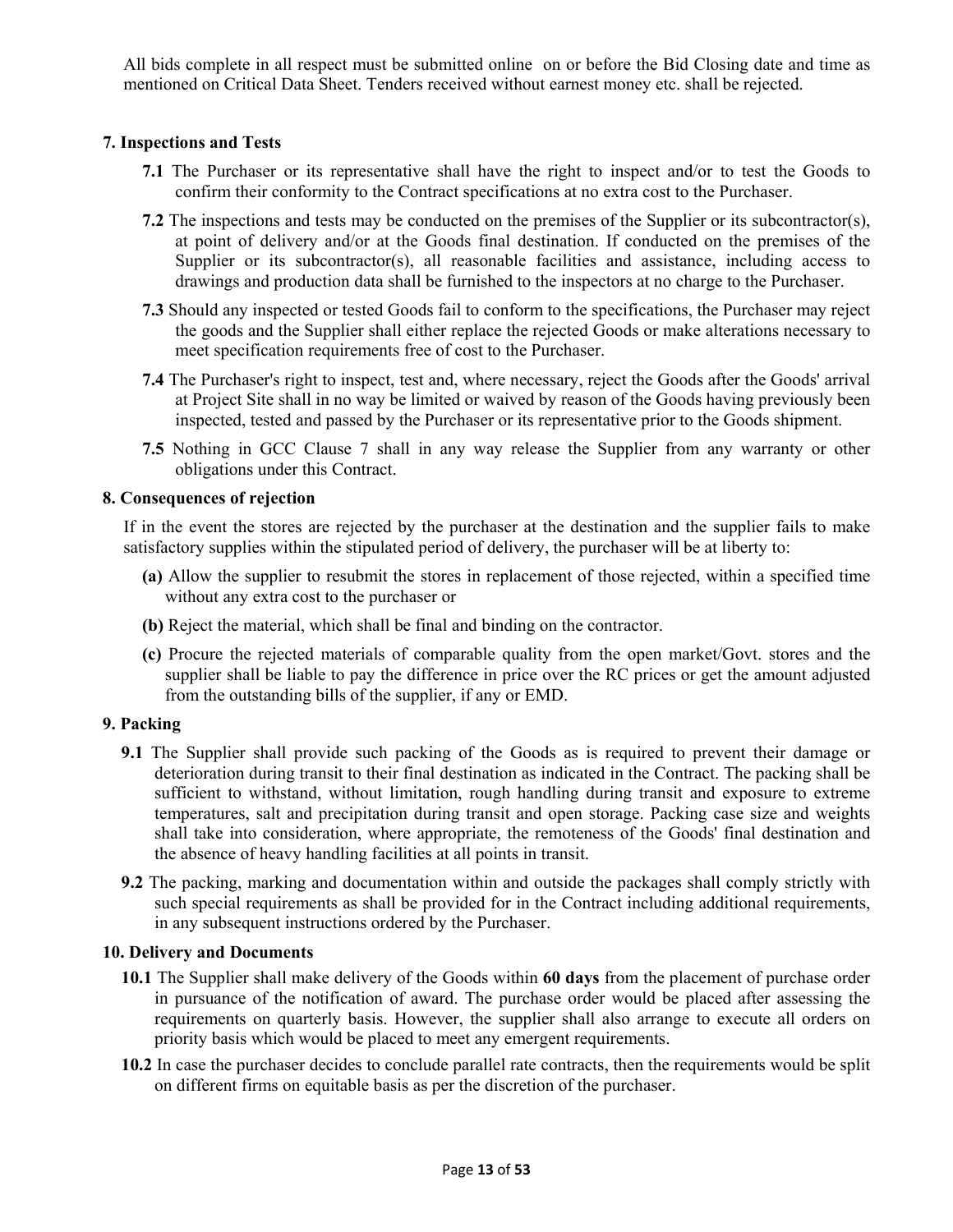**10.3** The delivery of Stores shall be affected at the premises of the Institute free of all delivery charges and within the stipulated time and as may be elucidated in the confirmed order, accompanied by a delivery challan. No extension of time for delivery of Stores shall normally be accorded.

The supplier shall mail the following documents to the purchaser with a copy to the insurance company:

- 1. 3Copies of the Supplier invoice showing contract number, goods' description, quantity unit price, total amount;
- 2. Installation Certificate
- 3. Insurance Certificate if applicable;
- 4. Manufacturer's/Supplier's warranty certificate;
- 5. Inspection Certificate issued by the nominated inspection agency, if any
- 6. Supplier's factory inspection report; and
- 7. Certificate of Origin (if possible by the beneficiary);
- 8. The above documents should be received by the Purchaser before arrival of the Goods (except where the Goods have been delivered directly to the Consignee with all documents) and, if not received, the Supplier will be responsible for any consequent expenses.

**Time and date of delivery – the essence of the contract:** The time for and the date of delivery of the stores stipulated shall be deemed to be of the essence of the contract and delivery must be completed not later than the date(s) specified.

### **11. Insurance**

The Goods supplied under the Contract shall be fully insured in Indian Rupees against loss or damage incidental to manufacture or acquisition, transportation, storage and delivery. The insurance shall be obtained by the suppliers in an amount equal to 110% of the value of the goods from "warehouse to warehouse" (final destinations) on "all risks" basis including war risks and strikes.

### **12. Transportation**

Where the Supplier is required under the Contract to transport the Goods within India defined as Project site, transport to such place of destination in India including insurance, as shall be specified in the Contract, shall be arranged by the Supplier, and the related cost shall be included in the contract Price.

### **13. Warranty**

- **13.1** The Supplier warrants that the Goods supplied under this Contract are new, unused, of the most recent or current models and that they incorporate all recent improvements in design and materials unless provided otherwise in the Contract. The Supplier further warrants that all Goods supplied under this Contract shall have no defect arising from design, materials or workmanship or from any act or omission of the Supplier that may develop under normal use of the supplied Goods in the conditions prevailing in India.
- **13.2** This warranty shall remain valid for at least for at least 36 months(with additional two years of free AMC after warranty period) after the Goods or any portion thereof as the case may be, have been delivered to and accepted at the final destination indicated in the Contract, unless specified otherwise.
- **13.3** The Purchaser shall promptly notify the Supplier in writing of any claims arising under this warranty.
- **13.4** Upon receipt of such notice, the Supplier shall with all reasonable speed, repair or replace the defective Goods or parts thereof, without any extra cost to the Purchaser.
- **13.5** If the Supplier, having been notified, fails to remedy the defect(s) within a reasonable period, the Purchaser may proceed to take such remedial action as may be necessary, at the Supplier's risk and expense and without prejudice to any other rights which the Purchaser may have against the Supplier under the Contract.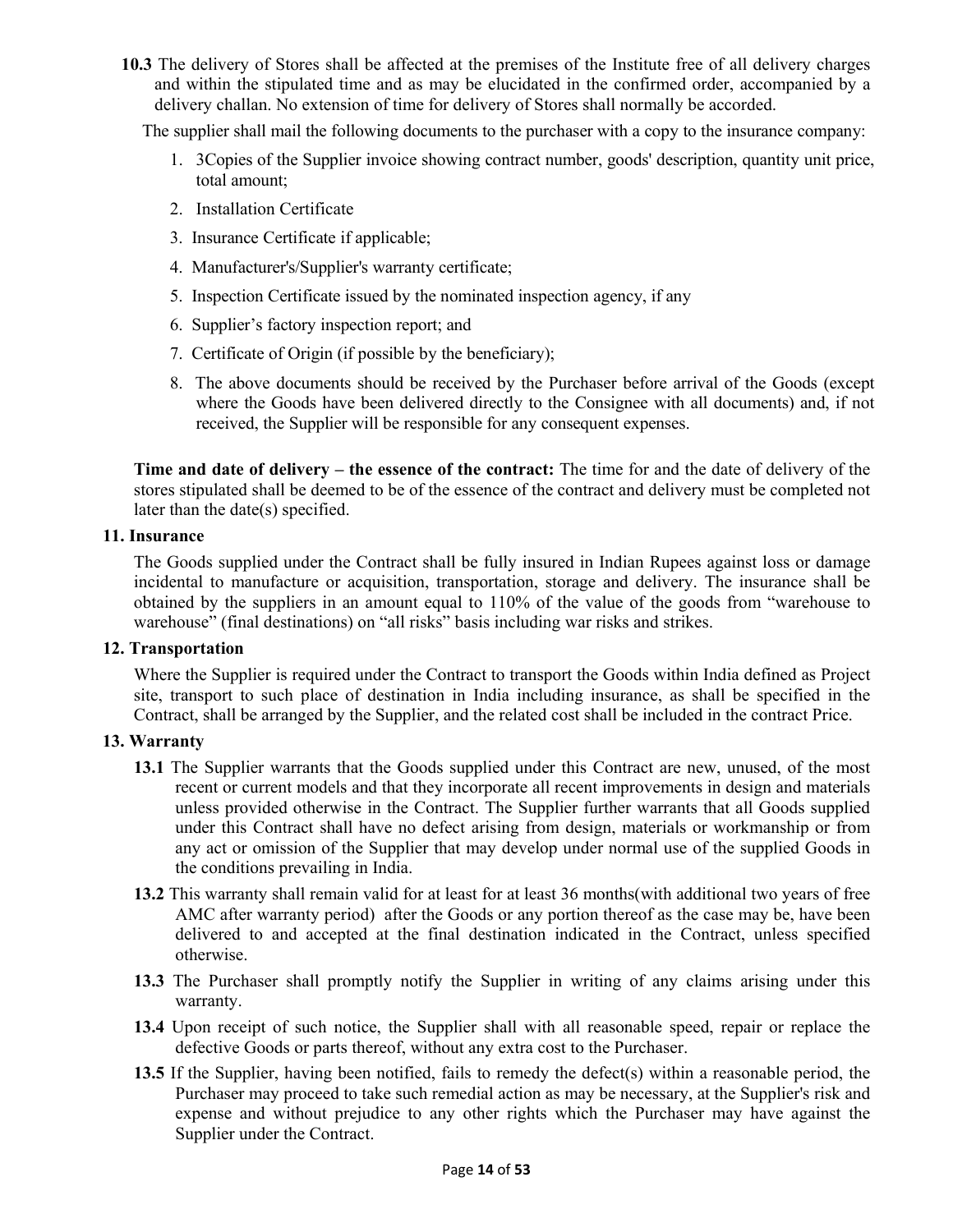### **14. Payment**

- **14.1** The payment shall be made **100% payment against Supply, Installation and Commissioning and submission of satisfactory PBG.**
- **14.2** The Supplier's request(s) for payment shall be made to the Purchaser in writing, accompanied by an invoice describing, as appropriate, the Goods delivered and the Services performed, and by documents, submitted pursuant to GCC Clause 10, and upon fulfilment of other obligations stipulated in the contract.

### **15. Prices**

Prices charged by the Supplier for Goods delivered and Services performed under the Contract shall not vary from the prices quoted by the Supplier in his bid. The bidder must mention the applicable taxes/duty and exemptions thereon, if any, as per the Government of India norms. The Institute will provide requisite certificate, if any, required by the bidder as per the applicable Govt. of India norms.

### **16. Change Orders**

- **16.1** The Purchaser may at any time, by written order given to the Supplier, make changes within the general scope of the Contract in any one or more of the following:
	- (a) Drawings, designs, or specifications, where Goods to be furnished under the Contract are to be specifically manufactured for the Purchaser;
	- (b) The method of shipping or packing;
	- (c) The place of delivery; and/or
	- (d) The services to be provided by the Supplier.
- **16.2** If any such change causes an increase or decrease in the cost of, or the time required for, the Supplier's performance of any provisions under the Contract, an equitable adjustment shall be made in the Contract Price or delivery schedule, or both, and the Contract shall accordingly be amended. Any claims by the Supplier for adjustment under this clause must be asserted within thirty (30) days from the date of the Supplier's receipt of the Purchaser's change order.

### **17. Contract Amendments**

Subject to GCC Clause 16, no variation in or modification of the terms of the Contract shall be made except by written amendment signed by the parties.

### **18. Assignment**

The Supplier shall not assign, in whole or in part, its obligations to perform under the Contract, except with the Purchaser's prior written consent.

### **19. Subcontracts**

The Supplier shall notify the Purchaser in writing of all subcontracts awarded under this Contract if not already specified in the bid. Such notification, in his original bid or later, shall not relieve the Supplier from any liability or obligation under the Contract.

### **20. Delays in the Supplier's Performance**

- **20.1** Delivery of the Goods and performance of the Services shall be made by the Supplier in accordance with the time schedule specified by the Purchaser as per GCC clause 10.
- **20.2** If at any time during performance of the Contract, the Supplier or its sub-contractor(s) should encounter conditions impeding timely delivery of the Goods and performance of Services, the Supplier shall promptly notify the Purchaser in writing of the fact of the delay, its likely duration and its cause(s). As soon as practicable after receipt of the Supplier's notice, the Purchaser shall evaluate the situation and may, at its discretion, extend the Supplier's time for performance with or without liquidated damages, in which case the extension shall be ratified by the parties by amendment of the Contract.
- **20.3** Except as provided under GCC Clause 23, a delay by the Supplier in the performance of its delivery obligations shall render the Supplier liable to the imposition of penalty pursuant to GCC Clause 21,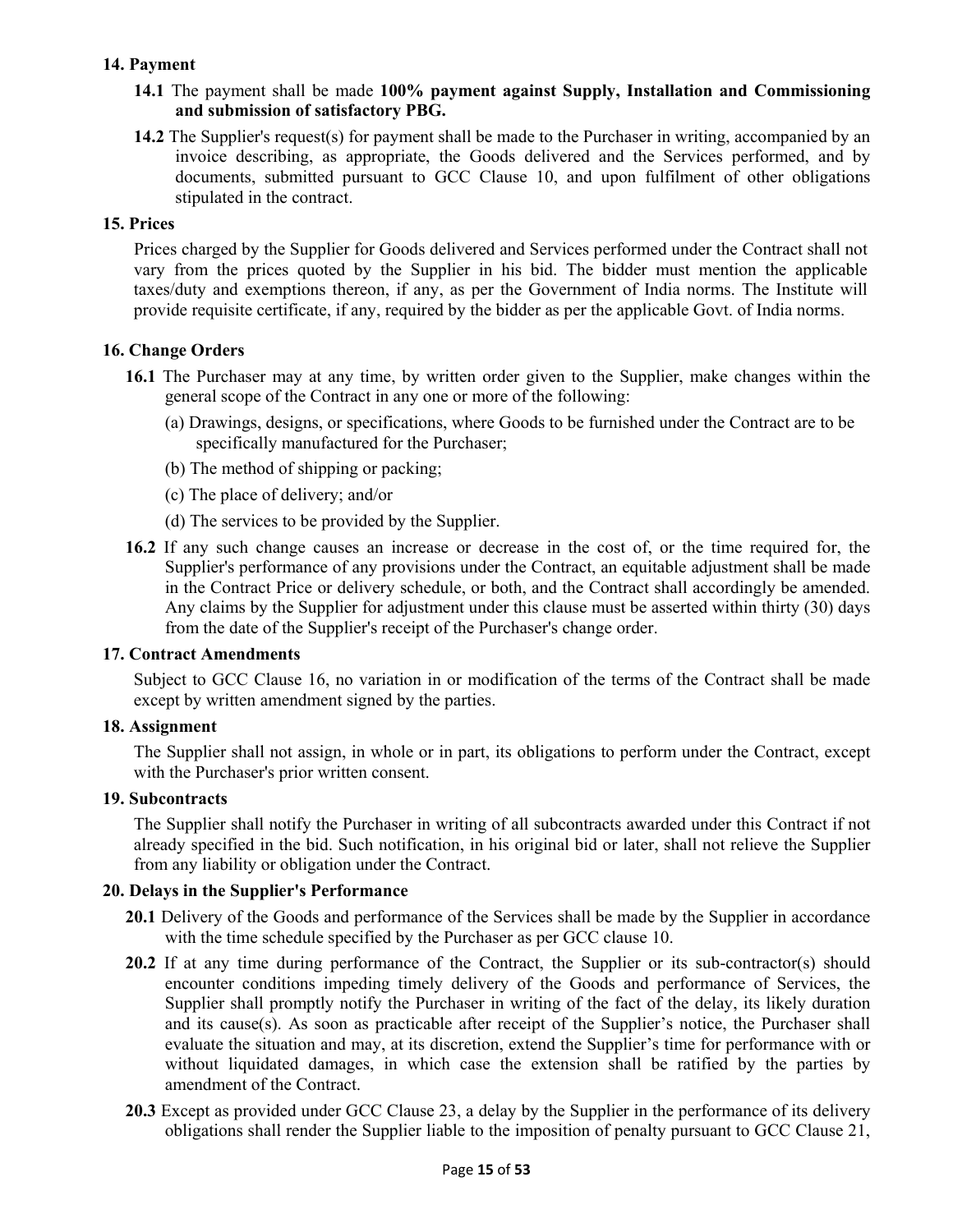unless an extension of time is agreed upon pursuant to GCC Clause 20.2 without the application of liquidated damages.

### **21. Penalty**

Subject to GCC Clause 23, if the Supplier fails to deliver any or all of the Goods or to perform the Services within the period(s) specified in the Contract, the Purchaser shall, without prejudice to its other remedies under the Contract, deduct from the Contract Price, as penalty, a sum equivalent to1% per week and the maximum deduction is 10% of the contract price of the delivered price of the delayed Goods or unperformed Services for each week or part thereof of delay until actual delivery or performance. Once the maximum is reached, the Purchaser may consider termination of the Contract pursuant to GCC Clause 22.

### **22. Termination for Default**

- **22.1** The Purchaser may, without prejudice to any other remedy for breach of contract, by written notice of default sent to the Supplier, terminate the Contract in whole or part:
	- (a) If the Supplier fails to deliver any or all of the Goods within the period(s) specified in the purchase order, or within any extension thereof granted by the Purchaser pursuant to GCC Clause 20; or
	- (b) If the Supplier fails to perform any other obligation(s) under the Contract.
	- (c) If the Supplier, in the judgment of the Purchaser has engaged in corrupt or fraudulent practices in competing for or in executing the Contract.

'For the purpose of this Clause:

"Corrupt practice" means the offering, giving, receiving or soliciting of any thing of value to influence the action of a public official in the procurement process or in contract execution.

"Fraudulent practice: a misrepresentation of facts in order to influence a procurement process or the execution of a contract to the detriment of the Borrower, and includes collusive practice among Bidders (prior to or after bid submission) designed to establish bid prices at artificial non-competitive levels and to deprive the Borrower of the benefits of free and open competition;"

**22.2** In the event the Purchaser terminates the Contract in whole or in part, pursuant to GCC Clause 22.1, the Purchaser may procure, upon such terms and in such manner as it deems appropriate, Goods or Services similar to those undelivered, and the Supplier shall be liable to the Purchaser for any excess costs for such similar Goods or Services. However, the Supplier shall continue the performance of the Contract to the extent not terminated.

### **23. Force Majeure**

- 23.1 Notwithstanding the provisions of GCC Clauses 20 & 21, the Supplier shall not be liable for imposition of liquidated damages or termination for default, if and to the extent that, its delay in performance or other failure to perform its obligations under the Contract is the result of an event of Force Majeure.
- **23.2** For purposes of this Clause, "Force Majeure" means an event beyond the control of the Supplier and not involving the Supplier's fault or negligence and not foreseeable. Such events may include, but are not limited to, acts of the Purchaser either in its sovereign or contractual capacity, wars or revolutions, fires, floods, epidemics, quarantine restrictions and freight embargoes.
- **23.3** If a Force Majeure situation arises, the Supplier shall promptly notify the Purchaser in writing of such conditions and the cause thereof. Unless otherwise directed by the Purchaser in writing, the Supplier shall continue to perform its obligations under the Contract as far as is reasonably practical, and shall seek all reasonable alternative means for performance not prevented by the Force Majeure event.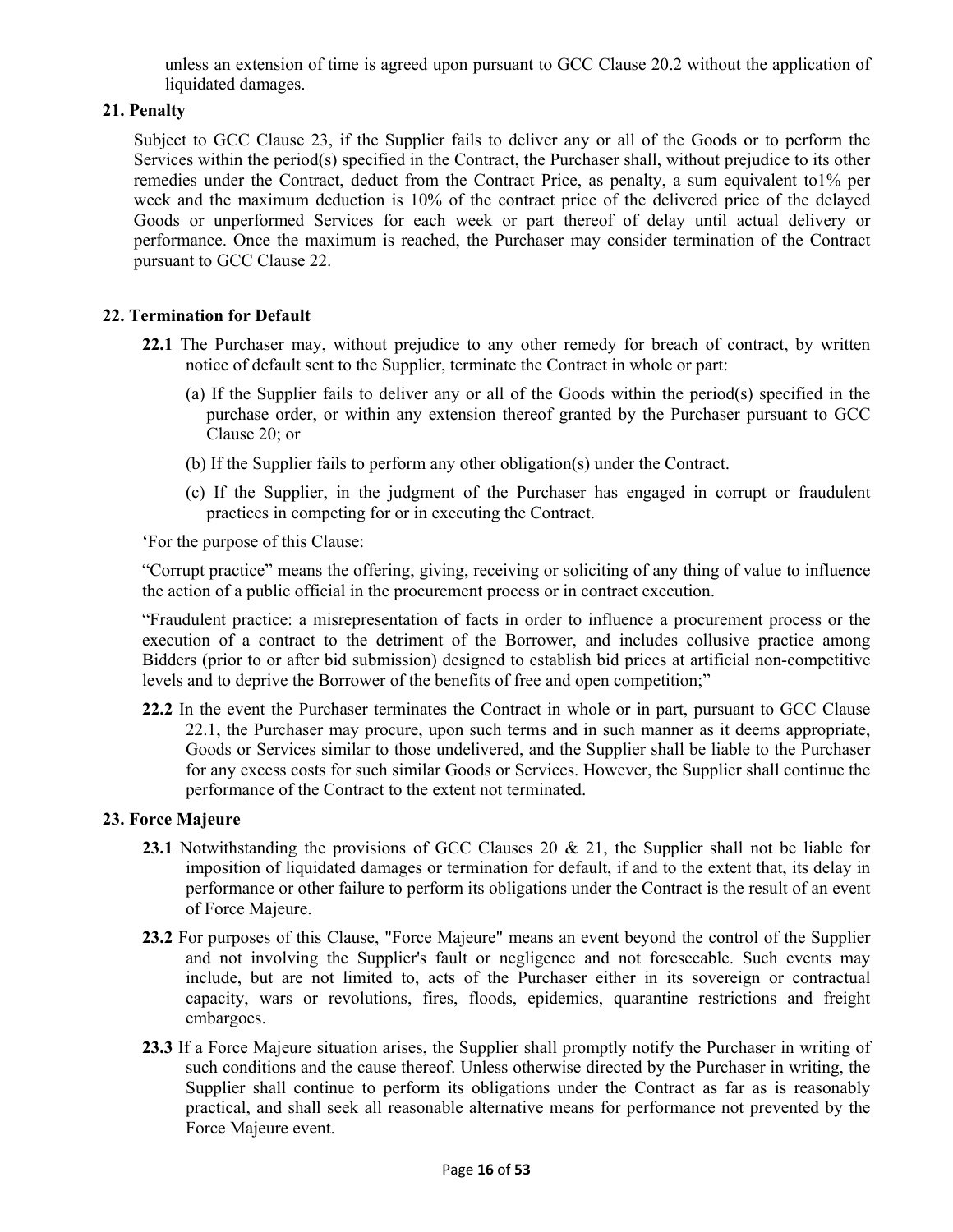### **24. Termination for Insolvency**

The Purchaser may at any time terminate the Contract by giving written notice to the Supplier, if the Supplier becomes bankrupt or otherwise insolvent. In this event, termination will be without Compensation to the Supplier provided that such termination will not prejudice or affect any right of action or remedy, which has accrued or will accrue thereafter to the Purchaser.

### **25. Termination for Convenience**

- **25.1** The Purchaser, by written notice sent to the Supplier, may terminate the Contract, in whole or in part, at any time for its convenience. The notice of termination shall specify that termination is for the Purchaser's convenience, the extent to which performance of the Supplier under the Contract is terminated, and the date upon which such termination becomes effective.
- **25.2** The Goods that are complete and ready for shipment within 30 days after the Supplier's receipt of notice of termination shall be accepted by the Purchaser at the Contract terms and prices.

### **26. Resolution of Disputes**

- **26.1** The Purchaser and the supplier shall make every effort to resolve amicably by direct informal negotiation any disagreement or dispute arising between them under or in connection with the Contract.
- **26.2** If, after thirty (30) days from the commencement of such informal negotiations, the Purchaser and the Supplier have been unable to resolve amicably a Contract dispute, either party may require that the dispute be referred for resolution to the formal mechanisms as specified below. These mechanisms may include, but are not limited to, conciliation mediated by a third party, adjudication in an agreed national or international forum, and national or international arbitration.
- **26.3** In case of Dispute or difference arising between the Purchaser and a supplier relating to any matter arising out of or connected with this agreement, such disputes or difference shall be settled in accordance with the Arbitration and Conciliation Act, 1996 as amended from time to time.

### **27. Governing Language**

The contract shall be written in English language. Subject to GCC Clause 28, English language version of the Contract shall govern its interpretation. All correspondence and other documents pertaining to the Contract which are exchanged by the parties shall be written in the same language.

### **28. Applicable Law**

- **28.1** The contract shall be governed by the Law of Contract for the time being in force.
- **28.2** Irrespective of the place of delivery, the place of performance or place of payment under the contract, the contract shall be deemed to have been made at the place from which the acceptance of tender has been issued.
- **28.3** Jurisdiction of Courts: The courts of the place from where the acceptance of tender has been issued shall alone have jurisdiction to decide any dispute arising out of or in respect of this contract.
- **28.4** One month notice will be given by either party for termination of Contract during the tenure of Contract for breach of Clause or otherwise.

### **29. Taxes and Duties**

Suppliers shall be entirely responsible for all taxes, duties, license fees, road permits, etc., incurred until delivery of the contracted Goods to the Purchaser.

### **30. Performance Security:**

- (i) Successful bidder have to furnish **3%** of the order value as a performance security in the shape of Fixed Deposit Receipt / Bank Guarantee in favour of the Registrar, Indian Institute of Technology (BHU) valid for a period of 60 days beyond the end of all warranty period / obligations. Fixed Deposit Receipt / Bank Guarantee should be issued from a schedule bank in India.
- (ii) Earnest Money Deposit will be refunded to the successful bidder on receipt of Performance Security.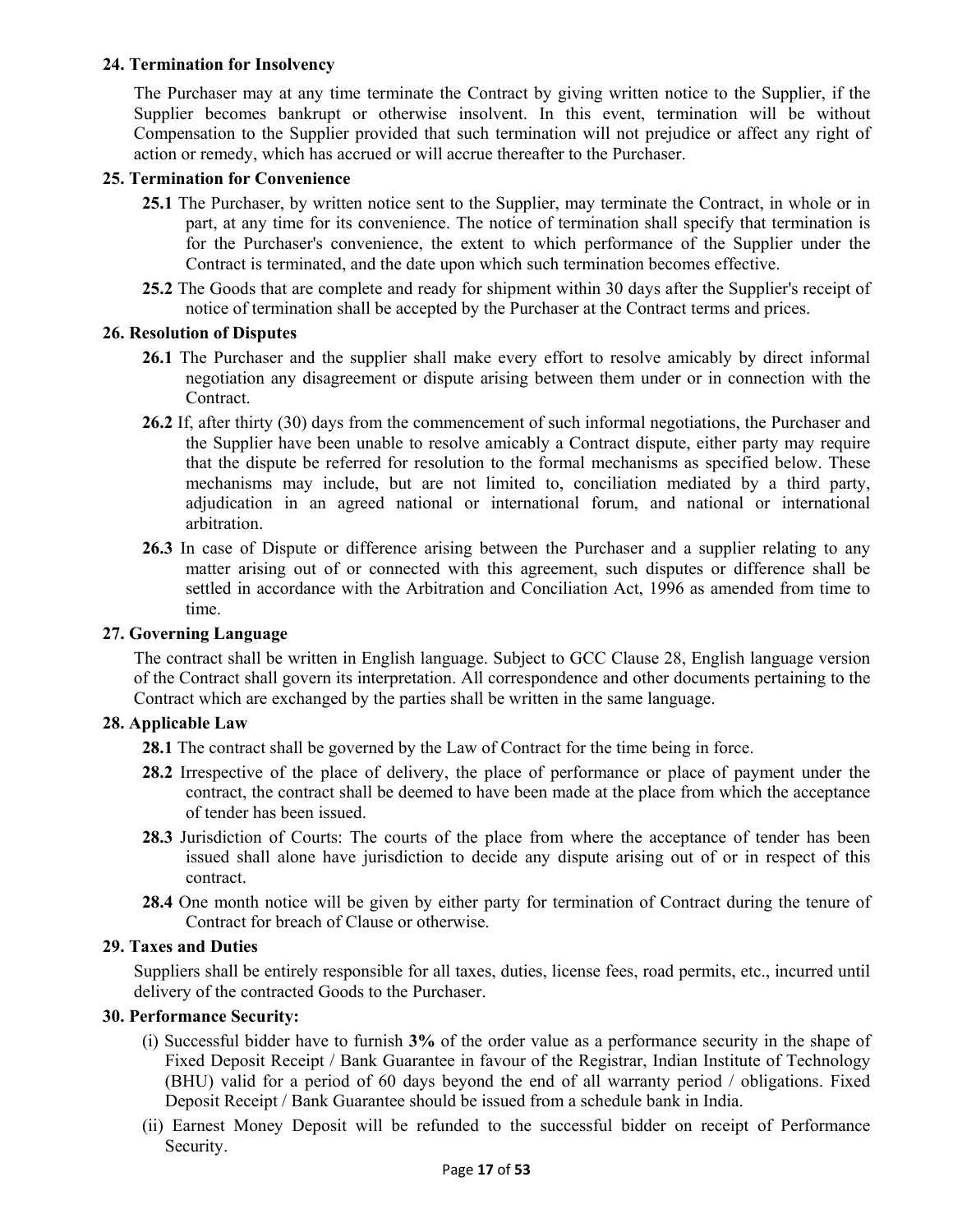### **31. Supplier Integrity**

The Supplier is responsible for and obliged to conduct all contracted activities in accordance with the Contract using state of the art methods and economic principles and exercising all means available to achieve the performance specified in the contract.

### **The Institute Reserves The Right To:**

- **1.** Increase or decrease the quantity of the item(s) as per requirement subject to variation of maximum of 25% only.
- **2.** Reject the quotation in absence of not furnishing the documentary evidence in respect of Trade Tax Registration (G.S.T), Income Tax and Trade Tax clearance certificates together with the performance of supplies in various branches/institutions.
- **3.** Reject the quotation in the event of non-furnishing the authentic documentary evidence in respect of Testing reports / Performance report of the concerned Govt. Organization / Institutions about the products being manufactured and marketed. The performance test of the product can be conducted at Institute level also for which charge will have to be borne by the suppliers.
- **4.** Reject the supplies already made, if not found up to the mark. Thorough checking may be adopted to test the correctness of the supply. In such an event further action may call to conform or discard the supply.
- **5.** To reject any addition/alteration in respect of local dealerships intimated by the Principals after consideration of the case by the committee appointed by the Institute for the purpose.
- **6.** Cancel this Tender at any point of time without assigning any reason thereof.
- **7.** The Institute also reserves the right to reject the bid of any participated bidder
- **8.** The Purchaser may, without prejudice to any other remedy for breach of contract, by written notice of default sent to the Supplier, terminate the Contract in whole or part:
	- (a) If the Supplier fails to deliver any or all of the Goods within the period(s) specified in the purchase order, or within any extension thereof granted by the Purchaser.
	- (b) If the Supplier fails to perform any other obligation(s) under the Contract.
	- (c) If the Supplier, in the judgment of the Purchaser has engaged in corrupt or fraudulent practices in competing for or in executing the Contract.
- **9.** To reject any or all the offers without assigning any reasons thereof.
- **10.** All disputes are subject to *"Varanasi Jurisdiction"* only.
- **11.** The decisions of the Institute in all respect shall be final and binding on all.
- **12.** The Institute reserves the right to ask the successful bidder to produce all the original documents submitted alongwith the bids for verification at any point of time. During the verification of the document, if it is found that the bidder has concealed/falsified/fabricated any information, the bid and/or purchase order will be cancelled and EMD and/or performance security will be forfeited and action including blacklisting will be taken against the bidder as per norms of the Institute.
- **13.** Please ensure that your offer is complete in all respect as no further clarifications shall be sought from you and reaches us within the last date mentioned above. **The Institute shall not be responsible for any delay etc.**

 *........................... Indian Institute of Technology, (Banaras Hindu University)*  NOTE: 1- *While arranging the Tender Documents, check list should be placed on TOP.*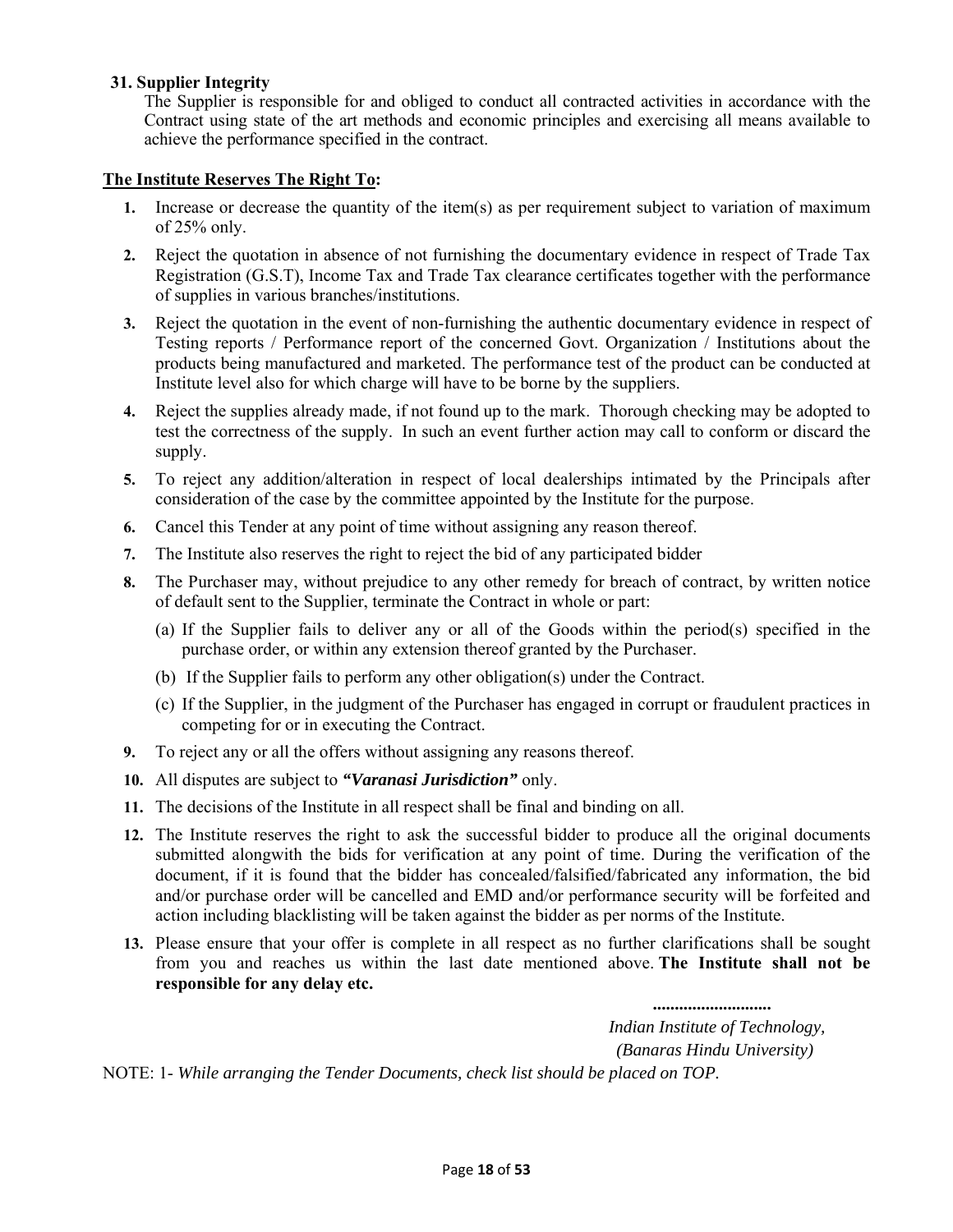# **SECTION 4 : SPECIAL CONDITIONS OF CONTRACT**

*(to be defined by the Purchaser as per the requirement)* 

### **1. Essential Pre Bid Criteria, if any**

- **I. The bidder must have executed same nature of works in the last 3 years in any IITs/NITs/Govt. Office/PSU/University/Autonomous Body with order value of at least Rs. 20 lakhs each.**
- **II. User List**: Provide users for last 3 years with contact person name, address, phone, and email IDs in prescribed format of Annexure III.
- **III.** The Tender should be enclosed with proper certifications like **Authorization Certificate and Proprietary Certificate in case of Proprietary items.**
- **IV.** Pre-installation site preparation/inspection requirements to be indicated and specified along with the bid.
- **V.** Warranty period to be clearly mentioned and should begin from the date of installation. Annual Maintenance Contract Charges should be clearly mentioned after three years warranty and two years mandatory free AMC period.

### **NOTE: THE BID OF THOSE BIDDERS WHO FAILS TO COMPLY THE ABOVE ESSENTIAL CRITERIA WILL NOT BE CONSIDERED FOR TECHNICAL EVALUATION.**

### **2. Documents Comprising the Bid**

The tender/Bid shall be submitted online in two part, viz., Technical Bid and Commercial Bid.

### **I. Technical Bid**

The following documents are to be scanned and uploaded as part of the Technical Bid as per the tender document:

- (a) Scanned copy of Tender Forms (Techno Commercial Un-Priced Bid), Declaration, Bidder's Information Form, and Tender Acceptance Letter;
- (b) Scanned copy of proof for submission of Tender Document Fee/ Earnest Money Deposit/Exemption Certificate, if any etc.;
- (c) Scanned copy of written confirmation authorizing the signatory of the Bid to commit the Bidder;
- (d) Scanned copy of quoted product brochure
- (e) Scanned copy of completely filled Annexure III with supporting documents
- (f) Scanned copy of Technical Bid and essential Pre-bid Details, if any.
	- i. Scanned copy of documentary evidence establishing the Bidder's qualifications to perform the contract if its bid is accepted and the Bidder's eligibility to bid;
	- ii. Scanned copy of documentary evidence, that the Goods and Related Services to be supplied by the Bidder are of eligible origin and conform to the Bidding Documents, and
- (g) Scanned copy of Checklist, compliance of Essential pre-bid criteria and Technical Compliance Sheet (Annexure II) and any other document required as per the tender;

### **II. Commercial Bid**

The commercial bid comprises of :

- (i) Scanned copy of Tender Form (Price Bid)
- (ii) Price bid in the form of **.xls format** and to be uploaded in .xls& duly signed in .pdf format.

The Price bid format is provided as .xls format along with this Tender Document at http://eprocure.gov.in/eprocure/app. Bidders are advised to download this .xls format and quote their offer/rates in the prescribed column.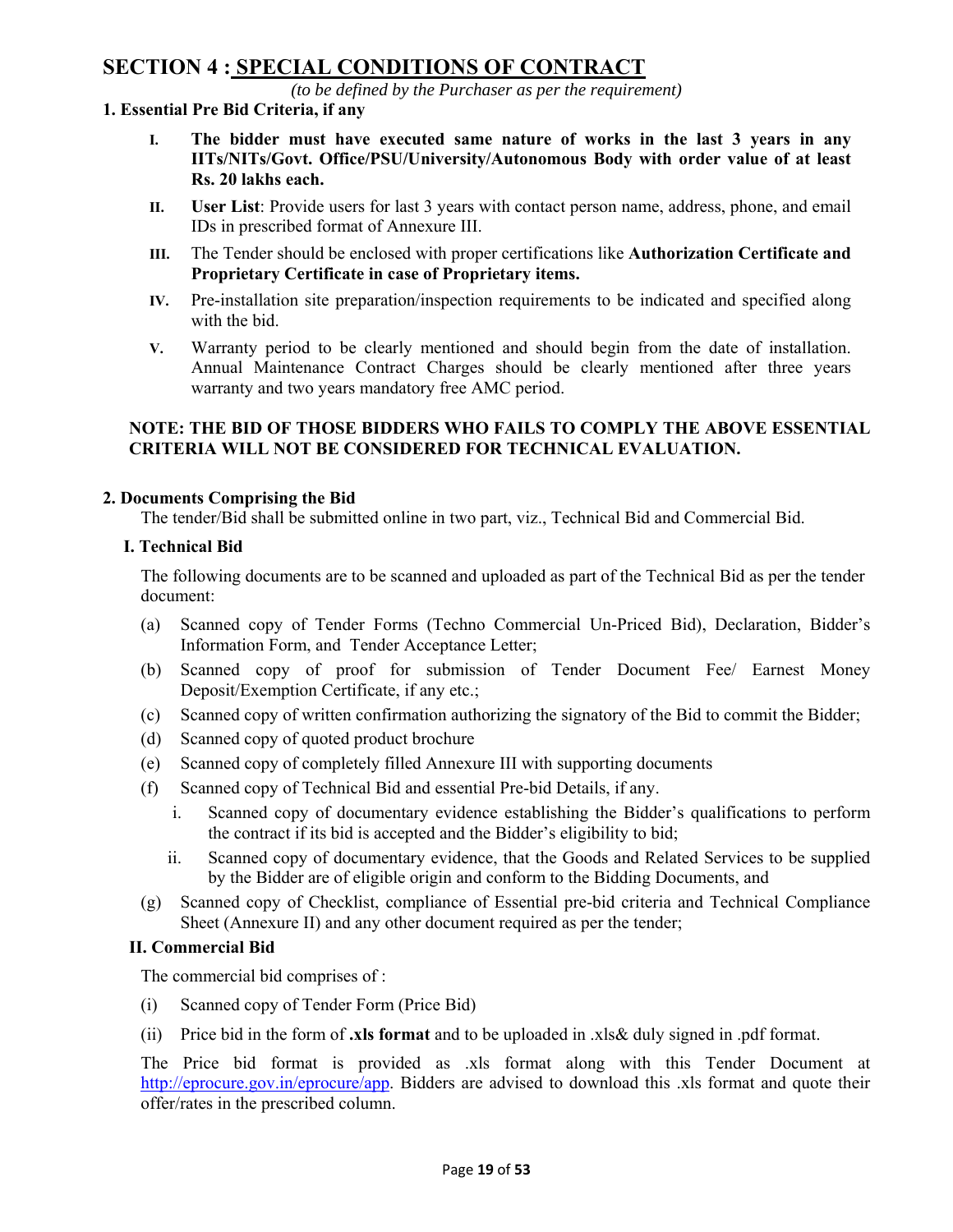In addition to the above requirements, bids submitted by a Joint Venture, shall include a copy of the Joint Venture Agreement entered into by all members. Alternatively, a letter of intent to execute a Joint Venture Agreement in the event of a successful bid shall be signed by all members and submitted with the bid, together with a copy of the proposed Agreement, there to.

The Bidder shall furnish in the Tender Forms information on commissions and gratuities, if any, paid or to be paid to agents or any other party relating to this Bid.

### **3. Installation & Demonstration**

The supplier is required to done the installation and demonstration of the equipment within…………of the arrival of materials at the IIT (BHU) site of installation, other wise the penalty clause will be the same as per the supply of materials.

In case of any mishappening/damagetoequipmentandsuppliesduringthecarriageofsuppliesfrom the origin of equipment to the installation site, the supplier has to replace it with new equipment/supplies immediately at his own risk. Supplier will settle his claim with the insurance company as per his convenience. IIT (BHU) will not be liable to any type of losses in any form.

### **4. Application Specialist**

The Tenderer should mention in the Techno-Commercial bid the availabilityandnamesofApplicationSpecialistandServiceEngineersin the nearest regional office.

### **5. Spares**

The Supplier is required to provide state availability of spares for ten years, if required.

### **6. Training of Personnel**

The supplier shall be required to undertake to provide the technical training to the personnel involved in the use of the equipment at the Institute premises, immediately after completing the installation of the equipment for a minimum period of one week at the supplier's cost.

### **7. Manuals/Documents**

1 set of hard copy and 1 set of soft copy in English (preferred as following).

- i. Operating manual
- ii. Servicing & Maintenance manual
- iii. Spare parts list with source of supply and prices
- iv. Pre-installation requirements.

### **8. Services**

Vendor must submit Factory Acceptance Test procedure supported with relevant printed literature and certificates.

- **9.** The Tender document should also indicate what kind of service/maintenance is required for the system. Whether this service has to be carried out by a company engineer or it can be carried by trained service personnel within India. The frequency of visit and the charges should be mentioned.
- **10.** The Tender should be enclosed with proper certifications like **Authorization Certificate** and **Proprietary Certificate (**in case of Proprietary items).
- **11.** Pre-installation site preparation/inspection requirements to be indicated and specified along with the bid.
- **12.** Bid should include FOR IIT(BHU), Varanasi prices. The Institute will provide requisite certificate, if any, required by the bidder as per the applicable Govt. of India norms.
- **13.** The vendor to provide compliance statement with respect to each technical specification in the tender document duly supported by the manufacturer's literature. Any other claim will not be accepted and may lead to rejection of the bid.
- **14.** Printed literature in support of compliance to the prescribed specifications is to be submitted.
- **15.** Compliance report needs to be submitted as a part of the technical bid.
- **16. Exemption is allowed from payment of Tender fees and EMD as per Government of India norms against submission of currently valid certificate specifically for the item(s) proposed to be procured through this Tender.**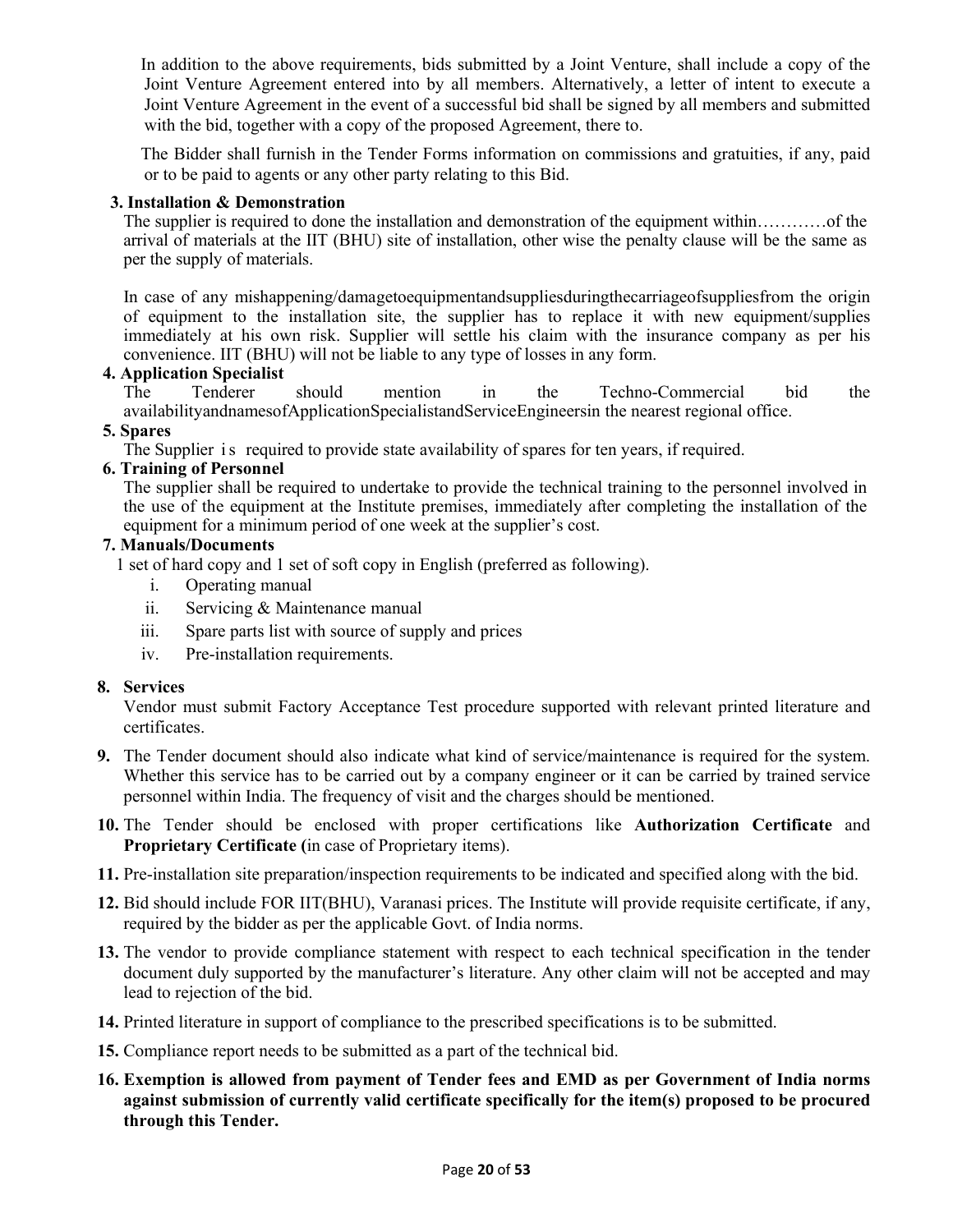### **IMPORTANT NOTE:**

- 1. Non-compliance of tender terms, non-uploading of required documents, lack of clarity of the specifications, contradiction between bidder specifications and supporting literature etc. may lead to rejection of the bid.
- 2. In the tender, either the Indian agent on behalf of the Principal/OEM or Principal/OEM itself can bid but both cannot bid simultaneously for the same item/product in the same tender.
- 3. If an agent submits bid on behalf of the Principal/OEM, the same agent shall not submit a bid on behalf of another Principal/OEM in the same tender for the same item/product.

**All documents in support of above essential pre-bid criteria shall be scanned and uploaded under cover 1**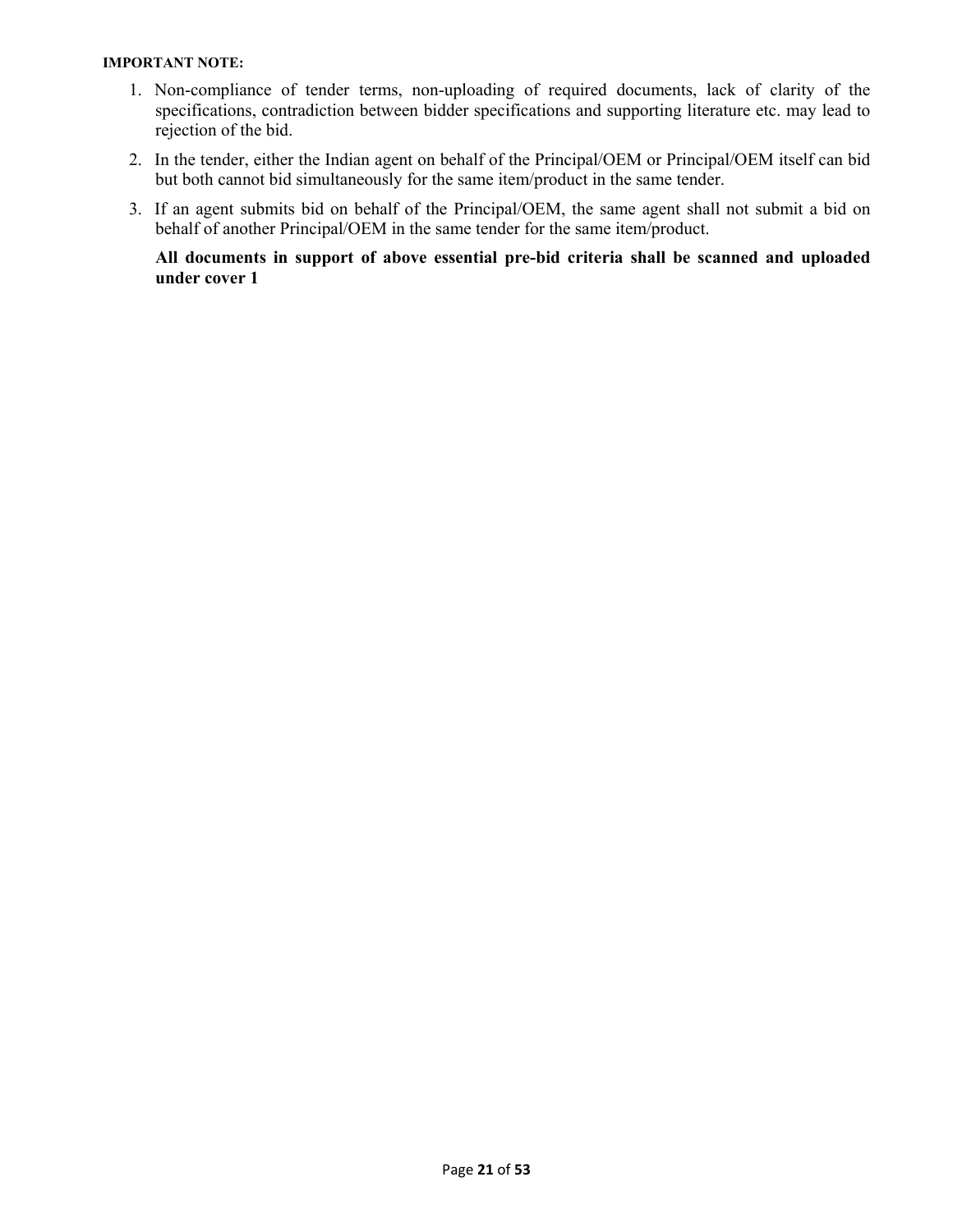# **SECTION 5 : CHECKLIST FOR BID/TENDER SUBMISSION**

# **(The following check-list must be filled in and submitted with the bid documents)**

| SI.<br>No.       | <b>Particulars</b>                                                                                                                                                                             | Yes/No |
|------------------|------------------------------------------------------------------------------------------------------------------------------------------------------------------------------------------------|--------|
| 1                | Have you attached the techno commercial unpriced bid form duly filled in<br>appropriately?                                                                                                     |        |
| $\overline{2}$   | Have you attached a copy of the last audited balance sheet of your firm                                                                                                                        |        |
| 3                | Have you attached the details of the income tax clearance certificate, proof of<br>manufacturing unit/ dealership letter/ general order suppliers and copy of GST<br>registration certificate? |        |
| $\overline{4}$   | Have you executed the similar nature of work in last 5 year in IITs/NITs/Govt.<br>Office/PSU/University/Autonomous Body                                                                        |        |
| 5                | Have you attached the copies of relevant work orders from Govt. Depts. / PSUs and<br>Central Autonomous Bodies in prescribed Format?                                                           |        |
| 6                | EMD: Have you submitted EMD asked for.                                                                                                                                                         |        |
| $\overline{7}$   | Have you submitted samples of all items indicated in the respective schedule of<br>requirements at the address of tender inviting authority within due date.                                   |        |
| 8                | Have you enclosed the schedule of requirement indicating the make offered without<br>indicating the pricing components along with the techno commercial un priced bid?                         |        |
| 9                | Have you submitted the bids both techno commercial un priced and priced bid<br>separately for each tender?                                                                                     |        |
| 10               | Have you enclosed the statement of deviations from financial terms and conditions,<br>if any?                                                                                                  |        |
| 11               | Have you submitted the Technical Compliance Sheet?                                                                                                                                             |        |
| 12               | Have you attached Manufacturer's Authorization certificate for this Tender?                                                                                                                    |        |
| 13               | Have you attached the Declaration on the letter pad of Bidder?                                                                                                                                 |        |
| 14               | Have you attached the compliance of Pre-qualification criteria?                                                                                                                                |        |
| 15               | Have you attached the signed Tender acceptance letter?                                                                                                                                         |        |
| <b>Price Bid</b> |                                                                                                                                                                                                |        |
| 1                | Have you signed and attached the priced bid form?                                                                                                                                              |        |
| $\overline{2}$   | Have you attached the schedule of requirements duly priced i.eBoQ in both .XLS<br>and .PDF format                                                                                              |        |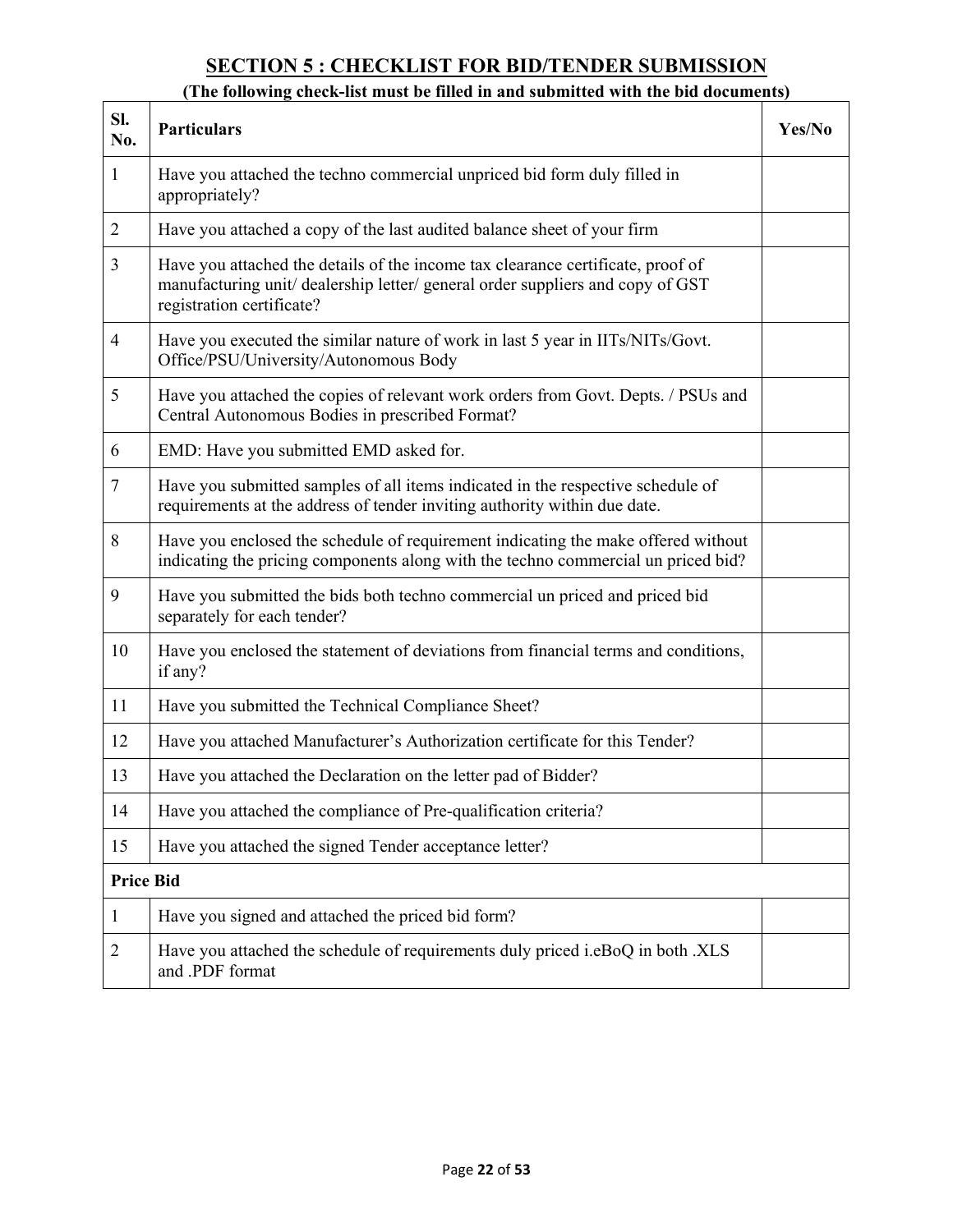| SI.<br>No.     | <b>Essential Pre Bid Criteria</b>                                                                                                                                                                                            | Compliance |
|----------------|------------------------------------------------------------------------------------------------------------------------------------------------------------------------------------------------------------------------------|------------|
| 1.             | The bidder must have executed same nature of works in the last 3 years in any<br>IITs/NITs/Govt. Office/PSU/University/Autonomous Body with order value of<br>at least Rs. 20 lakhs each.                                    |            |
| 2.             | <b>User List:</b> Provide users for last 3 years with contact person name, address, phone,<br>and email IDs.                                                                                                                 |            |
| 3 <sub>1</sub> | The Tender should be enclosed with proper certifications like <b>Authorization</b><br>Certificate and Proprietary Certificate in case of Proprietary items.                                                                  |            |
| 4.             | Pre-installation site preparation/inspection requirements to be indicated and<br>specified along with the bid.                                                                                                               |            |
| 5.             | Warranty period to be clearly mentioned and should begin from the date of installation.<br>Annual Maintenance Contract Charges should be clearly mentioned after three years<br>warranty and two years mandatory AMC period. |            |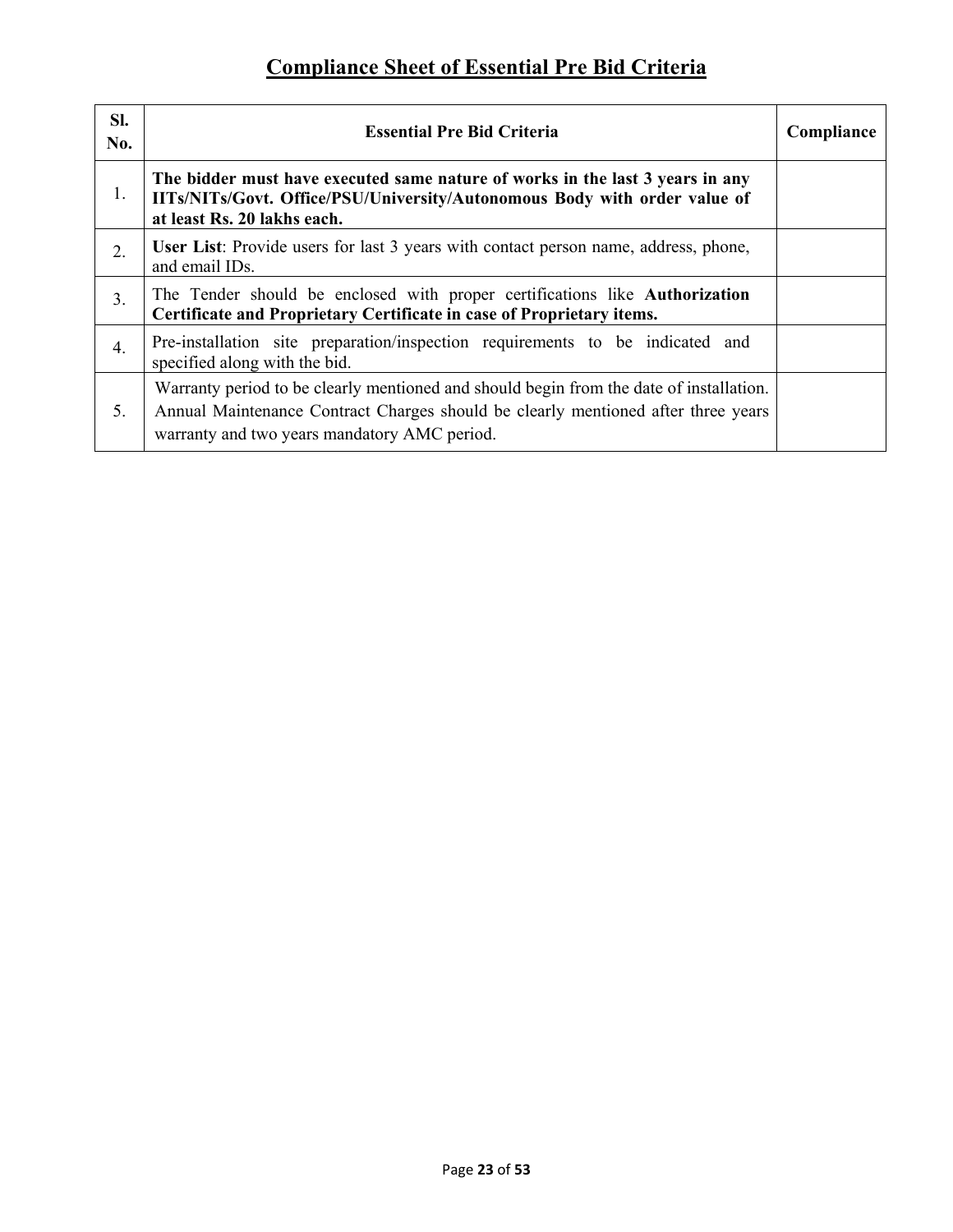### **SECTION 6**

### **DECLARATION**

*(On the letter head of the firm submitting the bid)*

- **1.** I, ------------------------------------------------- Son /Daughter of Shri--------------------------------------------- -------------------------------------------------------- Proprietor/ Partner/ CEO /MD/ Director/ Authorized Signatory of M/s. ------------------------------------------------------ am competent to sign this declaration and execute this tender document.
- **2.** I have carefully read and understood all the terms and conditions of the tender and hereby convey my acceptance of the same.
- **3.** The information/ documents furnished along with the above application are true and authentic to the best of my knowledge and belief.
- **4.** I/ we/ am are well aware of the fact that furnishing of any false information/ fabricated document would lead to rejection of my tender at any stage besides liabilities towards prosecution under appropriate law.
- **5.** Each page of the tender document and papers submitted by my Company is authenticated, sealed and signed, and I take full responsibility for the entire documents submitted.
- **6.** This is certified that our organization has been authorized (Copy attached) by the OEM to participate in Tender. We further certified that our organization meets all the conditions of eligibility criteria laid down in this tender document. Moreover, OEM has agreed to support on regular basis with technology / product updates and extend support for the warranty.
- **7.** The prices quoted in the price bids are subsidized due to academic discount given to IIT (BHU), Varanasi.
- **8.** We, further specifically certify that our organization has not been Black Listed/ De Listed or put to any Holiday by any Institutional Agency/Govt. Department/Public Sector Undertaking in the last three years.

Signature of the Authorized Person

Date: ----------------------------- Full Name -------------------------

Place: ---------------------------- Company Address with Seal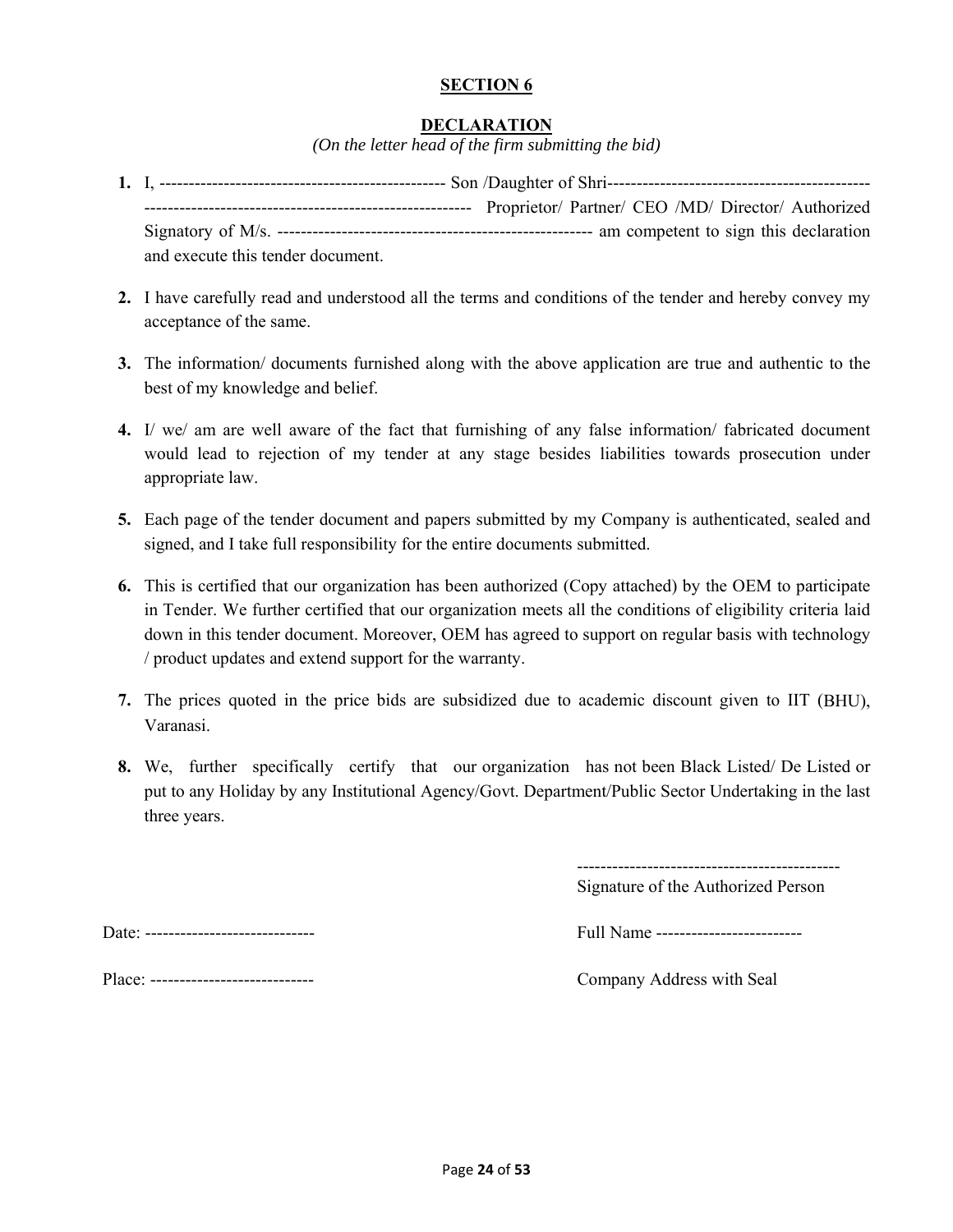# **SECTION 7**

### **TENDER FORM**

### **(Techno commercial un-priced Bid)**

*(On the letter head of the firm submitting the bid)* 

| To  |                                                                                                                                                                                                                                                                                                                                                                                                                                                                                                                                                                                                                                                                                                       |
|-----|-------------------------------------------------------------------------------------------------------------------------------------------------------------------------------------------------------------------------------------------------------------------------------------------------------------------------------------------------------------------------------------------------------------------------------------------------------------------------------------------------------------------------------------------------------------------------------------------------------------------------------------------------------------------------------------------------------|
|     | $The _______$                                                                                                                                                                                                                                                                                                                                                                                                                                                                                                                                                                                                                                                                                         |
|     | Dear Sir,                                                                                                                                                                                                                                                                                                                                                                                                                                                                                                                                                                                                                                                                                             |
| 1.  | I/We have examined and have no reservations to the Bidding Documents, including Addenda issued in<br>accordance with Instructions to Bidders;                                                                                                                                                                                                                                                                                                                                                                                                                                                                                                                                                         |
| 2.  | I/We meet the eligibility requirements and have no conflict of interest;                                                                                                                                                                                                                                                                                                                                                                                                                                                                                                                                                                                                                              |
| 3.  | I/We have not been suspended nor declared ineligible in India;                                                                                                                                                                                                                                                                                                                                                                                                                                                                                                                                                                                                                                        |
| 4.  | I/We offer to supply in conformity with the Bidding Documents and in accordance with the Delivery<br>Schedules specified in the Schedule of Requirements the following Goods: <i>[insert a brief description</i><br>of the Goods and Related Services];                                                                                                                                                                                                                                                                                                                                                                                                                                               |
| 5.  | I/We offer to supply the items as listed in the schedule to this tender hereto/portion thereof as you may<br>specify in the acceptance of Tender at the price given in the said Schedule and agree to hold this offer                                                                                                                                                                                                                                                                                                                                                                                                                                                                                 |
| 6.  | I/we shall be bound by a communication of acceptance issued by you.                                                                                                                                                                                                                                                                                                                                                                                                                                                                                                                                                                                                                                   |
| 7.  | I/We have understood the Instruction to bidders and Conditions of Contract in the form as enclosed<br>with the invitation to the tender and have thoroughly examined the specifications quoted in the<br>Schedule hereto and am/are fully aware of the nature of the goods required and my/our offer is to<br>supply the goods strictly in accordance with the specifications and requirements.                                                                                                                                                                                                                                                                                                       |
| 8.  | Earnest Money in the aforementioned account of Registrar, IIT (BHU).                                                                                                                                                                                                                                                                                                                                                                                                                                                                                                                                                                                                                                  |
| 9.  | The following have been added to form part of this tender.<br>Schedule of requirements, quoting the make only duly signed and stamped.(without indicating<br>(i)<br>price)<br>(ii) Income Tax clearance certificate.<br>(iii) Copy of last audited balance sheet.<br>(iv) Copy of Valid GST registration certificate.<br>(v) Copy of similar relevant major purchase orders executed during last Three years in<br>IITs/NITs/Govt. Office/PSU/University/Autonomous Body.<br>(vi) Proof of manufacturing Unit, dealership certificate/general order suppliers.<br>(vii) Statement of deviations from financial terms $\&$ conditions, if any.<br>Any other enclosure. (Please give details)<br>(viii) |
| 10. | We undertake to execute all orders which have been placed to meet emergent requirements on priority<br>basis.                                                                                                                                                                                                                                                                                                                                                                                                                                                                                                                                                                                         |

11. Certified that the bidder is: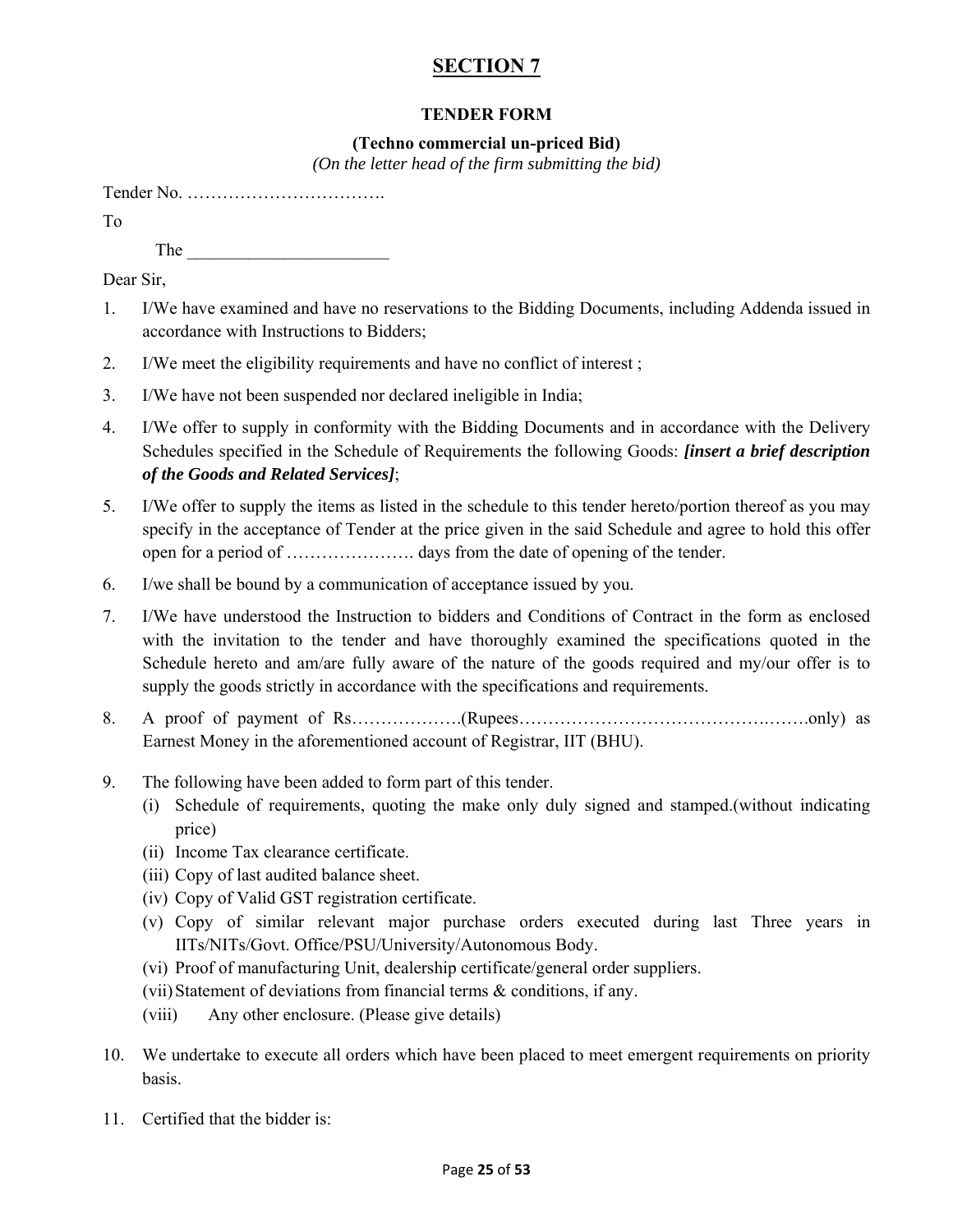(a) A sole proprietorship firm and the person signing the bid document is the sole proprietor/constituted attorney of the sole proprietor,

### **Or**

(b) A partnership firm, and the person signing the bid document is a partner of the firm and he has authority to refer to arbitration disputes concerning the business of the partnership by virtue of the partnership agreement/by virtue of general power of attorney.

### **Or**

(c) A company and the person signing the document is the constituted attorney.

### *(NOTE: Delete whatever is not applicable. All corrections/deletions should invariable be duly attested by the person authorized to sign the bid document).*

- 12. We do hereby undertake that, until a formal notification of award, this bid, together with your written acceptance thereof shall constitute a binding contract between us.
- 13. If our bid is accepted, we commit to obtain a performance security in accordance with the Bidding Documents;
- 14. We are not participating, as a Bidder or as a subcontractor, in more than one bid in this bidding process, other than alternative bids submitted;
- 15. We hereby certify that we have taken steps to ensure that no person acting for us or on our behalf will engage in any type of fraud and corruption

Name of the Bidder\* **…………………………………………**

Name of the person duly authorized to sign the Bid on behalf of the Bidder\*\* **………………..**

Title of the person signing the Bid **……………………………….**

Signature of the person named above **………………………………..**

Date signed ……………. day of **…………………….**

\* In the case of the Bid submitted by joint venture specify the name of the Joint Venture as Bidder \*\* Person signing the Bid shall have the power of attorney given by the Bidder to be attached with the Bid Schedules.

Yours faithfully,

| (Signature of bidder) |  |
|-----------------------|--|
| Dated this day of     |  |
|                       |  |
| Telephone No.:        |  |
| <b>FAX</b>            |  |
| E-mail                |  |

Company seal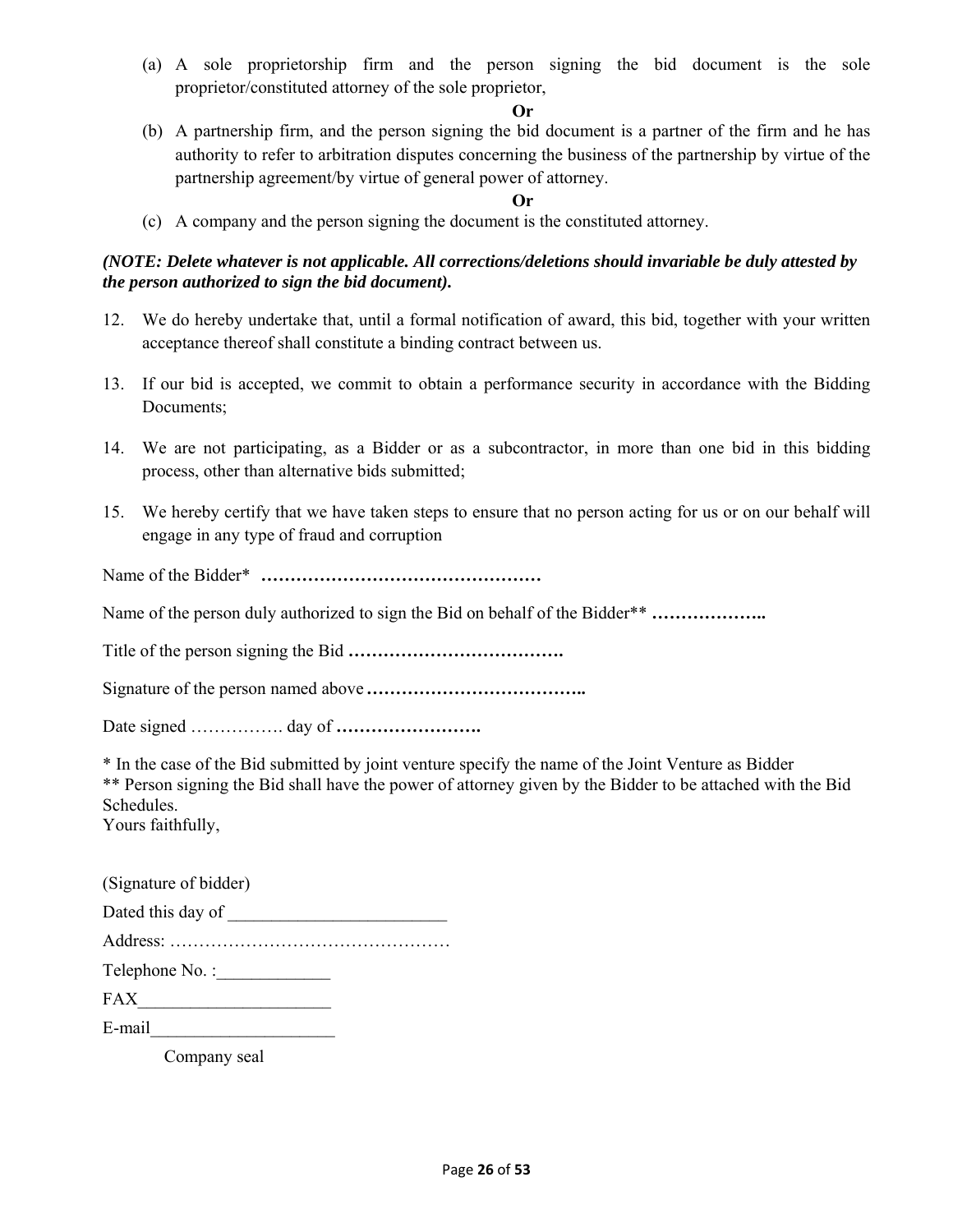### **TENDER FORM**

### **(Priced Bid)**

*(On the letter head of the firm submitting the bid document)* 

| T <sub>o</sub> |     |  |
|----------------|-----|--|
|                | The |  |
|                |     |  |
|                |     |  |
|                |     |  |
|                |     |  |

Sir,

Having examined the bidding documents and having submitted the techno commercial unpriced bid for the same, we, the undersigned, hereby submit the priced bid for supply of goods and services as per the schedule of requirements and in conformity with the said bidding documents.

- 1. We hereby offer to supply the Goods/Services at the prices and rates mentioned in the enclosed schedule of requirement.
- 2. We do hereby undertake that, in the event of acceptance of our bid, the supply of Goods/Services shall be made as stipulated in the schedule of requirement and that we shall perform all the incidental services.
- 3. The prices quoted are inclusive of all charges net CIP New Delhi/FOR IIT(BHU) Varanasi and should be mentioned clearly. We enclose herewith the complete Financial Bid as required by you. This includes:
	- a. Price Schedule (Bill of Quantity-BOQ).
	- b. Statement of deviations from financial terms and conditions.
- 4. We agree to abide by our offer for a period of 180 days from the date fixed for opening of the bid documents and that we shall remain bound by a communication of acceptance within that time.
- 5. We have carefully read and understood the terms and conditions of the bid document and we do hereby undertake to supply as per these terms and conditions. The Financial Deviations are only those mentioned in the statement of deviations from financial terms and conditions.
- 6. We have paid, or will pay the following commissions, gratuities, or fees with respect to the bidding process or execution of the Contract: **[insert complete name of each Recipient, its full address, the reason for which each commission or gratuity was paid and the amount and currency of each such commission or gratuity]**

| Name of Recipient | Address | Reason | Amount |
|-------------------|---------|--------|--------|
|                   |         |        |        |

(If none has been paid or is to be paid, indicate "none.")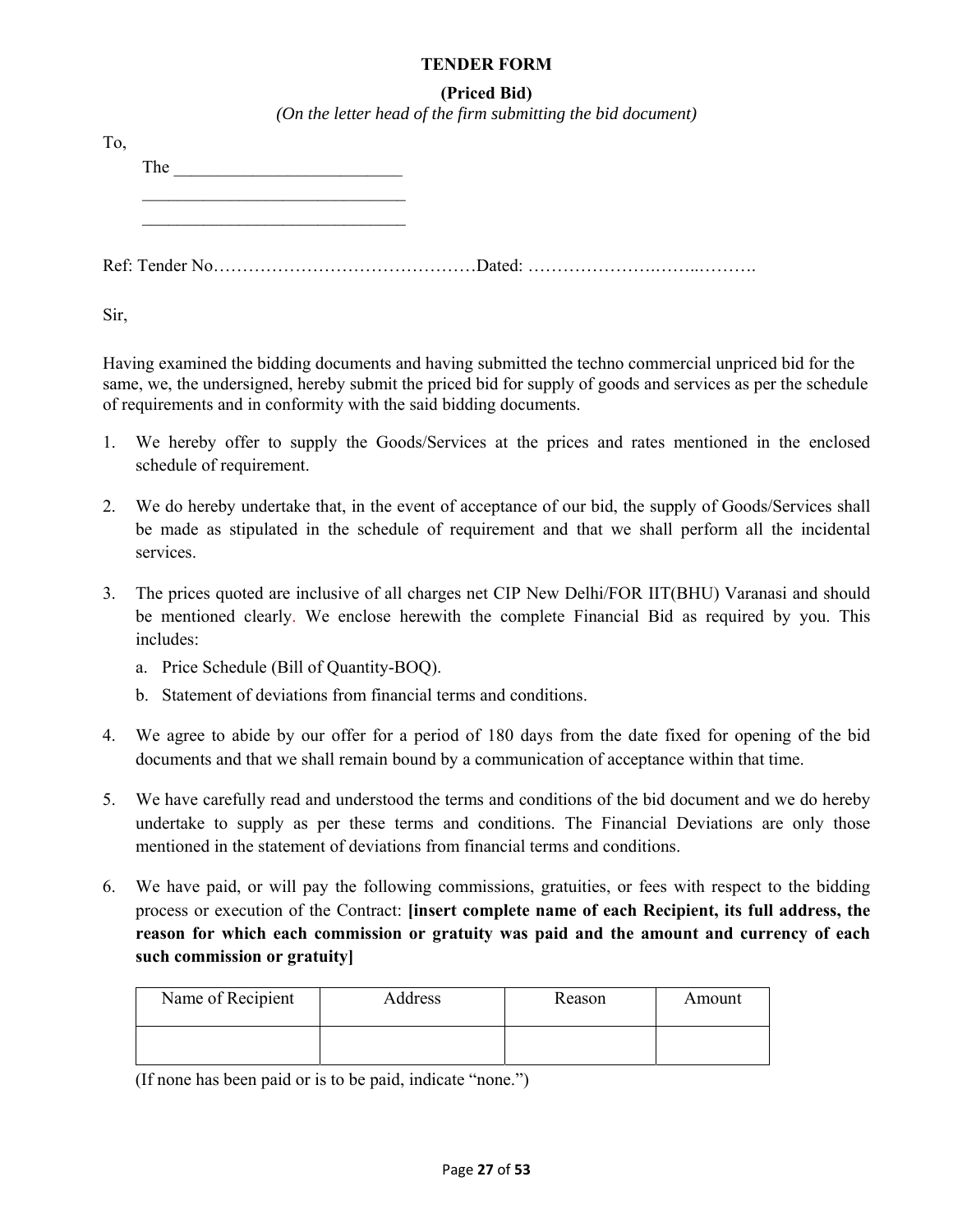- 7. We understand that this bid, together with your written acceptance thereof included in your notification of award, shall constitute a binding contract between us, until a formal contract is prepared and executed; and
- 8. We understand that you are not bound to accept the lowest evaluated bid or any other bid that you may receive.

Certified that the bidder is:

A sole proprietorship firm and the person signing the bid document is the sole proprietor/ constituted attorney of sole proprietor,

**Or** 

A partnership firm, and the person signing the bid document is a partner of the firm and he has authority to refer to arbitration disputes concerning the business of the partnership by virtue of the partnership agreement/by virtue of general power of attorney,

**Or** 

A company and the person signing the bid document is the constituted attorney. *(NOTE: Delete whatever is not applicable. All corrections/deletions should invariably be duly attested by the person authorized to sign the bid document.)* 

We do hereby undertake that, until a formal notification of award, this bid, together with your written acceptance thereof, shall constitute a binding contract between us.

| Dated this day of     |  |
|-----------------------|--|
| Signature of Bidder   |  |
| Details of enclosures |  |
| Full Address:         |  |
|                       |  |
|                       |  |

| Telephone No. |  |
|---------------|--|
| Mobile No.:   |  |
| Fax No.:      |  |
| E-mail:       |  |

Company Seal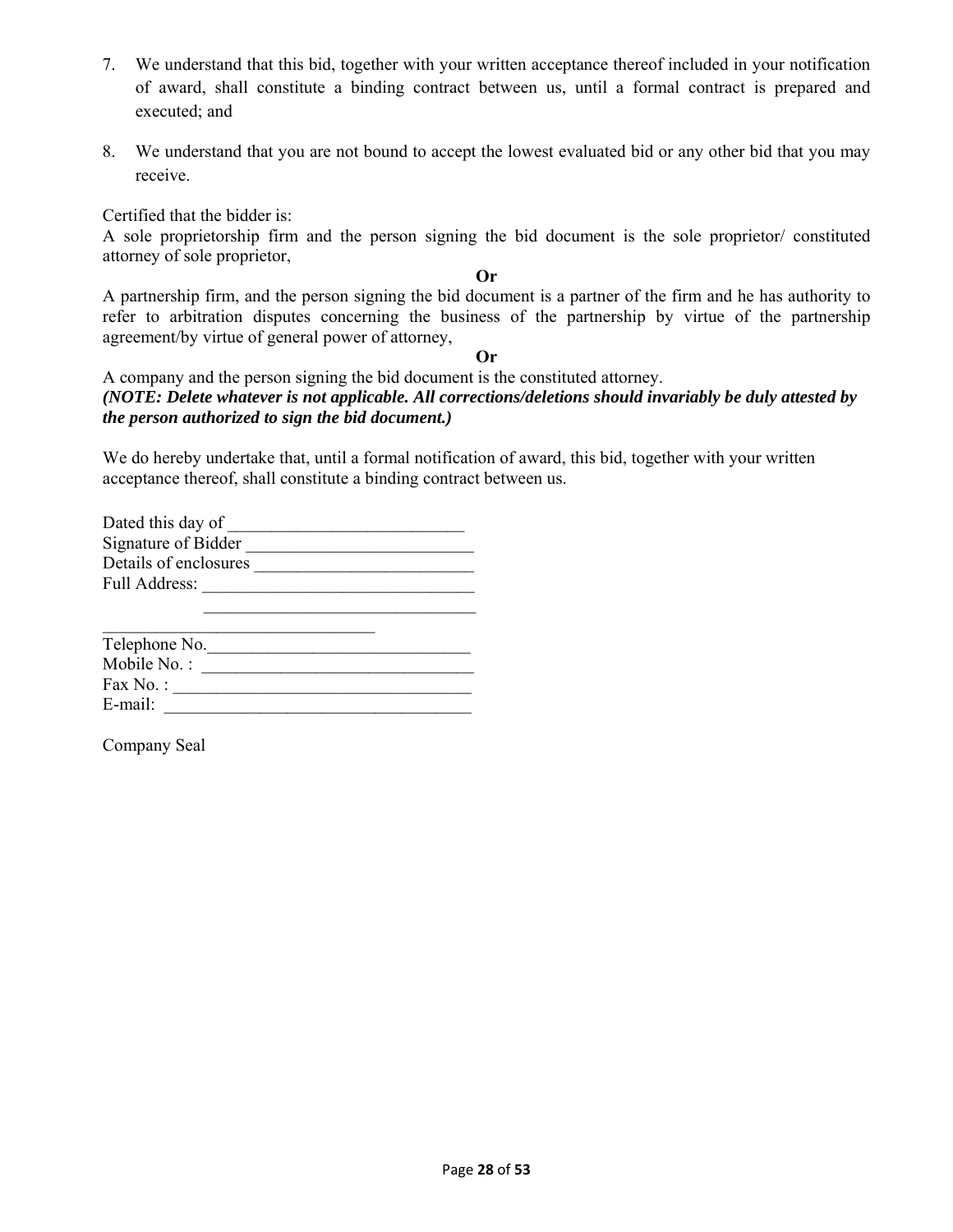### **TENDER ACCEPTANCE LETTER**

(To be given on Company Letter Head) **Date: Date:** 

 $\mathcal{L}_\text{max}$  , where  $\mathcal{L}_\text{max}$  $\mathcal{L}_\text{max}$  $\mathcal{L}_\text{max}$  , where  $\mathcal{L}_\text{max}$ 

**Sub: Acceptance of Terms & Conditions of Tender. Tender Reference No.\_\_\_\_\_\_\_\_\_\_\_\_\_\_\_\_\_\_\_\_\_\_ Name of Tender/ Work: -** 

Dear Sir,

1. I/We have downloaded/ obtained the tender document(s) for the above mentioned 'Tender/Work' from the web site(s) namely:

 $\mathcal{L}_\text{max}$ 

 $\mathcal{L}_\text{max} = \mathcal{L}_\text{max} = \mathcal{L}_\text{max} = \mathcal{L}_\text{max} = \mathcal{L}_\text{max} = \mathcal{L}_\text{max} = \mathcal{L}_\text{max} = \mathcal{L}_\text{max} = \mathcal{L}_\text{max} = \mathcal{L}_\text{max} = \mathcal{L}_\text{max} = \mathcal{L}_\text{max} = \mathcal{L}_\text{max} = \mathcal{L}_\text{max} = \mathcal{L}_\text{max} = \mathcal{L}_\text{max} = \mathcal{L}_\text{max} = \mathcal{L}_\text{max} = \mathcal{$ 

 $\mathcal{L}_\text{max} = \mathcal{L}_\text{max} = \mathcal{L}_\text{max} = \mathcal{L}_\text{max} = \mathcal{L}_\text{max} = \mathcal{L}_\text{max} = \mathcal{L}_\text{max} = \mathcal{L}_\text{max} = \mathcal{L}_\text{max} = \mathcal{L}_\text{max} = \mathcal{L}_\text{max} = \mathcal{L}_\text{max} = \mathcal{L}_\text{max} = \mathcal{L}_\text{max} = \mathcal{L}_\text{max} = \mathcal{L}_\text{max} = \mathcal{L}_\text{max} = \mathcal{L}_\text{max} = \mathcal{$  $\mathcal{L}_\text{max} = \mathcal{L}_\text{max} = \mathcal{L}_\text{max} = \mathcal{L}_\text{max} = \mathcal{L}_\text{max} = \mathcal{L}_\text{max} = \mathcal{L}_\text{max} = \mathcal{L}_\text{max} = \mathcal{L}_\text{max} = \mathcal{L}_\text{max} = \mathcal{L}_\text{max} = \mathcal{L}_\text{max} = \mathcal{L}_\text{max} = \mathcal{L}_\text{max} = \mathcal{L}_\text{max} = \mathcal{L}_\text{max} = \mathcal{L}_\text{max} = \mathcal{L}_\text{max} = \mathcal{$ 

as per your advertisement, given in the above mentioned website(s).

- 2. I/We hereby certify that I/We have read the entire terms and conditions of the tender documents from Page No. \_\_\_\_\_\_\_\_\_\_\_\_\_\_ to \_\_\_\_\_\_\_\_\_\_\_\_\_ (including all documents like section(s), schedules(s) etc.), which form part of the contract agreement and I/we shall abide hereby by the terms/conditions/ clauses contained therein.
- 3. The corrigendum(s) issued from time to time by your department/ organisation too have also been taken into consideration, while submitting this acceptance letter.
- 4. I/We hereby unconditionally accept the tender conditions of above mentioned tender document(s)/ corrigendum(s) in its totality/entirety.
- 5. In case any provisions of this tender are found violated, then your department/organisation shall without prejudice to any other right or remedy be at liberty to reject this tender/bid including the forfeiture of the full said earnest money deposit absolutely.

### **Yours faithfully,**

 **(Signature of the Bidder, with Official Seal)**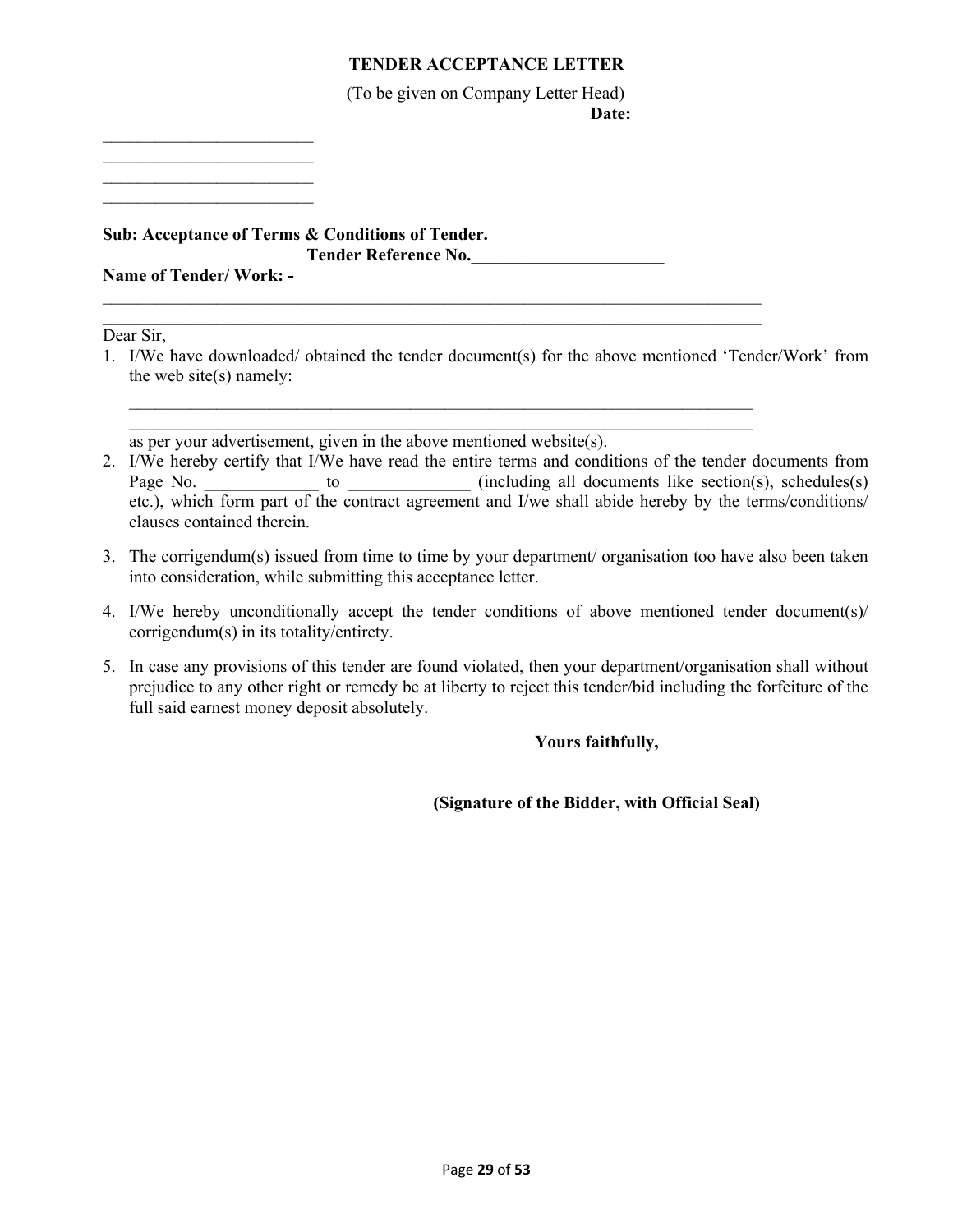### **FORMAT FOR PERFORMANCE BANK GUARANTEE (PBG)/ PERFORMANCE SECURITY**

(To be typed on Non-judicial stamp paper of the value of Indian Rupees of One Hundred)

 (TO BE ESTABLISHED THROUGH ANY OF THE NATIONALISED COMMERCIAL BANKS (WHETHER SITUATED AT VARANASI OR OUTSTATION) WITH A CLAUSE TO ENFORCE THE SAME ON THEIR LOCAL BRANCH AT VARANASI)

To, The Registrar, Indian Institute of Technology (BHU), Varanasi-221005

### **LETTER OF GUARANTEE**

WHEREAS Indian Institute of Technology (BHU), Varanasi (Buyer) has invited tender vide Tender No............................... dated............................ for purchase of ........................................................ AND WHEREAS the said tender document requires that eligible successful bidder (seller)...................................................................... wishing to supply the equipment / machinery, etc. in response thereto shall establish an irrevocable Performance Bank Guarantee in favour of " The Registrar, Indian Institute of Technology (BHU), Varanasi" in the form of Bank Guarantee for Rs ................................ (3**% of the contract value**) and the Performance Bank Guarantee shall remain valid for a period of 60 (sixty) days beyond the date of completion of all contractual obligations of the seller, including warranty obligations from the date of issue of Performance Bank Guarantee and the eligible successful bidder (the seller) shall submit the same within 30 (Thirty) days from the date of Award of Contract.

NOW THIS BANK HEREBY GUARANTEES that in the event of the said bidder (seller) fails to abide by any of the conditions referred to in tender document / Award of Contract / performance of the equipment / machinery, etc. this Bank shall pay to Indian Institute of Technology (BHU), Varanasi on demand and without protest or demur Rs ........................ (Rupees......................................).

This Bank further agrees that the decision of Indian Institute of Technology (BHU), Varanasi (Buyer) as to whether the said bidder (Seller) has committed a breach of any of the conditions referred in tender document / Award of Contract shall be final and binding.

We, .................................................. (name of the Bank & branch) hereby further agree that the Guarantee herein contained shall not be affected by any change in the constitution of the bidder (Seller) and/ or Indian Institute of Technology (BHU), Varanasi (Buyer). **Notwithstanding anything contained herein:**

1. Our liability under this Bank Guarantee shall not exceed Rs. .....................…………………… .(Indian Rupees ..................................... only).

2. This Bank Guarantee shall be valid up to ..........................(date) and

3. We are liable to pay the guaranteed amount or any part thereof under this bank guarantee only and only if IIT (BHU), Varanasi serve upon us a written claim or demand on or before ..........................(date). This Bank further agrees that the claims if any, against this Bank Guarantee shall be enforceable at our branch office at ........................................ situated at .............................. (Address of local branch).

Yours truly, Signature and seal of the guarantor: Name of Bank: Address: Date: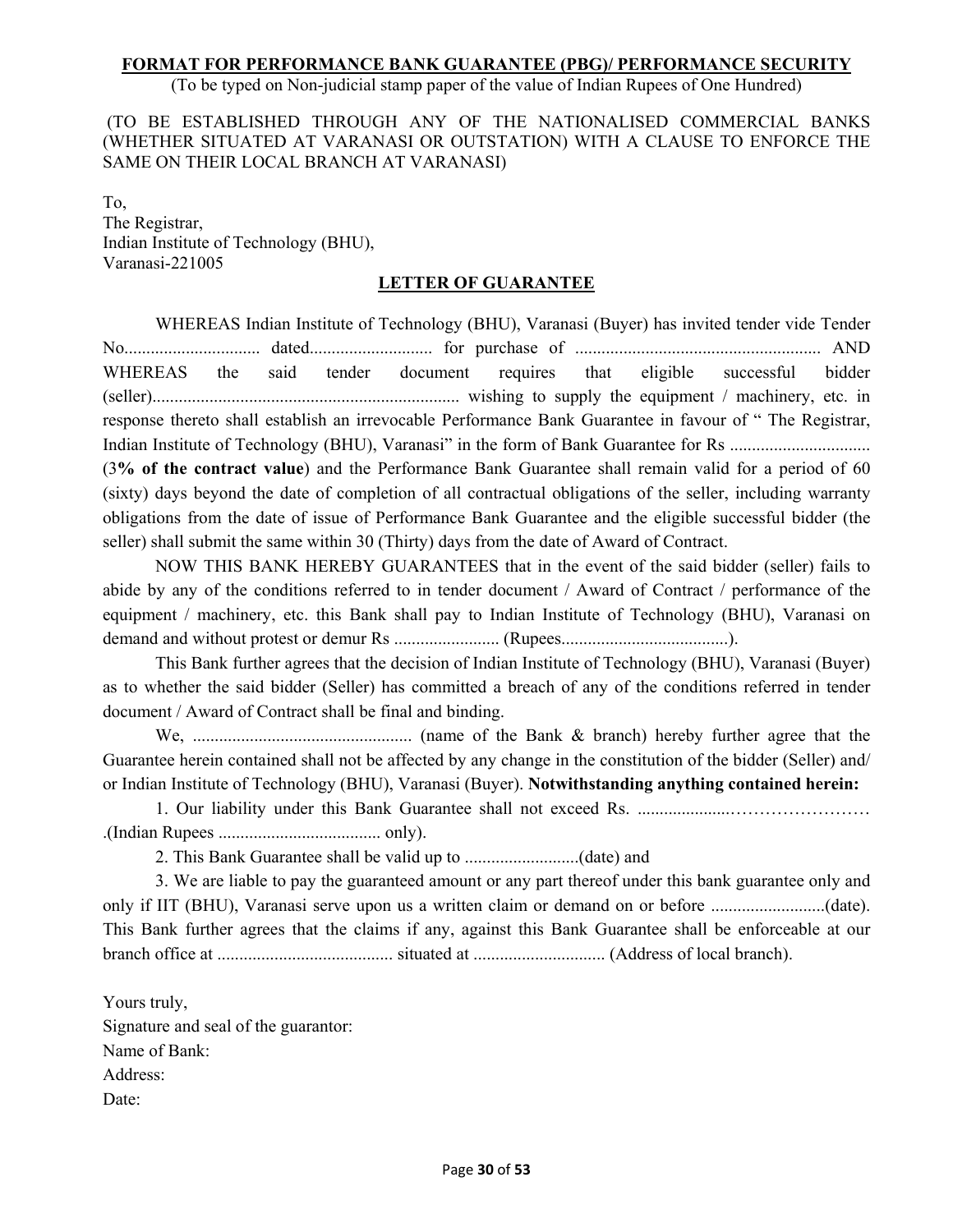# **SECTION 8**

# **SCHEDULE OF REQUIREMENTS**

### **I. TECHNICAL SPECIFICATIONS**

### **1. Private Cloud with HCI with 40G connectivity.**

| <b>Data Centre Facility</b> |                                                                                                                                                                                                                                                                                                                                                                                                                                           |  |
|-----------------------------|-------------------------------------------------------------------------------------------------------------------------------------------------------------------------------------------------------------------------------------------------------------------------------------------------------------------------------------------------------------------------------------------------------------------------------------------|--|
| S.N.                        | Minimum requirement description                                                                                                                                                                                                                                                                                                                                                                                                           |  |
| <b>Solution Capability</b>  |                                                                                                                                                                                                                                                                                                                                                                                                                                           |  |
| $\mathbf{1}$                | Hyper Converged Infrastructure (HCI) solution must integrate storage, compute, networking,<br>hypervisor, real-time deduplication, compression, and optimization along with powerful data<br>management, data protection, and disaster recovery capabilities in a standard x86 server.<br>The entire HCI Solution comprising of hardware and software must be managed, support and<br>maintained as single system as a Turn-key Solution. |  |
| $\overline{2}$              | Each Server Node should be in a "2U Rack".                                                                                                                                                                                                                                                                                                                                                                                                |  |
| 3                           | The proposed HCI appliance nodes should provide 40G connectivity. Each node should be<br>offered minimum 4 x 10GbE SFP+ Ports or better. Dedicated out of band management port<br>must be provided in each node.                                                                                                                                                                                                                          |  |
| $\overline{4}$              | Proposed HCI solution should be software defined with deduplication and compression. The<br>HCI solution should support scaling hyperconvered node under a single cluster.                                                                                                                                                                                                                                                                |  |
| 5                           | The HCI software should pool all HDDs in the cluster to present a single storage resource<br>pool in the cluster. The HCI solution should support both hybrid and All-Flash nodes options<br>for future scalibility.                                                                                                                                                                                                                      |  |
| 6                           | The HCI should be proposed with All Flash/SSD.                                                                                                                                                                                                                                                                                                                                                                                            |  |
| 7                           | The proposed HCI appliance solution should be Software defined with required Software or<br>Hardware engine to enable Software Defined Storage                                                                                                                                                                                                                                                                                            |  |
|                             | <b>Cluster Capability</b>                                                                                                                                                                                                                                                                                                                                                                                                                 |  |
| 8                           | The solution should support minimum 16 nodes in a same cluster/deployment and each node<br>shall be able to access the storage of all nodes in the cluster.                                                                                                                                                                                                                                                                               |  |
| 9                           | The solution shall provide the ability to rapidly on-board new hosts or removal of hosts<br>without any disruption or downtime to the cluster/solution                                                                                                                                                                                                                                                                                    |  |
| 10                          | The proposed solution must have capability to support nodes with same and different CPU $\&$<br>Memory configurations in the same cluster.                                                                                                                                                                                                                                                                                                |  |
| 11                          | The proposed solution scale storage and compute as and when needed without any downtime<br>as and when needed.                                                                                                                                                                                                                                                                                                                            |  |
|                             | <b>High Availability Features</b>                                                                                                                                                                                                                                                                                                                                                                                                         |  |
| 12                          | Converged nodes should provide boot/OS drive or OEM better solution. Boot disk should be<br>in addition to capacity and cache disks.                                                                                                                                                                                                                                                                                                      |  |
| 13                          | Each node shall be provided with Redundant cards (10Gbps) for no single point of failure.                                                                                                                                                                                                                                                                                                                                                 |  |
| 14                          | The proposed HCI solution must have mechanism for Metadata protection within the cluster<br>so as to provide high availability and no single point of failure.                                                                                                                                                                                                                                                                            |  |
| 15                          | The solution shall provide zero downtime host patching with maintenance mode to move<br>running workloads to other hosts on the platform without impacting the running VM's.                                                                                                                                                                                                                                                              |  |
| 16                          | Each HCI Appliance node must have Redundant Hot Plug High Efficiency Power Supply<br>with N+N configuration along with Redundant Hot Plug High Speed Cooling Fans.                                                                                                                                                                                                                                                                        |  |
|                             | <b>Backup Features</b>                                                                                                                                                                                                                                                                                                                                                                                                                    |  |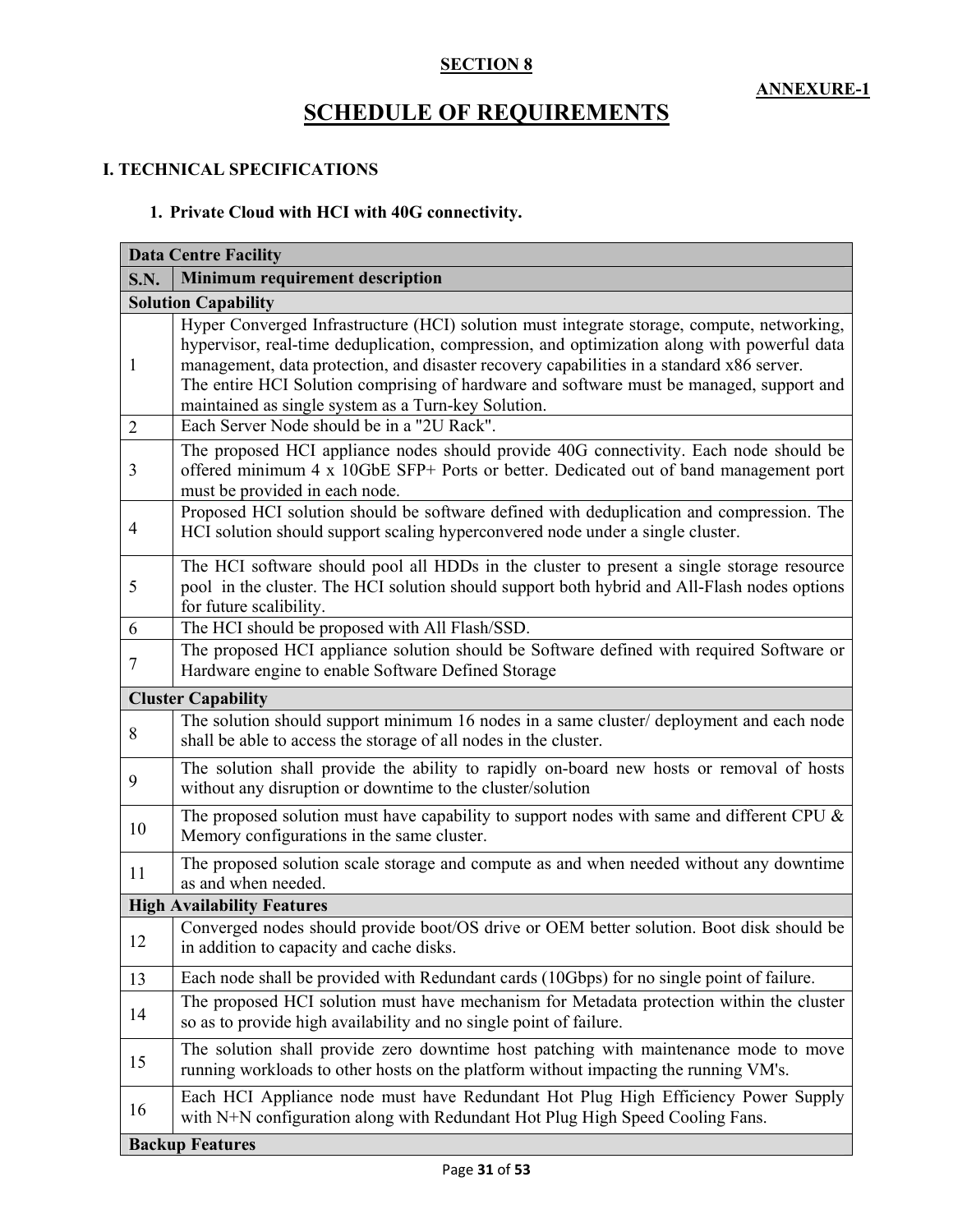| 17 | Backup & data protection functionality shall be integral feature of Hyper-Converge.<br>Offered solution shall be able to copy the backup file along with metadata to different cluster                                                                                                                                                                                                                                                                                                                                                         |
|----|------------------------------------------------------------------------------------------------------------------------------------------------------------------------------------------------------------------------------------------------------------------------------------------------------------------------------------------------------------------------------------------------------------------------------------------------------------------------------------------------------------------------------------------------|
| 18 | as a native feature of backup and restore.<br>Native storage/VM level snapshots or Space efficient full backups with minimal impact to<br>guest performance or using any additional storage capacity.                                                                                                                                                                                                                                                                                                                                          |
|    | <b>Security Features</b>                                                                                                                                                                                                                                                                                                                                                                                                                                                                                                                       |
| 19 | The solution should support security compliance for proposed HCI solution to ensure highly<br>secure HCI environment.                                                                                                                                                                                                                                                                                                                                                                                                                          |
| 20 | The proposed solution should be able to provide Data-At Rest-Encryption for additional data<br>security. The proposed solution should be offered with Local key management solution and<br>shall be certified to work with external key management solutions                                                                                                                                                                                                                                                                                   |
| 21 | The proposed encyrption solution should be at-least FIPS 140-2 Level 1 validated enterprise-<br>class encryption solution.                                                                                                                                                                                                                                                                                                                                                                                                                     |
| 22 | Solution shall provide Hardware root of trust.<br>System should support remote out of band management chip creating a fingerprint in the<br>silicon, preventing servers from booting up unless the firmware matches the fingerprint. This<br>feature should be immutable                                                                                                                                                                                                                                                                       |
| 23 | Solution should maintain repository for firmware and drivers recipes to aid rollback or<br>patching of compromised firmware.<br>Should also store Factory Recovery recipe preloaded to rollback to factory tested secured<br>firmware                                                                                                                                                                                                                                                                                                          |
|    | <b>Storage and Data Protection Features</b>                                                                                                                                                                                                                                                                                                                                                                                                                                                                                                    |
| 24 | The solution shall provide hyperconverged software that allows delivery of enterprise-class<br>storage services using latest x86 server infrastructures without dependence on a separate<br>Storage Area Network & associated components such as SAN Switches & HBAs.                                                                                                                                                                                                                                                                          |
| 25 | The HCI solution should provide Inline Deduplication & compression across all storage tiers.<br>Any license $\&$ hardware resource required to achieve this functionality should be included<br>with the proposed solution.                                                                                                                                                                                                                                                                                                                    |
| 26 | All licenses should be included with the solution for Maximum Memory $\&$ Storage capacity<br>expansion. The HCI storage should be a scale-out distributed storage. The HCI software<br>should pool all HDDs from all the nodes in the cluster to present a single storage resource<br>pool to all server nodes in the cluster.                                                                                                                                                                                                                |
| 27 | Data efficiency shall be handled at data granularity of 4KB or 8KB data blocks.<br>In case vendor are using the chunk size of more than 8KB, then vendor shall do sizing after<br>adding 20% additional capacity (CPU, memory and storage capacity) on the top of base<br>capacity as asked in the rfp.                                                                                                                                                                                                                                        |
| 28 | The solution should automatically rebalance data to maintain balanced utilization of storage<br>across the HCI nodes.                                                                                                                                                                                                                                                                                                                                                                                                                          |
| 29 | The Solution should support Instant space optimized point-in-time Snapshots/backups. Should<br>allow for taking snapshots/backups of individual Virtual Machines to be able to revert back to<br>an older state, if required. The Solution should allow for taking clones of individual Virtual<br>Machines for faster provisioning.<br>The HCI solution should have integrated wizard to schedule snapshot/clones/backups for<br>hourly/weekly/monthly policies.<br>Any additional software and license required should be provided on day 1. |
| 30 | HCI Solution should include Redundant Interconnect switches to support low latency East-<br>West traffic between HCI Nodes. Each switch should provide minimum 24 optical ports with<br>redundant power supplies and cooling fans. Each Switch should provided 8*10Gps SFP+<br>ports or Bandwidth for uplink connectivity to external LAN/Network switch.                                                                                                                                                                                      |
|    | <b>Management Features</b>                                                                                                                                                                                                                                                                                                                                                                                                                                                                                                                     |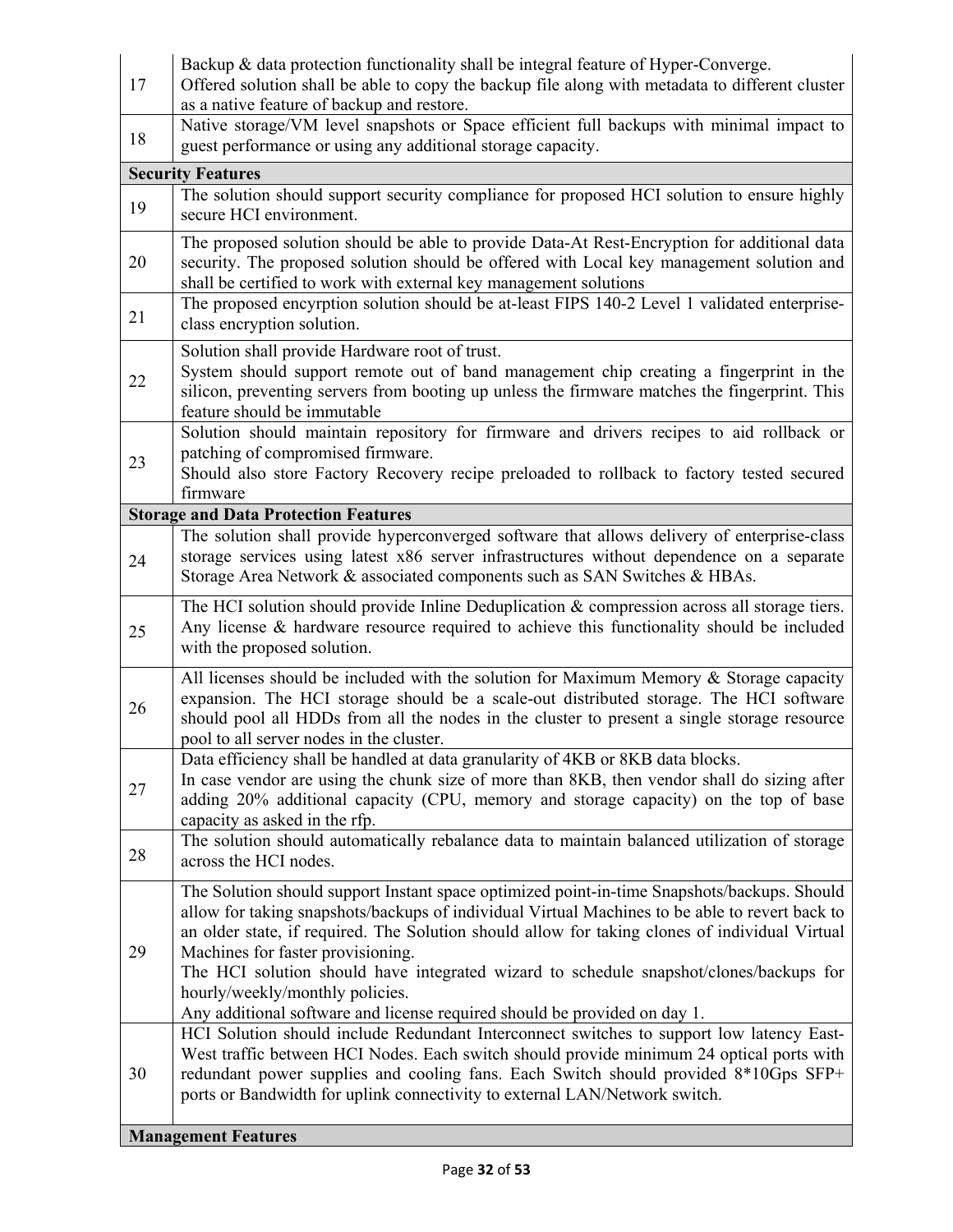| 31 | Monitoring and analytics engine shall be tightly integrated with offered Hypervisor layer.<br>Vendor shall provide the highest slab licenses of multiple clusters management.                                                                                                                                                          |
|----|----------------------------------------------------------------------------------------------------------------------------------------------------------------------------------------------------------------------------------------------------------------------------------------------------------------------------------------|
| 32 | Monitoring and integration tool shall have in-built mechanism with back-end support team for<br>automatic support case logging of defined error conditions.                                                                                                                                                                            |
| 33 | Monitoring and integration tool shall have capability to identify the top VMs which are<br>contributing towards maximum IOs and space consumption.                                                                                                                                                                                     |
| 34 | Proposed solution must be able to support the following Global Management features, single<br>administrator to manage all aspects of the Hyper-convergence from within the Virtualization<br>Manager for all sites.                                                                                                                    |
| 35 | Remote management features, Platform must provide management through a web based<br>/remote GUI console. Platform should support LDAP Active Directory integration.                                                                                                                                                                    |
| 36 | The solution should have automated call home capability for remote log collection and<br>proactive support in the event of critical server failure.                                                                                                                                                                                    |
|    | <b>Minimum Configuration</b>                                                                                                                                                                                                                                                                                                           |
| 37 | HCI cluster should have minimum 3 Node.<br>Each node must be offered with 36 cores and 400GB memory. This must be usable cores $\&$<br>memory and all overheads must be added additionally considering deduplication and<br>compression as always ON feature.                                                                          |
| 38 | Cluster to provide 30TB usable storage capacity with RF2 / FTT1 (2 Copies of Data) or better<br>for data protection without considering any data saving technique like (erasure coding, de-<br>duplication, compression etc) using SSD/Flash drives or better drives. Solution shall be able<br>to withstand one Node failure.         |
| 39 | Each server node in the cluster to be provided with 2 No. of Nvidia T4 GPU cards. Required<br>licenses for Nvidia Virtual Compute server should also be added along with support.                                                                                                                                                      |
| 40 | If additional resources required by Data Centre Facility solution (including Storage Services,<br>HCI features, third party/additional software's ) then it should be factored additionally and<br>provisioned into solution from day 1. All bidders are requested to share OEM published<br>documentation for overhead consideration. |
|    | <b>Virtualization</b>                                                                                                                                                                                                                                                                                                                  |
| 41 | Virtualization software shall provide a Virtualization layer that sits directly on the bare metal<br>server hardware with no dependence on a general purpose OS for greater reliability and<br>security. Virtualization software should allow for hot addition of vCPU, memory, disk<br>without any downtime.                          |
| 42 | Virtualization software shall allow heterogeneous support for guest Operating systems like<br>Windows client, Windows Server, Linux (at least Red Hat, SUSE, Ubuntu, CentOS).                                                                                                                                                          |
| 43 | Virtualization software should have Integration of 3rd party endpoint security to secure the<br>virtual machines with offloaded antivirus, antimalware, firewall and hips solutions without<br>the need for agents inside the virtual machines.                                                                                        |
| 44 | Solution should provide all benefits like High Availability, Dynamic allocation of resources<br>and migration of Virtual Machines from one physical server to another.                                                                                                                                                                 |
| 45 | Migration of VMs in case one server fails all the Virtual machines running on that server shall<br>be able to migrate to another physical server running same virtualization software.                                                                                                                                                 |
| 46 | Solution should include VM Management software. Provided Software shall also be able to<br>manage any existing or upcoming VM inventory running on the same Hypervisor. Proposed<br>license shall be able to manage more than 16 Nodes. The VM Management Software should<br>run on the provided HCI cluster.                          |
|    | <b>Management-Automation &amp; Orchestration</b>                                                                                                                                                                                                                                                                                       |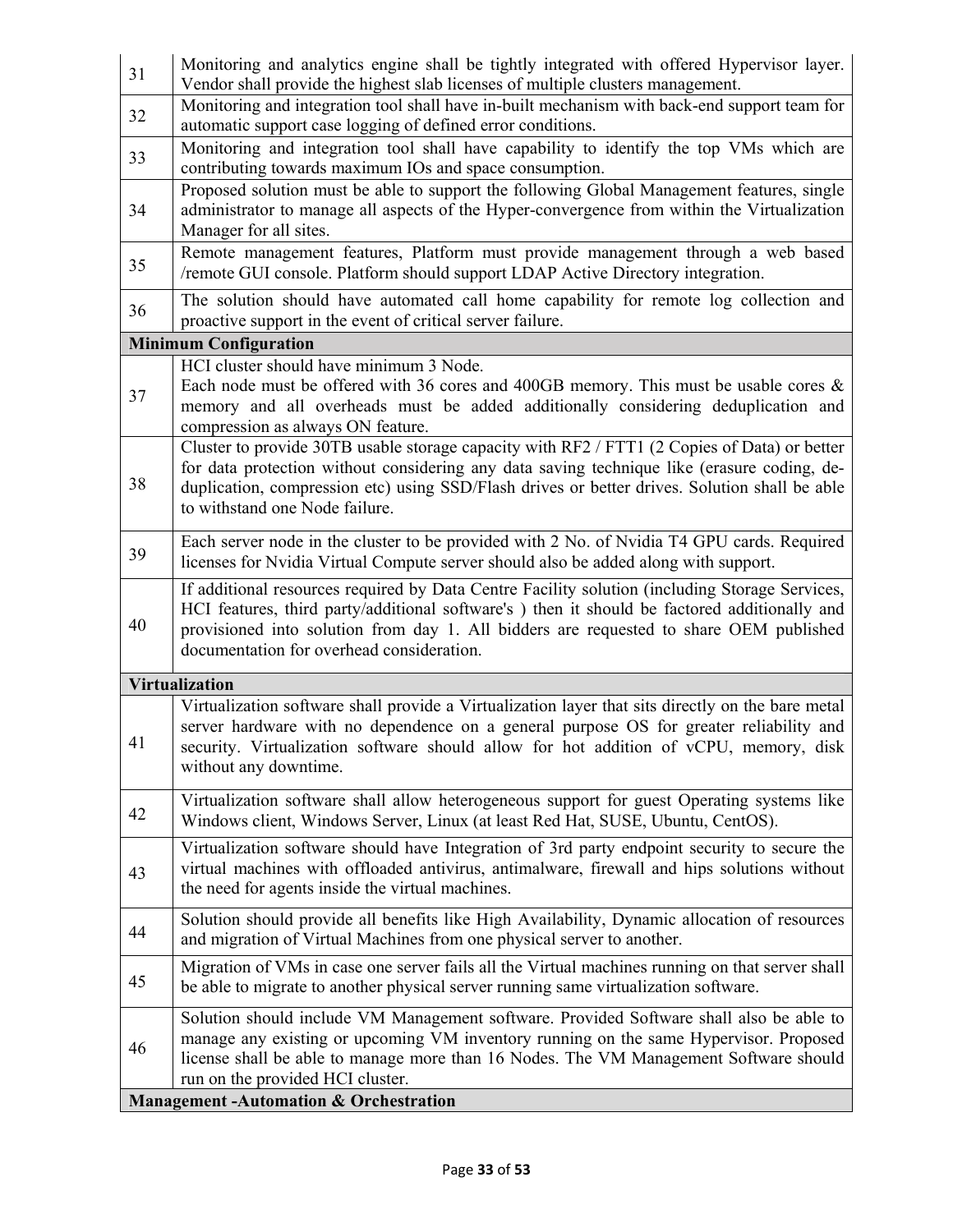| 47       | The solution should support Single click non-disruptive rolling upgrades of HCI software and<br>system firmwares. The solution should Track, report, and view trends for metrics like CPU,<br>memory, IOPs, latency etc.                                                                                                                                                                                                                           |
|----------|----------------------------------------------------------------------------------------------------------------------------------------------------------------------------------------------------------------------------------------------------------------------------------------------------------------------------------------------------------------------------------------------------------------------------------------------------|
| 48       | Hyper-converge solution should have single upgrade management console to simplify<br>upgrade of Hyper-converge Software, hypervisor and ability to roll back back upgrades.                                                                                                                                                                                                                                                                        |
| 49       | The proposed solution should support tool to provision server using RESTful API to discover<br>and deploy servers at scale. Provision one to many servers using own scripts to discover and<br>deploy with Scripting Tool (STK) for Windows and Linux or Scripting Tools for Windows<br>PowerShell                                                                                                                                                 |
|          | <b>Automation &amp; Orchestration</b>                                                                                                                                                                                                                                                                                                                                                                                                              |
|          | (Solution should support below functionalities, Commercials to be quoted optional for Point                                                                                                                                                                                                                                                                                                                                                        |
| $50-52)$ |                                                                                                                                                                                                                                                                                                                                                                                                                                                    |
| 50       | Orchestration tool should have functionality to provide Infrastructure as a Service (IaaS). It<br>should have workflow designer and policy drived infrastructure automation. It should be able<br>to create orchestration task and workflow rapidly. Tool must support multi vendor physical<br>and virtual infrastructure.                                                                                                                        |
| 51       | Orchestration tool should provide functionality of Self Service Portal which should create<br>service catalog for consumption by users/department. Tool should be able to show resource<br>consumption / utilization report. Admin should be able to view request from end User / Group<br>admin.                                                                                                                                                  |
| 52       | Orchestration tool should provide secured and isolated multi tenancy. Tool should be able to<br>define application $\prime$ service blueprints and publish these as catalogs for the tenants to<br>consume.                                                                                                                                                                                                                                        |
|          | <b>Support and Licenses</b>                                                                                                                                                                                                                                                                                                                                                                                                                        |
| 53       | 3 years OEM Support for proposed Hardware & Software.                                                                                                                                                                                                                                                                                                                                                                                              |
| 54       | The Data Centre Facility should be created and run as a turn-key solution housed in a self-<br>cooled smart rack of 42 U size with necessary online UPS Powerback-up for 6 Hours on full<br>load with N+1 redundancy. Complete infrastructure MUST be run by a Resident Engineer on-<br>campus at the host institute with 24x7x365x5 up-time and with complete technical and<br>administrative support and operations on the Data Centre Facility. |

### **2. Smart Rack**

**Specification of Modular Data Center – Single Smart Rack Solution with total 7 KW cooling capacity (N+N) and UPS System 10 KVA (N+N) with 60 Minutes backup.** 

|                | Capacity ( $N+1$ ) and $U \cap S$ system TV $N \setminus A$ ( $N+1$ ) with 00 minutes dackup. |                                                                    |  |
|----------------|-----------------------------------------------------------------------------------------------|--------------------------------------------------------------------|--|
| <b>SI</b>      | Specification                                                                                 | <b>Description of Items</b>                                        |  |
| N <sub>0</sub> |                                                                                               |                                                                    |  |
| 1.             | <b>Modular Design</b>                                                                         | (i) The Mini Data Center (42HU x 1Nos) suitable for free standing  |  |
|                |                                                                                               | installation.                                                      |  |
|                |                                                                                               | (ii) Provisioning of Mini Data Center for further extension.       |  |
| 2.             | (HXWXD)<br><b>Dimension</b>                                                                   | 42U x 1 Nos. - 1000 mm Wide x 2000mm Height x 1200mm Deep.         |  |
|                | in mm                                                                                         | Rack should have base frame of 100mm height for stability.         |  |
|                |                                                                                               | Load bearing capacity of rack frame should be 1400 Kgs.            |  |
|                |                                                                                               | Rack should made of CRCA sheet steel with minimum nine folded      |  |
|                |                                                                                               | frame with 1.5 mm thickness.                                       |  |
|                |                                                                                               | Top cover and bottom cover should have cable entry provision.      |  |
|                |                                                                                               | Rack front and rear door should have PU gasket.                    |  |
|                |                                                                                               | Each rack should have 2 Nos. vertical and 4 Nos. horizontal cable  |  |
|                |                                                                                               | manager.                                                           |  |
|                |                                                                                               | Each rack should have 10 Nos. tool less banking frames of 1U size. |  |
|                |                                                                                               | Required 7 KW cooling capacity with redundancy N+N redundancy      |  |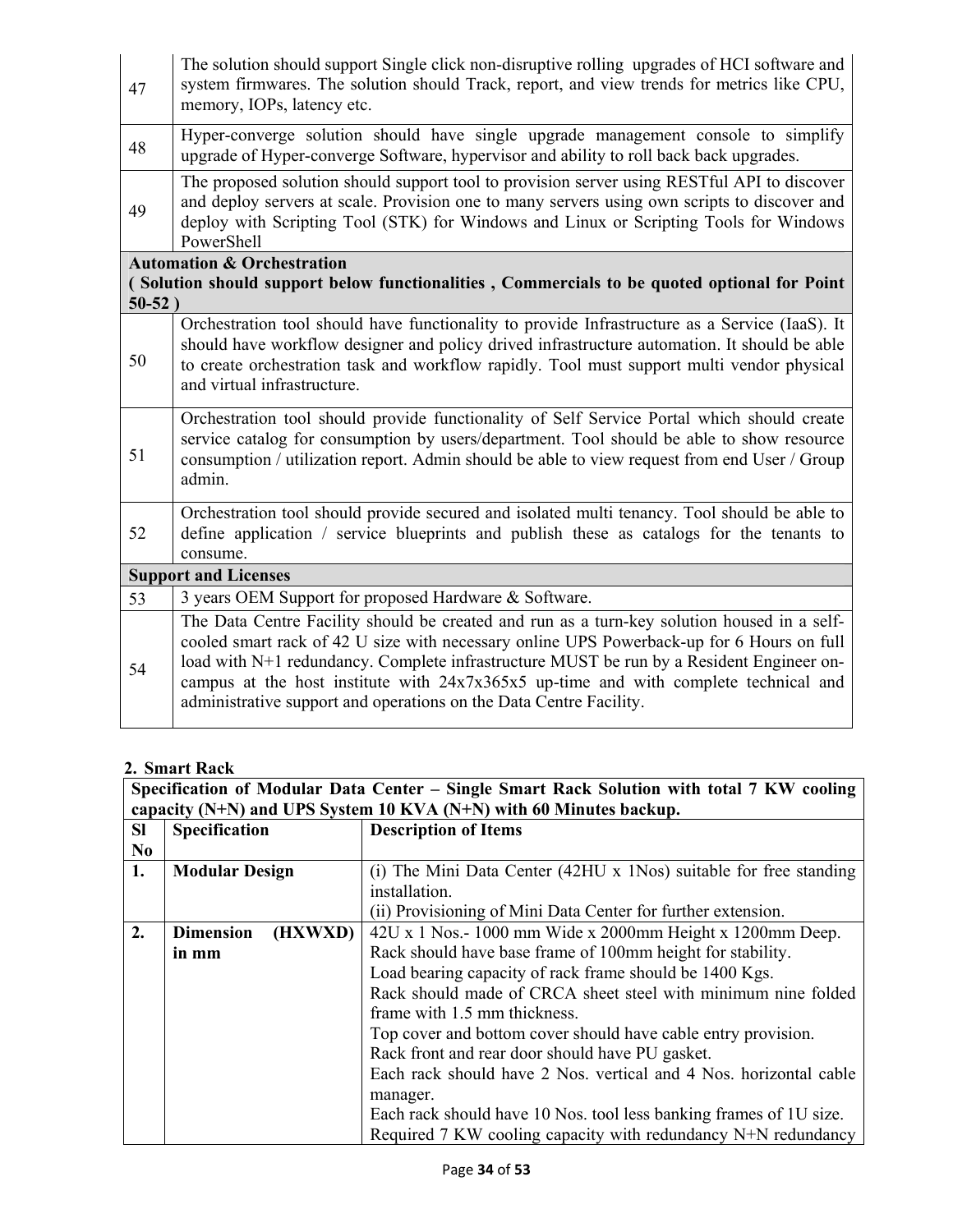|     |                                   | in inclusive of both the racks.                                                           |  |  |
|-----|-----------------------------------|-------------------------------------------------------------------------------------------|--|--|
|     |                                   | Racks should have rodent repellent.                                                       |  |  |
|     |                                   | Rack front door should have electronic key pad system.                                    |  |  |
|     |                                   | Rack rear door should be equipped with auto opening system.                               |  |  |
|     |                                   | Rack should have air baffle plate.                                                        |  |  |
|     |                                   | Racks should have water leak sensor.                                                      |  |  |
|     |                                   | Rack should have provision to mount the cooling system inside in                          |  |  |
|     |                                   | vertical form without consuming any u space.                                              |  |  |
|     |                                   | Rack, cooling system, fire system and monitoring system (at least 3                       |  |  |
|     |                                   | main component) required from one OEM for better services.                                |  |  |
|     |                                   | Each rack with minimum 37U usable space.                                                  |  |  |
| 4.  | <b>Access Control</b>             | (i) The Front door of Mini Data Center should be fitted with High                         |  |  |
|     |                                   | Security Electro-mechanical code combination lock & Rear with                             |  |  |
|     |                                   | auto door opening system,                                                                 |  |  |
| 5.  | <b>Cooling System</b>             | Outdoor climate control with Inverter technology                                          |  |  |
|     | Cooling<br>output                 | Harmonized modular components should ensure an energy-efficient                           |  |  |
|     | range $5 - 7$ kW                  | dissipation of heat. The external unit (condenser) should be designed                     |  |  |
|     | Cooling noise level               | on the basis of latest technology and for the R 407C refrigerant.                         |  |  |
|     | 80 dB (A)                         | Cooling unit mount should be mount vertical to provide the uniform                        |  |  |
|     | 230/1/50<br>Voltage<br>$\bullet$  | air flow inside the rack, Unit should not take any U space.<br>The system should include: |  |  |
|     | V/Ph/Hz                           | (i) 2x Heat exchanger (evaporator) for placing on the inside of the                       |  |  |
|     | External unit<br>$\bullet$        | system.                                                                                   |  |  |
|     | Refrigerant R 407C<br>$\bullet$   | (ii) 2x Condensor external unit works with R407C refrigerant.                             |  |  |
|     | Injection pipe<br>$\bullet$       | (iii) DX control box to activate the evaporator                                           |  |  |
|     | Suction pipe<br>$\bullet$         | (iv) LCD display, digital temperature display between 18 and 29°C.                        |  |  |
|     | Cooling<br>operating<br>$\bullet$ | (v) Cooling system should not occupy any U space in the rack.                             |  |  |
|     | range $-16/43$ °C                 | (vi) Cooling system mount in vertical form to provide the uniform                         |  |  |
|     |                                   | air flow.                                                                                 |  |  |
| 6.  | Electrical<br>Power               | (i)Provisioning of structured power distribution system. The 3-Phase                      |  |  |
|     | <b>Distribution System</b>        | commercial conditioned 440V/50Hz power supply will be made                                |  |  |
|     |                                   | available by the user at the Distribution panel along with MCCB.                          |  |  |
|     |                                   | (ii) This Main Distribution panel will be used to distribute power to                     |  |  |
|     |                                   | all power consuming devices used in Mini Data Center such as:                             |  |  |
|     |                                   | UPS, Air-Conditioning system.                                                             |  |  |
| 8.  | <b>Distribution</b><br>Power      | Vertical PDU for Racks with 20 Nos C13 & 4 Nos of C19 Sockets                             |  |  |
|     | <b>Units for Racks</b>            | with industrial socket 32A.                                                               |  |  |
| 9.  | <b>Monitoring</b>                 | Provisioning of IP based monitoring Fault signals -Temp/                                  |  |  |
|     |                                   | Humidity, WLD, Fire system and Automatic rear Door Kit, Door                              |  |  |
|     |                                   | access.                                                                                   |  |  |
| 10. | (Monitoring & Remote              | CMC should be an intelligent monitoring system with an Ethernet                           |  |  |
|     | <b>Management</b> )               | 10BaseT network connection. The priorities of the various functions                       |  |  |
|     | <b>Technical</b>                  | are monitoring, controlling and documenting physical parameters                           |  |  |
|     | specifications:                   | inside the Mini Data Center. These functions should be managed and                        |  |  |
|     |                                   | controlled via different protocols.                                                       |  |  |
|     |                                   | The basis of the CMC should be the processing unit (PU unit).                             |  |  |
|     |                                   | Several input/output units (I/O unit) should be connected to one                          |  |  |
|     |                                   | processing unit via a patch cable. This/these function module(s)                          |  |  |
|     |                                   | should connect to the sensors via a standard plug connector. The                          |  |  |
|     |                                   | sensors should be coded so that the function blocks recognise                             |  |  |
|     |                                   | automatically which sensors are connected.                                                |  |  |
|     |                                   | Network interface: IEEE 802.3 10/100BaseT Full Duplex                                     |  |  |
|     |                                   | Basic protocols: TCP/IP, SNMP V1.0, Telnet, FTP, http                                     |  |  |
|     |                                   | Additional features: NTP, SSH, SSL, DHCP                                                  |  |  |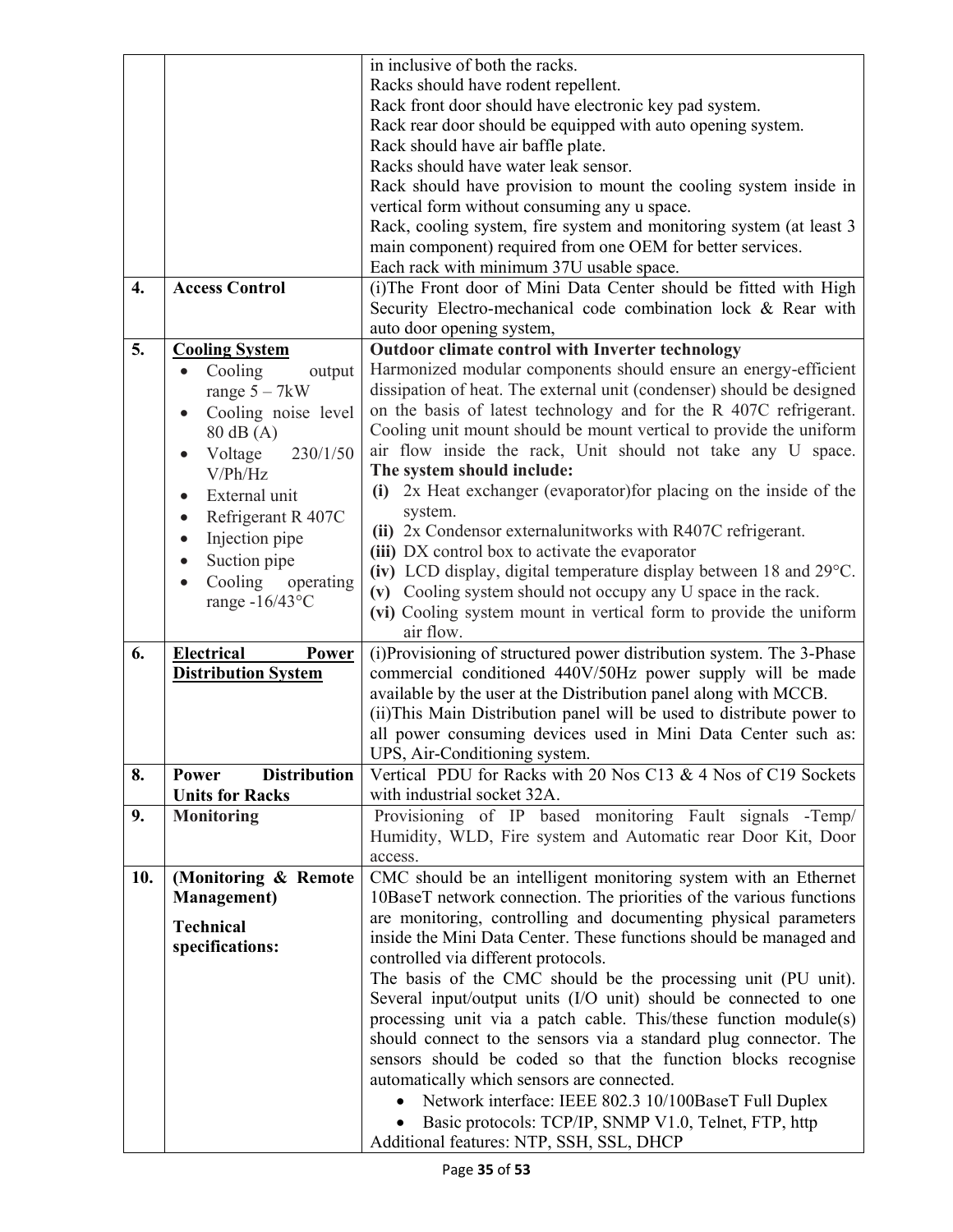| 11. | (i) Delivery of an active extinguishing system that detects and<br><b>Early Fire Detection</b><br>extinguishes fires in closed server and network cabinets.<br><b>Extinguishing</b><br>and<br>(ii)High-performance fan must extract air samples for smoke<br><b>Systems</b><br>analysis into the system's measuring chamber. The integrated<br>extinguishing system must trigger if the concentration of smoke<br>exceeds the limits. The extinguishing process must not be<br>electrically conducting and must be fast and residue-free. NOVEC<br>1230 must be employed as the extinguishing gas. Unit will be 19"<br>mountable.<br>(iii)The installation and removal of the pre-assembled equipment<br>must be carried out without interruption to the protected system's<br>operations. The fire system, Cooling system, IPPDU, Monitoring<br>system. Racks have to be from one OEM for better SLA. |                                                                                                                         |  |
|-----|--------------------------------------------------------------------------------------------------------------------------------------------------------------------------------------------------------------------------------------------------------------------------------------------------------------------------------------------------------------------------------------------------------------------------------------------------------------------------------------------------------------------------------------------------------------------------------------------------------------------------------------------------------------------------------------------------------------------------------------------------------------------------------------------------------------------------------------------------------------------------------------------------------|-------------------------------------------------------------------------------------------------------------------------|--|
| 12. | <b>Installation &amp; Training</b>                                                                                                                                                                                                                                                                                                                                                                                                                                                                                                                                                                                                                                                                                                                                                                                                                                                                     | (i) Installation of the Mini Data Center and the relevant components<br>has to be carried out by qualified technicians. |  |
|     |                                                                                                                                                                                                                                                                                                                                                                                                                                                                                                                                                                                                                                                                                                                                                                                                                                                                                                        | (ii)01 days onsite training to the user will be given by the vendor.                                                    |  |
| 13. | <b>Certification</b>                                                                                                                                                                                                                                                                                                                                                                                                                                                                                                                                                                                                                                                                                                                                                                                                                                                                                   | Regulatory Standard, ISO 9001, 14001, 18001 and UL Listed,                                                              |  |
|     |                                                                                                                                                                                                                                                                                                                                                                                                                                                                                                                                                                                                                                                                                                                                                                                                                                                                                                        | <b>ROHS</b>                                                                                                             |  |
| 14. | <b>UPS</b> System                                                                                                                                                                                                                                                                                                                                                                                                                                                                                                                                                                                                                                                                                                                                                                                                                                                                                      | Required 10 Kva UPS $(N+N)$ redundancy with 60 Minutes back on                                                          |  |
|     |                                                                                                                                                                                                                                                                                                                                                                                                                                                                                                                                                                                                                                                                                                                                                                                                                                                                                                        | common battery bank, UPS Will be mount in smart rack and                                                                |  |
|     |                                                                                                                                                                                                                                                                                                                                                                                                                                                                                                                                                                                                                                                                                                                                                                                                                                                                                                        | batteries will be mount in separate rack.                                                                               |  |

# **3. Smart Rack (Optional)\***

| Specification of Modular Data Center – Single Smart Rack Solution with total 7 KW cooling |                             |                                                                     |  |
|-------------------------------------------------------------------------------------------|-----------------------------|---------------------------------------------------------------------|--|
|                                                                                           |                             | capacity (N+N) and UPS System 10 KVA (N+N) with 6Hrs. backup.       |  |
| <b>SI</b>                                                                                 | Specification               | <b>Description of Items</b>                                         |  |
| $\bf No$                                                                                  |                             |                                                                     |  |
| 1.                                                                                        | <b>Modular Design</b>       | (i) The Mini Data Center (42HU x 1Nos) suitable for free standing   |  |
|                                                                                           |                             | installation.                                                       |  |
|                                                                                           |                             | (ii) Provisioning of Mini Data Center for further extension.        |  |
| 2.                                                                                        | <b>Dimension</b><br>(HXWXD) | 42U x 1 Nos.- 1000 mm Wide x 2000mm Height x 1200mm Deep.           |  |
|                                                                                           | in mm                       | Rack should have base frame of 100mm height for stability.          |  |
|                                                                                           |                             | Load bearing capacity of rack frame should be 1400 Kgs.             |  |
|                                                                                           |                             | Rack should made of CRCA sheet steel with minimum nine folded       |  |
|                                                                                           |                             | frame with 1.5 mm thickness.                                        |  |
|                                                                                           |                             | Top cover and bottom cover should have cable entry provision.       |  |
|                                                                                           |                             | Rack front and rear door should have PU gasket.                     |  |
|                                                                                           |                             | Each rack should have 2 Nos. vertical and 4 Nos. horizontal cable   |  |
|                                                                                           |                             | manager.                                                            |  |
|                                                                                           |                             | Each rack should have 10 Nos. tool less banking frames of 1U size.  |  |
|                                                                                           |                             | Required 7 KW cooling capacity with redundancy N+N redundancy       |  |
|                                                                                           |                             | in inclusive of both the racks.                                     |  |
|                                                                                           |                             | Racks should have rodent repellent.                                 |  |
|                                                                                           |                             | Rack front door should have electronic key pad system.              |  |
|                                                                                           |                             | Rack rear door should be equipped with auto opening system.         |  |
|                                                                                           |                             | Rack should have air baffle plate.                                  |  |
|                                                                                           |                             | Racks should have water leak sensor.                                |  |
|                                                                                           |                             | Rack should have provision to mount the cooling system inside in    |  |
|                                                                                           |                             | vertical form without consuming any u space.                        |  |
|                                                                                           |                             | Rack, cooling system, fire system and monitoring system (at least 3 |  |
|                                                                                           |                             | main component) required from one OEM for better services.          |  |
|                                                                                           |                             | Each rack with minimum 37U usable space.                            |  |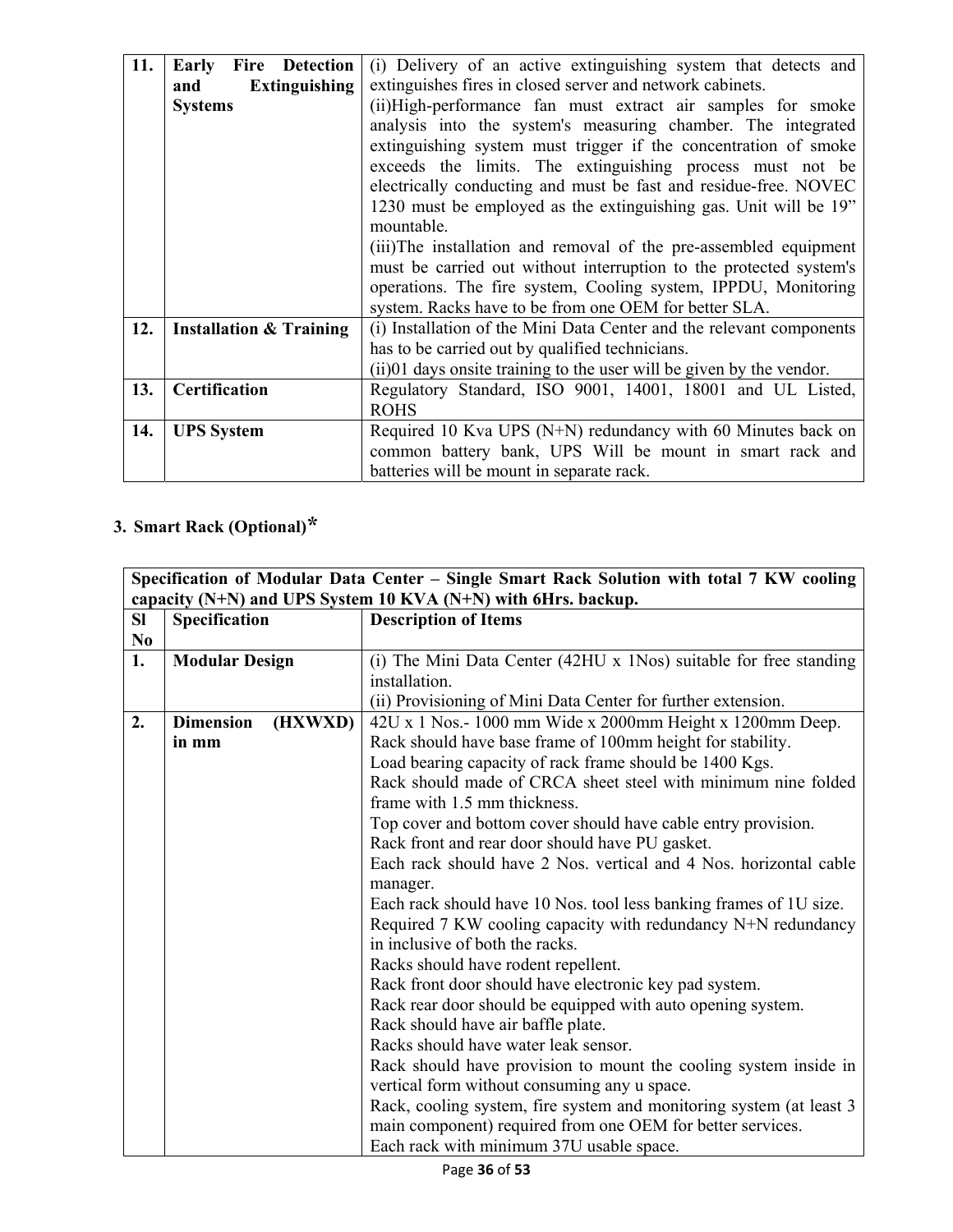| $\overline{4}$ .                                                       | <b>Access Control</b>                                                              | (i) The Front door of Mini Data Center should be fitted with High                                                                                                                                                                                                                                                                                                                                                                                                                                                                                                                                                                                                                                   |  |  |  |  |
|------------------------------------------------------------------------|------------------------------------------------------------------------------------|-----------------------------------------------------------------------------------------------------------------------------------------------------------------------------------------------------------------------------------------------------------------------------------------------------------------------------------------------------------------------------------------------------------------------------------------------------------------------------------------------------------------------------------------------------------------------------------------------------------------------------------------------------------------------------------------------------|--|--|--|--|
|                                                                        |                                                                                    | Security Electro-mechanical code combination lock & Rear with<br>auto door opening system,                                                                                                                                                                                                                                                                                                                                                                                                                                                                                                                                                                                                          |  |  |  |  |
| 5.                                                                     | <b>Cooling System</b>                                                              | Outdoor climate control with Inverter technology                                                                                                                                                                                                                                                                                                                                                                                                                                                                                                                                                                                                                                                    |  |  |  |  |
| Cooling output range<br>$5 - 7$ kW<br>Cooling noise level<br>80 dB (A) |                                                                                    | Harmonized modular components should ensure an energy-efficient<br>dissipation of heat. The external unit (condenser) should be designed<br>on the basis of latest technology and for the R 407C refrigerant.<br>Cooling unit mount should be mount vertical to provide the uniform                                                                                                                                                                                                                                                                                                                                                                                                                 |  |  |  |  |
|                                                                        | 230/1/50<br>Voltage<br>$\bullet$                                                   | air flow inside the rack, Unit should not take any U space.<br>The system should include:                                                                                                                                                                                                                                                                                                                                                                                                                                                                                                                                                                                                           |  |  |  |  |
|                                                                        | V/Ph/Hz<br>External unit<br>$\bullet$                                              | 2x Heat exchanger (evaporator) for placing on the inside of the<br>(i)                                                                                                                                                                                                                                                                                                                                                                                                                                                                                                                                                                                                                              |  |  |  |  |
|                                                                        | Refrigerant R 407C<br>$\bullet$                                                    | system.                                                                                                                                                                                                                                                                                                                                                                                                                                                                                                                                                                                                                                                                                             |  |  |  |  |
|                                                                        | Injection pipe<br>$\bullet$                                                        | (ii) 2x Condensor external unit works with R407C refrigerant.                                                                                                                                                                                                                                                                                                                                                                                                                                                                                                                                                                                                                                       |  |  |  |  |
|                                                                        | Suction pipe<br>$\bullet$                                                          | (iii) DX control box to activate the evaporator                                                                                                                                                                                                                                                                                                                                                                                                                                                                                                                                                                                                                                                     |  |  |  |  |
|                                                                        | Cooling<br>operating                                                               | (iv) LCD display, digital temperature display between 18 and 29°C.                                                                                                                                                                                                                                                                                                                                                                                                                                                                                                                                                                                                                                  |  |  |  |  |
|                                                                        | range - $16/43$ °C                                                                 | Cooling system should not occupy any U space in the rack.                                                                                                                                                                                                                                                                                                                                                                                                                                                                                                                                                                                                                                           |  |  |  |  |
|                                                                        |                                                                                    | (v) Cooling system mount in vertical form to provide the uniform<br>air flow.                                                                                                                                                                                                                                                                                                                                                                                                                                                                                                                                                                                                                       |  |  |  |  |
| 6.                                                                     | Electrical<br>Power                                                                | (i)Provisioning of structured power distribution system. The 3-Phase                                                                                                                                                                                                                                                                                                                                                                                                                                                                                                                                                                                                                                |  |  |  |  |
|                                                                        | <b>Distribution System</b>                                                         | commercial conditioned 440V/50Hz power supply will be made                                                                                                                                                                                                                                                                                                                                                                                                                                                                                                                                                                                                                                          |  |  |  |  |
|                                                                        |                                                                                    | available by the user at the Distribution panel along with MCCB.                                                                                                                                                                                                                                                                                                                                                                                                                                                                                                                                                                                                                                    |  |  |  |  |
|                                                                        |                                                                                    | (ii) This Main Distribution panel will be used to distribute power to<br>all power consuming devices used in Mini Data Center such as:                                                                                                                                                                                                                                                                                                                                                                                                                                                                                                                                                              |  |  |  |  |
|                                                                        |                                                                                    | UPS, Air-Conditioning system.                                                                                                                                                                                                                                                                                                                                                                                                                                                                                                                                                                                                                                                                       |  |  |  |  |
| 8.                                                                     | <b>Distribution</b><br>Power                                                       | Vertical PDU for Racks with 20 Nos C13 & 4 Nos of C19 Sockets                                                                                                                                                                                                                                                                                                                                                                                                                                                                                                                                                                                                                                       |  |  |  |  |
|                                                                        | <b>Units for Racks</b>                                                             | with industrial socket 32A.                                                                                                                                                                                                                                                                                                                                                                                                                                                                                                                                                                                                                                                                         |  |  |  |  |
| 9.                                                                     | <b>Monitoring</b>                                                                  | Provisioning of IP based monitoring Fault signals -Temp/                                                                                                                                                                                                                                                                                                                                                                                                                                                                                                                                                                                                                                            |  |  |  |  |
|                                                                        |                                                                                    | Humidity, WLD, Fire system and Automatic rear Door Kit, Door                                                                                                                                                                                                                                                                                                                                                                                                                                                                                                                                                                                                                                        |  |  |  |  |
|                                                                        |                                                                                    | access.                                                                                                                                                                                                                                                                                                                                                                                                                                                                                                                                                                                                                                                                                             |  |  |  |  |
| 10.                                                                    | (Monitoring & Remote                                                               | CMC should be an intelligent monitoring system with an Ethernet                                                                                                                                                                                                                                                                                                                                                                                                                                                                                                                                                                                                                                     |  |  |  |  |
|                                                                        | <b>Management</b> )                                                                | 10BaseT network connection. The priorities of the various functions                                                                                                                                                                                                                                                                                                                                                                                                                                                                                                                                                                                                                                 |  |  |  |  |
|                                                                        | <b>Technical</b>                                                                   | are monitoring, controlling and documenting physical parameters                                                                                                                                                                                                                                                                                                                                                                                                                                                                                                                                                                                                                                     |  |  |  |  |
| specifications:                                                        |                                                                                    | inside the Mini Data Center. These functions should be managed and<br>controlled via different protocols.                                                                                                                                                                                                                                                                                                                                                                                                                                                                                                                                                                                           |  |  |  |  |
|                                                                        |                                                                                    | The basis of the CMC should be the processing unit (PU unit).                                                                                                                                                                                                                                                                                                                                                                                                                                                                                                                                                                                                                                       |  |  |  |  |
|                                                                        |                                                                                    | Several input/output units (I/O unit) should be connected to one                                                                                                                                                                                                                                                                                                                                                                                                                                                                                                                                                                                                                                    |  |  |  |  |
|                                                                        |                                                                                    | processing unit via a patch cable. This/these function module(s)                                                                                                                                                                                                                                                                                                                                                                                                                                                                                                                                                                                                                                    |  |  |  |  |
|                                                                        |                                                                                    | should connect to the sensors via a standard plug connector. The                                                                                                                                                                                                                                                                                                                                                                                                                                                                                                                                                                                                                                    |  |  |  |  |
|                                                                        |                                                                                    |                                                                                                                                                                                                                                                                                                                                                                                                                                                                                                                                                                                                                                                                                                     |  |  |  |  |
|                                                                        |                                                                                    |                                                                                                                                                                                                                                                                                                                                                                                                                                                                                                                                                                                                                                                                                                     |  |  |  |  |
|                                                                        |                                                                                    |                                                                                                                                                                                                                                                                                                                                                                                                                                                                                                                                                                                                                                                                                                     |  |  |  |  |
|                                                                        |                                                                                    |                                                                                                                                                                                                                                                                                                                                                                                                                                                                                                                                                                                                                                                                                                     |  |  |  |  |
|                                                                        |                                                                                    |                                                                                                                                                                                                                                                                                                                                                                                                                                                                                                                                                                                                                                                                                                     |  |  |  |  |
|                                                                        |                                                                                    |                                                                                                                                                                                                                                                                                                                                                                                                                                                                                                                                                                                                                                                                                                     |  |  |  |  |
|                                                                        |                                                                                    |                                                                                                                                                                                                                                                                                                                                                                                                                                                                                                                                                                                                                                                                                                     |  |  |  |  |
|                                                                        |                                                                                    |                                                                                                                                                                                                                                                                                                                                                                                                                                                                                                                                                                                                                                                                                                     |  |  |  |  |
|                                                                        |                                                                                    | extinguishing system must trigger if the concentration of smoke                                                                                                                                                                                                                                                                                                                                                                                                                                                                                                                                                                                                                                     |  |  |  |  |
|                                                                        |                                                                                    | exceeds the limits. The extinguishing process must not be                                                                                                                                                                                                                                                                                                                                                                                                                                                                                                                                                                                                                                           |  |  |  |  |
|                                                                        |                                                                                    | electrically conducting and must be fast and residue-free.                                                                                                                                                                                                                                                                                                                                                                                                                                                                                                                                                                                                                                          |  |  |  |  |
|                                                                        |                                                                                    | NOVEC 1230 must be employed as the extinguishing gas. Unit                                                                                                                                                                                                                                                                                                                                                                                                                                                                                                                                                                                                                                          |  |  |  |  |
|                                                                        |                                                                                    |                                                                                                                                                                                                                                                                                                                                                                                                                                                                                                                                                                                                                                                                                                     |  |  |  |  |
|                                                                        |                                                                                    |                                                                                                                                                                                                                                                                                                                                                                                                                                                                                                                                                                                                                                                                                                     |  |  |  |  |
| 11.                                                                    | <b>Detection</b><br>Early<br>Fire<br><b>Extinguishing</b><br>and<br><b>Systems</b> | sensors should be coded so that the function blocks recognise<br>automatically which sensors are connected.<br>Network interface: IEEE 802.3 10/100BaseT Full Duplex<br>Basic protocols: TCP/IP, SNMP V1.0, Telnet, FTP, http<br>Additional features: NTP, SSH, SSL, DHCP<br>(i) Delivery of an active extinguishing system that detects and<br>extinguishes fires in closed server and network cabinets.<br>(ii)High-performance fan must extract air samples for smoke<br>analysis into the system's measuring chamber. The integrated<br>will be 19" mountable.<br>(iii)The installation and removal of the pre-assembled equipment<br>must be carried out without interruption to the protected |  |  |  |  |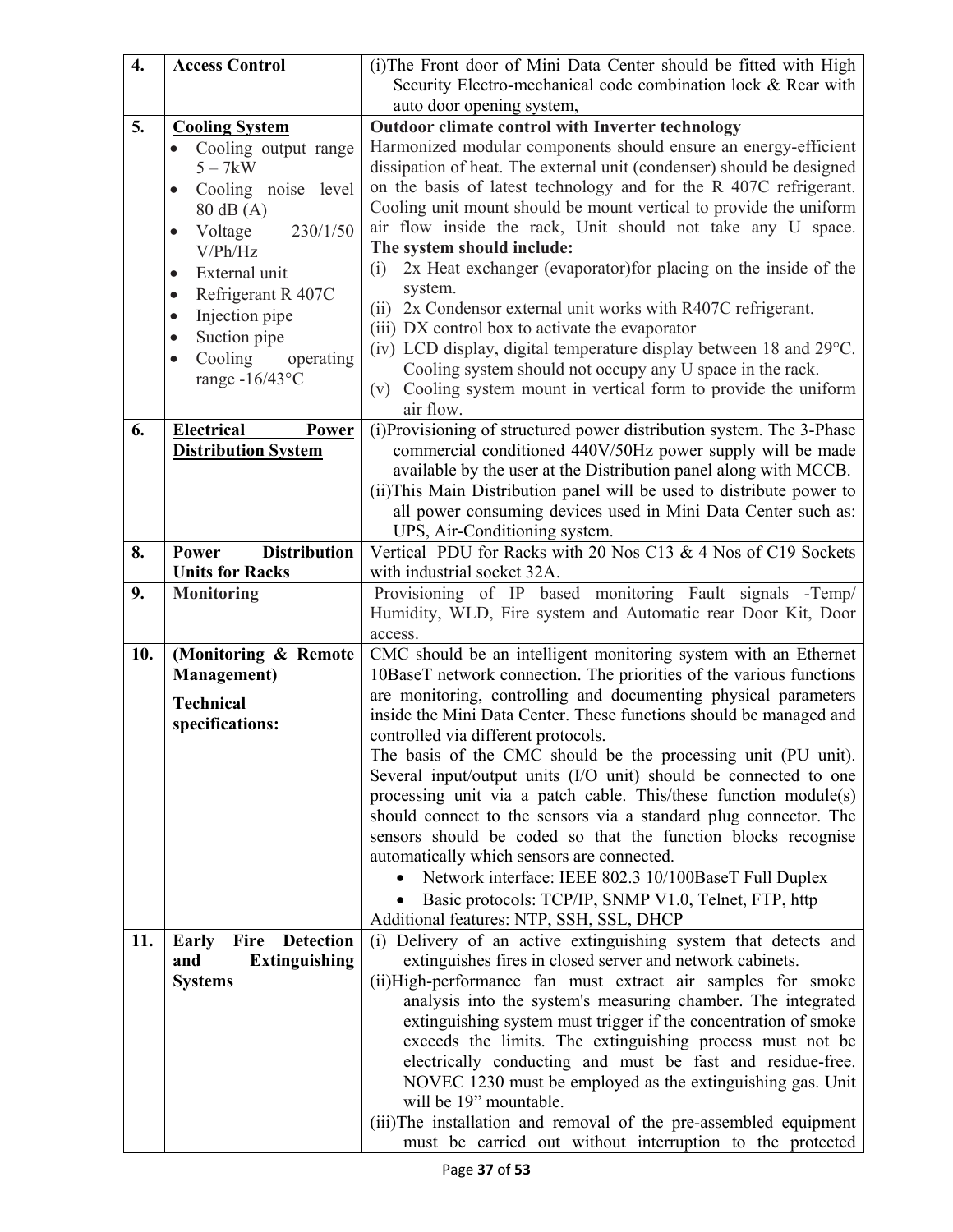|     |                                    | system's operations. The fire system, Cooling system, IPPDU,         |  |  |
|-----|------------------------------------|----------------------------------------------------------------------|--|--|
|     |                                    | Monitoring system. Racks have to be from one OEM for better          |  |  |
|     |                                    | SLA.                                                                 |  |  |
| 12. | <b>Installation &amp; Training</b> | (i) Installation of the Mini Data Center and the relevant components |  |  |
|     |                                    | has to be carried out by qualified technicians.                      |  |  |
|     |                                    | (ii)01 days onsite training to the user will be given by the vendor. |  |  |
| 13. | <b>Certification</b>               | Regulatory Standard, ISO 9001, 14001, 18001 and UL Listed,           |  |  |
|     |                                    | <b>ROHS</b>                                                          |  |  |
| 14. | <b>UPS</b> System                  | Required 10 Kva UPS (N+N) redundancy with 6 Hrs. back on             |  |  |
|     |                                    | common battery bank, UPS Will be mount in smart rack and             |  |  |
|     |                                    | batteries will be mount in separate rack.                            |  |  |

**Note: Rate of Smart Rack (Optional)\* (i.e. Item No. 3) should be indicated separately along with their price in pdf format of Tender Form (Priced Bid) and the same will not be deciding factor for considering L1.** 

### **IMPORTANT TERMS**

**Warranty**: Comprehensive **warranty for 3 years is required** from the date of commissioning on the instrument and its accessories. Additional 2 Years AMC must be quoted in the bid.

**Compliance Statement: Signed statement** must be submitted as per the Annex-II. It should be supported with documents or references if required.

**Note:** Bid should include FOR IIT (BHU), Varanasi prices (INR only)

**Safety devices:** Safety devices against power/vacuum/water/air/gas failures.

### **OTHER TERMS:**

- **1. Spares: S**tate availability of spares for Five years.
- **2. Indian agency commission, if any:** Should be clearly stated in the financial bid in INR.
- **3. Consumable & spares:** List of the consumables and spares to be supplied with the system.
- **4. User List:** Provide users for last 5 years with contact person name, address, phone, and email IDs.
- **5. Manuals/Documents:** 1 set of hard copy and 1 set of soft copy in English (preferred as following) of respective solution guide ability.
- **6.** The Tender document should also indicate what kind of service/maintenance is required for the system. Whether this service has to be carried out by a company engineer or it can be carried by trained service personnel within India. The frequency of visit and the charges should be mentioned.
- **7.** The Tender should be enclosed with proper certifications like Authorization Certificate and Proprietary Certificate in case of Proprietary items.
- **8.** Pre-installation site preparation/inspection requirements to be indicated and specified along with the bid.
- **9.** Installation and training should be provided free of cost otherwise clearly mentioned with justification.
- **10.** Warranty period to be clearly mentioned and should begin from the date of installation. Annual Maintenance Contract Charges should be clearly mentioned after warranty period.
- **11.** Guaranteed specifications to be demonstrated at the time of installation. Any necessary standard samples for that purpose should be brought by the Service Engineers.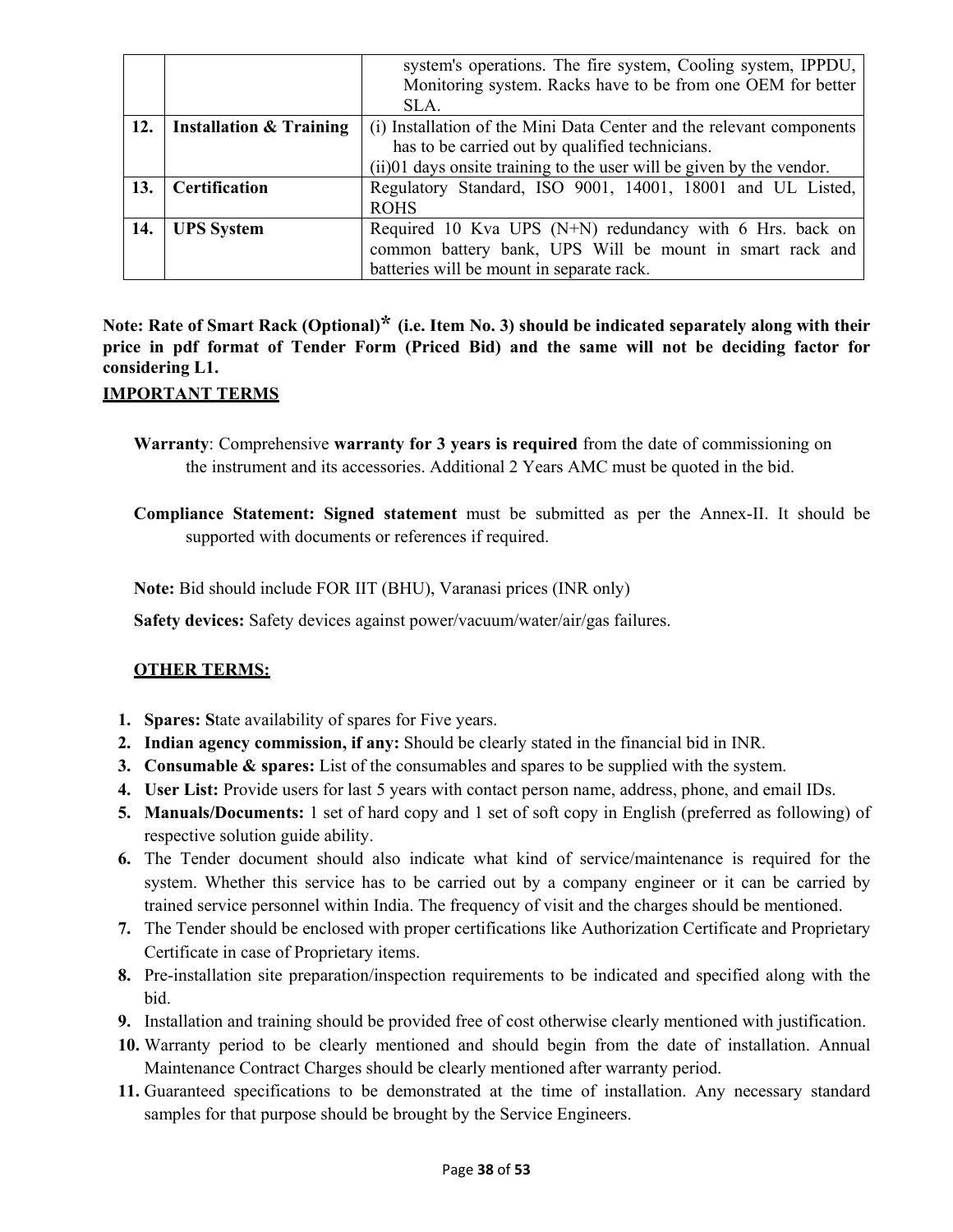- **12.** Training of IIT staff in operation and maintenance is essential by OEM trained personal and provision for training for Two person for minimum Three days.
- **13.** Submit Brochure of the Products.
- **14.** The vendor to provide compliance statement with respect to each technical specification in thetenderdocumentdulysupportedbythemanufacturer'sliterature.Anyotherclaimwillnotbeacceptedandm ay lead to rejection of the bid.
- **15.** Printed literature in support of compliance to the prescribed specifications is to be submitted. However, Institute reserves the right to accept or reject the compliance to the prescribed specifications given by the company in view of lack of sufficient evidence and proofs.
- **16.** Compliance report needs to be submitted as a part of the technical bid.
- **17.** In case during shipment period newer versions of software/hardware is available with vendor in lieu of the existing one for which Letter of Credit was opened, then improved version should be made available without any extra cost.
- **18.** Institute reserves the right to visit installation in India of similar capabilities the details with to regard to such installation should be given as a part of technical bid.
- **19.** Institute reserves the right to cancel the bid any time without giving any reason.
- **20.** Technical evaluation by the Institute may include demonstration to verify functionalities and capabilities of the system quoted.

### **II. PRICE BID as per BOQ Format**

**The Bidders are required to submit their rate in the enclosed BoQ in Excel Format (.xls) as well as in PDF (.pdf) Format. The Price quoted is firm and final with Validity as per the terms of IIT BHU, Varanasi tender Terms.**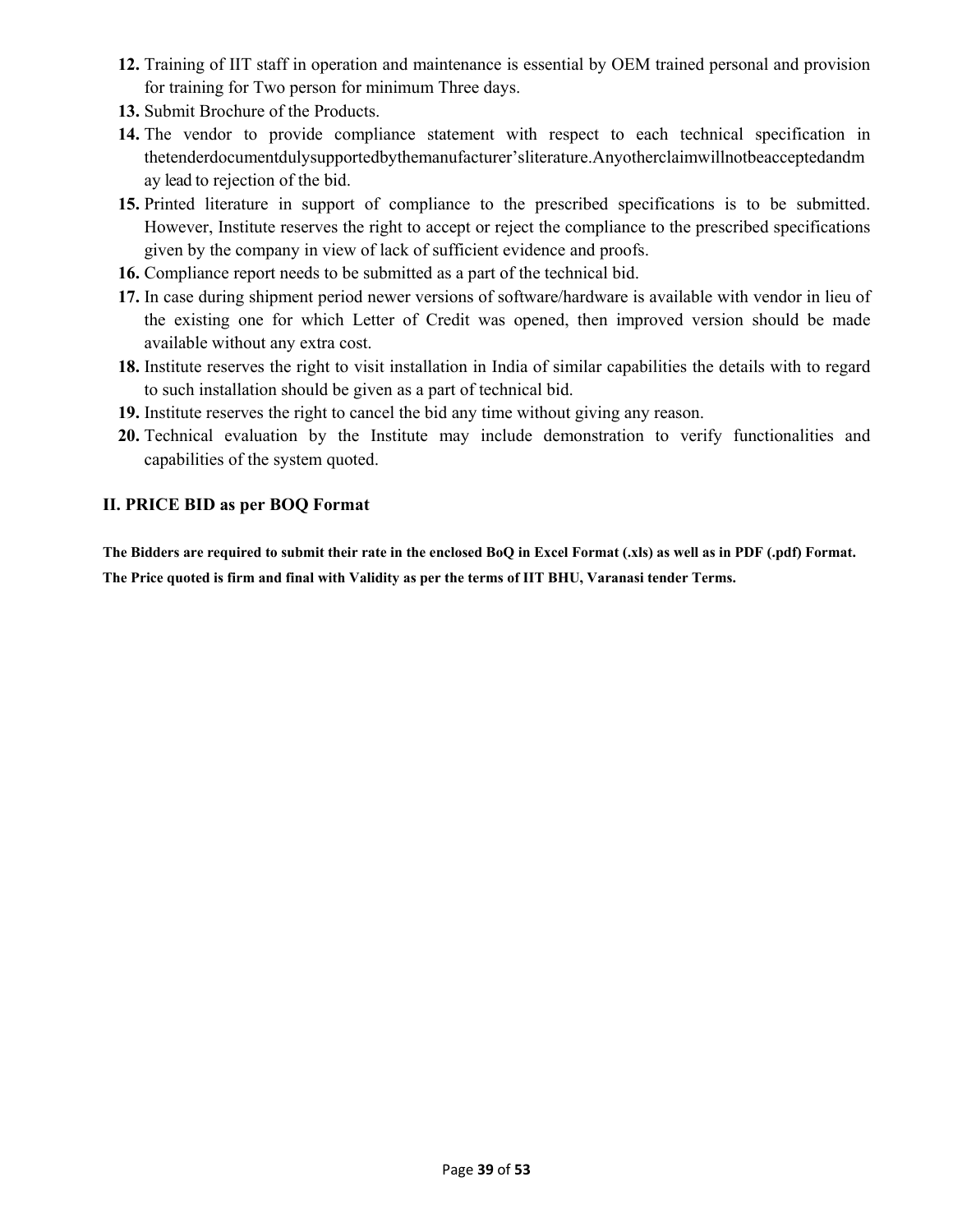# **TECHNICAL COMPLIANCE STATEMENT**

### **Tender for Supply Installation Testing and Commissioning of Private Cloud at Indian Institute of Technology (Banaras Hindu University), Varanasi**

### **I. TECHNICAL SPECIFICATIONS**

### **Private Cloud with HCI with 40G connectivity (Must Have)**

| <b>Data Centre Facility</b> |                                                                                                                                                                                                                                                                                                                                                                                                                                                     |                                                                                                          |                                                                                     |
|-----------------------------|-----------------------------------------------------------------------------------------------------------------------------------------------------------------------------------------------------------------------------------------------------------------------------------------------------------------------------------------------------------------------------------------------------------------------------------------------------|----------------------------------------------------------------------------------------------------------|-------------------------------------------------------------------------------------|
| <b>S.N.</b>                 | Minimum requirement description                                                                                                                                                                                                                                                                                                                                                                                                                     | Whether<br>the<br>instrument complies<br>with<br>the<br>required<br>specification (Yes /<br>No / Better) | If no or better<br>specification,<br>then provide<br>your<br>comment<br>accordingly |
|                             | <b>Solution Capability</b>                                                                                                                                                                                                                                                                                                                                                                                                                          |                                                                                                          |                                                                                     |
| $\mathbf{1}$                | Hyper Converged Infrastructure (HCI) solution must<br>integrate storage, compute, networking, hypervisor, real-<br>time deduplication, compression, and optimization along<br>with powerful data management, data protection, and<br>disaster recovery capabilities in a standard x86 server.<br>The entire HCI Solution comprising of hardware and<br>software must be managed, support and maintained as<br>single system as a Turn-key Solution. |                                                                                                          |                                                                                     |
| $\overline{2}$              | Each Server Node should be in a "2U Rack".                                                                                                                                                                                                                                                                                                                                                                                                          |                                                                                                          |                                                                                     |
| 3                           | The proposed HCI appliance nodes should provide 40G<br>connectivity. Each node should be offered minimum 4 x<br>10GbE SFP+ Ports or better. Dedicated out of band<br>management port must be provided in each node.                                                                                                                                                                                                                                 |                                                                                                          |                                                                                     |
| $\overline{4}$              | Proposed HCI solution should be software defined with<br>deduplication and compression. The HCI solution should<br>support scaling hyperconvered node under a single cluster.                                                                                                                                                                                                                                                                       |                                                                                                          |                                                                                     |
| 5                           | The HCI software should pool all HDDs in the cluster to<br>present a single storage resource pool in the cluster. The<br>HCI solution should support both hybrid and All-Flash<br>nodes options for future scalibility.                                                                                                                                                                                                                             |                                                                                                          |                                                                                     |
| 6                           | The HCI should be proposed with All Flash/SSD.                                                                                                                                                                                                                                                                                                                                                                                                      |                                                                                                          |                                                                                     |
| $\tau$                      | The proposed HCI appliance solution should be Software<br>defined with required Software or Hardware engine to<br>enable Software Defined Storage                                                                                                                                                                                                                                                                                                   |                                                                                                          |                                                                                     |
|                             | <b>Cluster Capability</b>                                                                                                                                                                                                                                                                                                                                                                                                                           |                                                                                                          |                                                                                     |
| $8\,$                       | The solution should support minimum 16 nodes in a same<br>cluster/ deployment and each node shall be able to access<br>the storage of all nodes in the cluster.                                                                                                                                                                                                                                                                                     |                                                                                                          |                                                                                     |
| 9                           | The solution shall provide the ability to rapidly on-board<br>new hosts or removal of hosts without any disruption or<br>downtime to the cluster/solution                                                                                                                                                                                                                                                                                           |                                                                                                          |                                                                                     |
| 10                          | The proposed solution must have capability to support<br>nodes with same and different CPU & Memory                                                                                                                                                                                                                                                                                                                                                 |                                                                                                          |                                                                                     |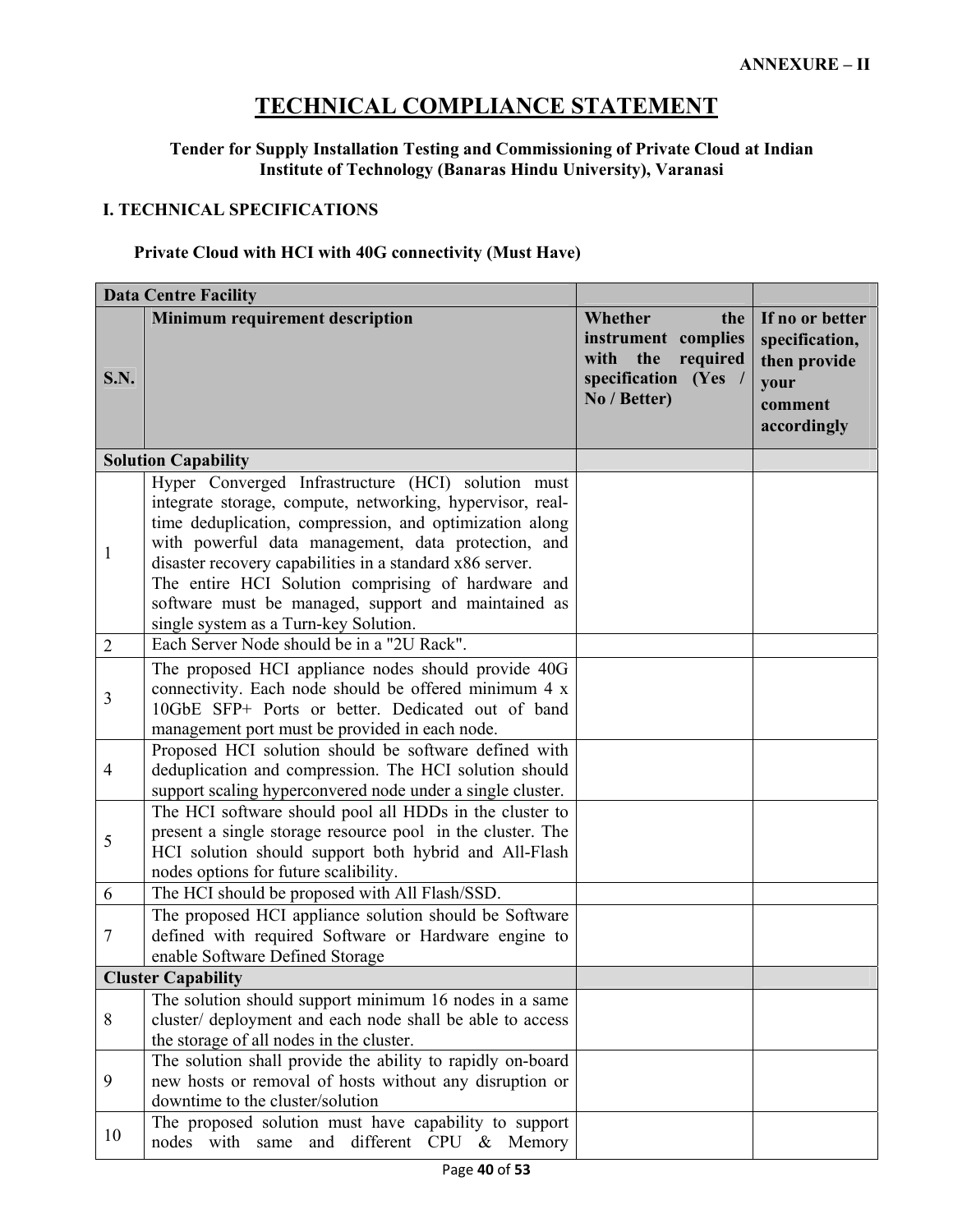|    | configurations in the same cluster.                                                                                                                                                                                                                                         |  |
|----|-----------------------------------------------------------------------------------------------------------------------------------------------------------------------------------------------------------------------------------------------------------------------------|--|
| 11 | The proposed solution scale storage and compute as and<br>when needed without any downtime as and when needed.                                                                                                                                                              |  |
|    | <b>High Availability Features</b>                                                                                                                                                                                                                                           |  |
| 12 | Converged nodes should provide boot/OS drive or OEM<br>better solution. Boot disk should be in addition to capacity<br>and cache disks.                                                                                                                                     |  |
| 13 | Each node shall be provided with Redundant cards<br>(10Gbps) for no single point of failure.                                                                                                                                                                                |  |
| 14 | The proposed HCI solution must have mechanism for<br>Metadata protection within the cluster so as to provide<br>high availability and no single point of failure.                                                                                                           |  |
| 15 | The solution shall provide zero downtime host patching<br>with maintenance mode to move running workloads to<br>other hosts on the platform without impacting the running<br>VM's.                                                                                          |  |
| 16 | Each HCI Appliance node must have Redundant Hot Plug<br>High Efficiency Power Supply with N+N configuration<br>along with Redundant Hot Plug High Speed Cooling Fans.                                                                                                       |  |
|    | <b>Backup Features</b>                                                                                                                                                                                                                                                      |  |
| 17 | Backup & data protection functionality shall be integral<br>feature of Hyper-Converge.<br>Offered solution shall be able to copy the backup file along<br>with metadata to different cluster as a native feature of<br>backup and restore.                                  |  |
| 18 | Native storage/VM level snapshots or Space efficient full<br>backups with minimal impact to guest performance or<br>using any additional storage capacity.                                                                                                                  |  |
|    | <b>Security Features</b>                                                                                                                                                                                                                                                    |  |
| 19 | The solution should support security compliance for<br>proposed HCI solution to ensure highly secure HCI<br>environment.                                                                                                                                                    |  |
| 20 | The proposed solution should be able to provide Data-At<br>Rest-Encryption for additional data security. The proposed<br>solution should be offered with Local key management<br>solution and shall be certified to work with external key<br>management solutions          |  |
| 21 | The proposed encyrption solution should be at-least FIPS<br>140-2 Level 1 validated enterprise-class encryption<br>solution.                                                                                                                                                |  |
| 22 | Solution shall provide Hardware root of trust.<br>System should support remote out of band management<br>chip creating a fingerprint in the silicon, preventing servers<br>from booting up unless the firmware matches the<br>fingerprint. This feature should be immutable |  |
| 23 | Solution should maintain repository for firmware and<br>drivers recipes to aid rollback or patching of compromised<br>firmware.<br>Should also store Factory Recovery recipe preloaded to<br>rollback to factory tested secured firmware                                    |  |
|    | <b>Storage and Data Protection Features</b>                                                                                                                                                                                                                                 |  |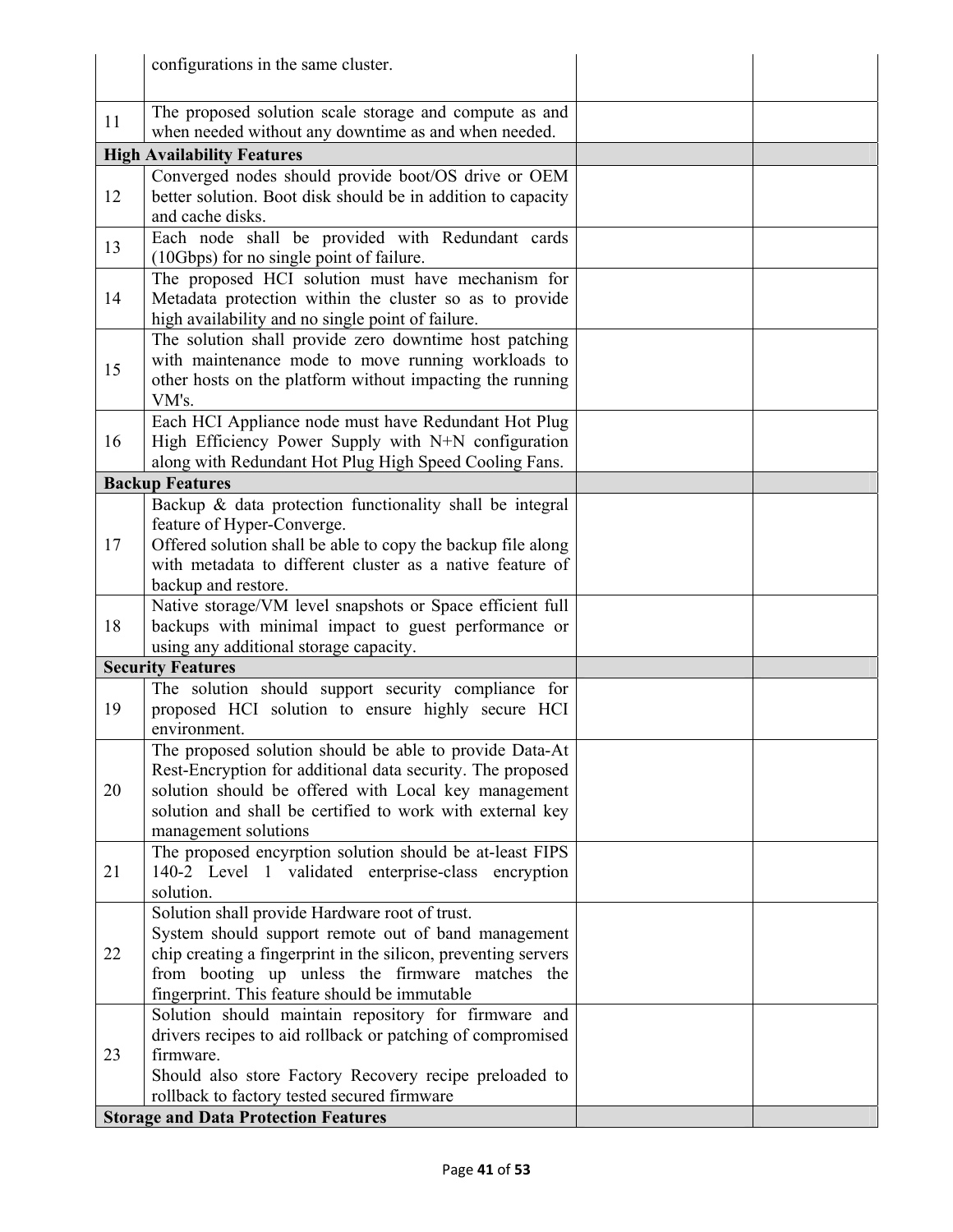| 24 | The solution shall provide hyperconverged software that<br>allows delivery of enterprise-class storage services using<br>latest x86 server infrastructures without dependence on a<br>separate Storage Area Network & associated components<br>such as SAN Switches & HBAs.                                                                                                                                                                                                                                                                 |  |
|----|---------------------------------------------------------------------------------------------------------------------------------------------------------------------------------------------------------------------------------------------------------------------------------------------------------------------------------------------------------------------------------------------------------------------------------------------------------------------------------------------------------------------------------------------|--|
| 25 | The HCI solution should provide Inline Deduplication $\&$<br>compression across all storage tiers. Any license $\&$<br>hardware resource required to achieve this functionality<br>should be included with the proposed solution.                                                                                                                                                                                                                                                                                                           |  |
| 26 | All licenses should be included with the solution for<br>Maximum Memory & Storage capacity expansion. The<br>HCI storage should be a scale-out distributed storage. The<br>HCI software should pool all HDDs from all the nodes in<br>the cluster to present a single storage resource pool to all<br>server nodes in the cluster.                                                                                                                                                                                                          |  |
| 27 | Data efficiency shall be handled at data granularity of 4KB<br>or 8KB data blocks.<br>In case vendor are using the chunk size of more than 8KB,<br>then vendor shall do sizing after adding 20% additional<br>capacity (CPU, memory and storage capacity) on the top<br>of base capacity as asked in the rfp.                                                                                                                                                                                                                               |  |
| 28 | The solution should automatically rebalance data to<br>maintain balanced utilization of storage across the HCI<br>nodes.                                                                                                                                                                                                                                                                                                                                                                                                                    |  |
| 29 | The Solution should support Instant space optimized point-<br>in-time Snapshots/backups. Should allow for taking<br>snapshots/backups of individual Virtual Machines to be<br>able to revert back to an older state, if required. The<br>Solution should allow for taking clones of individual<br>Virtual Machines for faster provisioning.<br>The HCI solution should have integrated wizard to<br>schedule<br>snapshot/clones/backups<br>for<br>hourly/weekly/monthly policies.<br>Any additional software and license required should be |  |
| 30 | provided on day 1.<br>HCI Solution should include Redundant Interconnect<br>switches to support low latency East-West traffic between<br>HCI Nodes. Each switch should provide minimum 24<br>optical ports with redundant power supplies and cooling<br>fans. Each Switch should provided 8*10Gps SFP+ ports or<br>Bandwidth<br>for<br>uplink<br>connectivity<br>external<br>to<br>LAN/Network switch.                                                                                                                                      |  |
|    | <b>Management Features</b>                                                                                                                                                                                                                                                                                                                                                                                                                                                                                                                  |  |
| 31 | Monitoring and analytics engine shall be tightly integrated<br>with offered Hypervisor layer. Vendor shall provide the<br>highest slab licenses of multiple clusters management.                                                                                                                                                                                                                                                                                                                                                            |  |
| 32 | Monitoring and integration tool shall have in-built<br>mechanism with back-end support team for automatic<br>support case logging of defined error conditions.                                                                                                                                                                                                                                                                                                                                                                              |  |
| 33 | Monitoring and integration tool shall have capability to<br>identify the top VMs which are contributing towards<br>maximum IOs and space consumption.                                                                                                                                                                                                                                                                                                                                                                                       |  |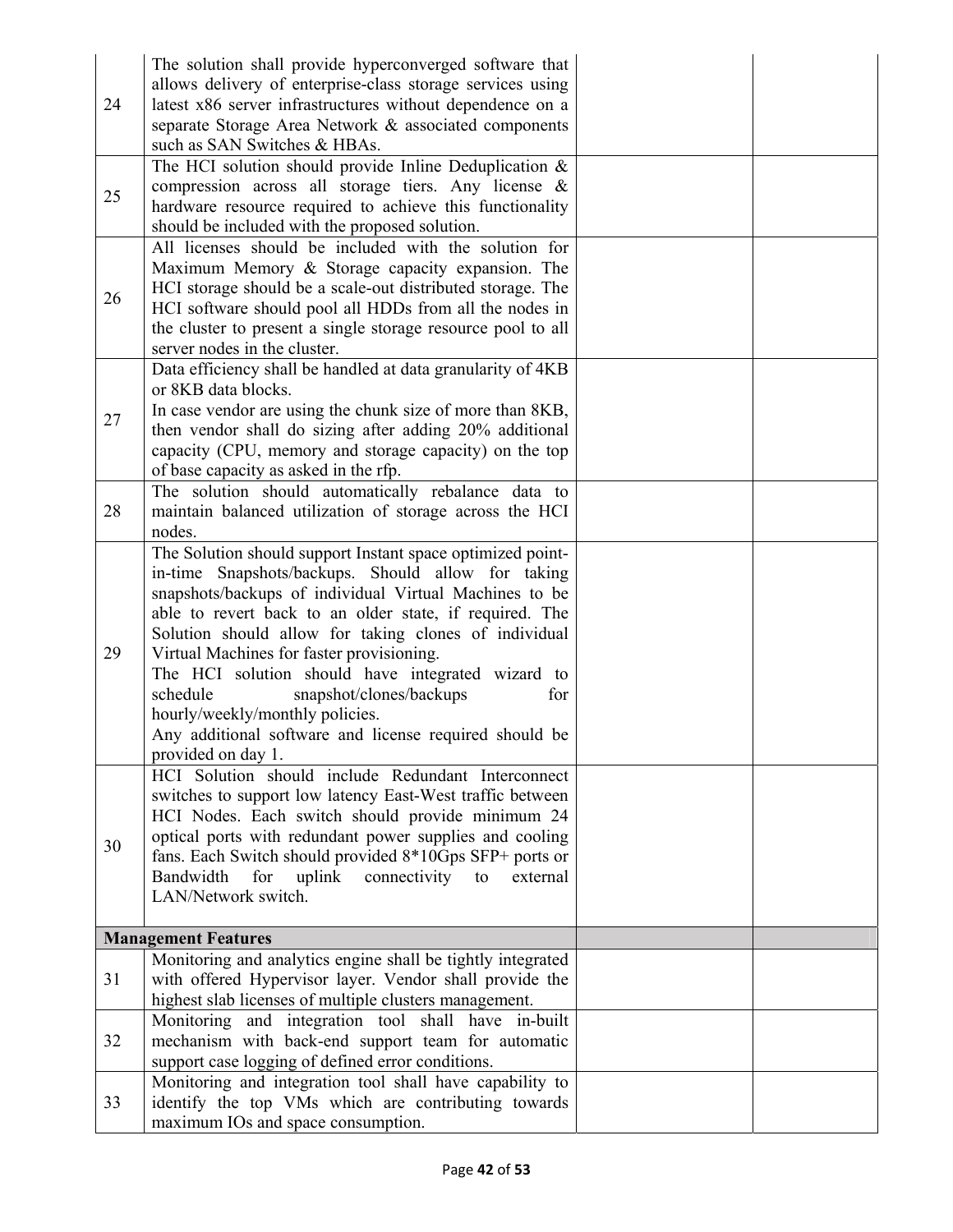| 34 | Proposed solution must be able to support the following<br>Global Management features, single administrator to<br>manage all aspects of the Hyper-convergence from within<br>the Virtualization Manager for all sites.                                                                                                                                |  |
|----|-------------------------------------------------------------------------------------------------------------------------------------------------------------------------------------------------------------------------------------------------------------------------------------------------------------------------------------------------------|--|
| 35 | Remote management features, Platform must provide<br>management through a web based /remote GUI console.<br>Platform should support LDAP Active Directory<br>integration.                                                                                                                                                                             |  |
| 36 | The solution should have automated call home capability<br>for remote log collection and proactive support in the<br>event of critical server failure.                                                                                                                                                                                                |  |
|    | <b>Minimum Configuration</b>                                                                                                                                                                                                                                                                                                                          |  |
| 37 | HCI cluster should have minimum 3 Node.<br>Each node must be offered with 36 cores and 400GB<br>memory. This must be usable cores & memory and all<br>overheads must be added additionally considering<br>deduplication and compression as always ON feature.                                                                                         |  |
| 38 | Cluster to provide 30TB usable storage capacity with RF2<br>/ FTT1 (2 Copies of Data) or better for data protection<br>without considering any data saving technique like<br>(erasure coding, de-duplication, compression etc) using<br>SSD/Flash drives or better drives. Solution shall be able to<br>withstand one Node failure.                   |  |
| 39 | Each server node in the cluster to be provided with 2 No.<br>of Nvidia T4 GPU cards. Required licenses for Nvidia<br>Virtual Compute server should also be added along with<br>support.                                                                                                                                                               |  |
| 40 | If additional resources required by Data Centre Facility<br>solution (including Storage Services, HCI features, third<br>party/additional software's ) then it should be factored<br>additionally and provisioned into solution from day 1. All<br>share OEM published<br>bidders<br>are<br>requested to<br>documentation for overhead consideration. |  |
|    | <b>Virtualization</b>                                                                                                                                                                                                                                                                                                                                 |  |
| 41 | Virtualization software shall provide a Virtualization layer<br>that sits directly on the bare metal server hardware with no<br>dependence on a general purpose OS for greater reliability<br>and security. Virtualization software should allow for hot<br>addition of vCPU, memory, disk without any downtime.                                      |  |
| 42 | Virtualization software shall allow heterogeneous support<br>for guest Operating systems like Windows client,<br>Windows Server, Linux (at least Red Hat, SUSE, Ubuntu,<br>CentOS).                                                                                                                                                                   |  |
| 43 | Virtualization software should have Integration of 3rd<br>party endpoint security to secure the virtual machines with<br>offloaded antivirus, antimalware, firewall and hips<br>solutions without the need for agents inside the virtual<br>machines.                                                                                                 |  |
| 44 | Solution should provide all benefits like High Availability,<br>Dynamic allocation of resources and migration of Virtual<br>Machines from one physical server to another.                                                                                                                                                                             |  |
| 45 | Migration of VMs in case one server fails all the Virtual<br>machines running on that server shall be able to migrate to<br>another physical server running same virtualization                                                                                                                                                                       |  |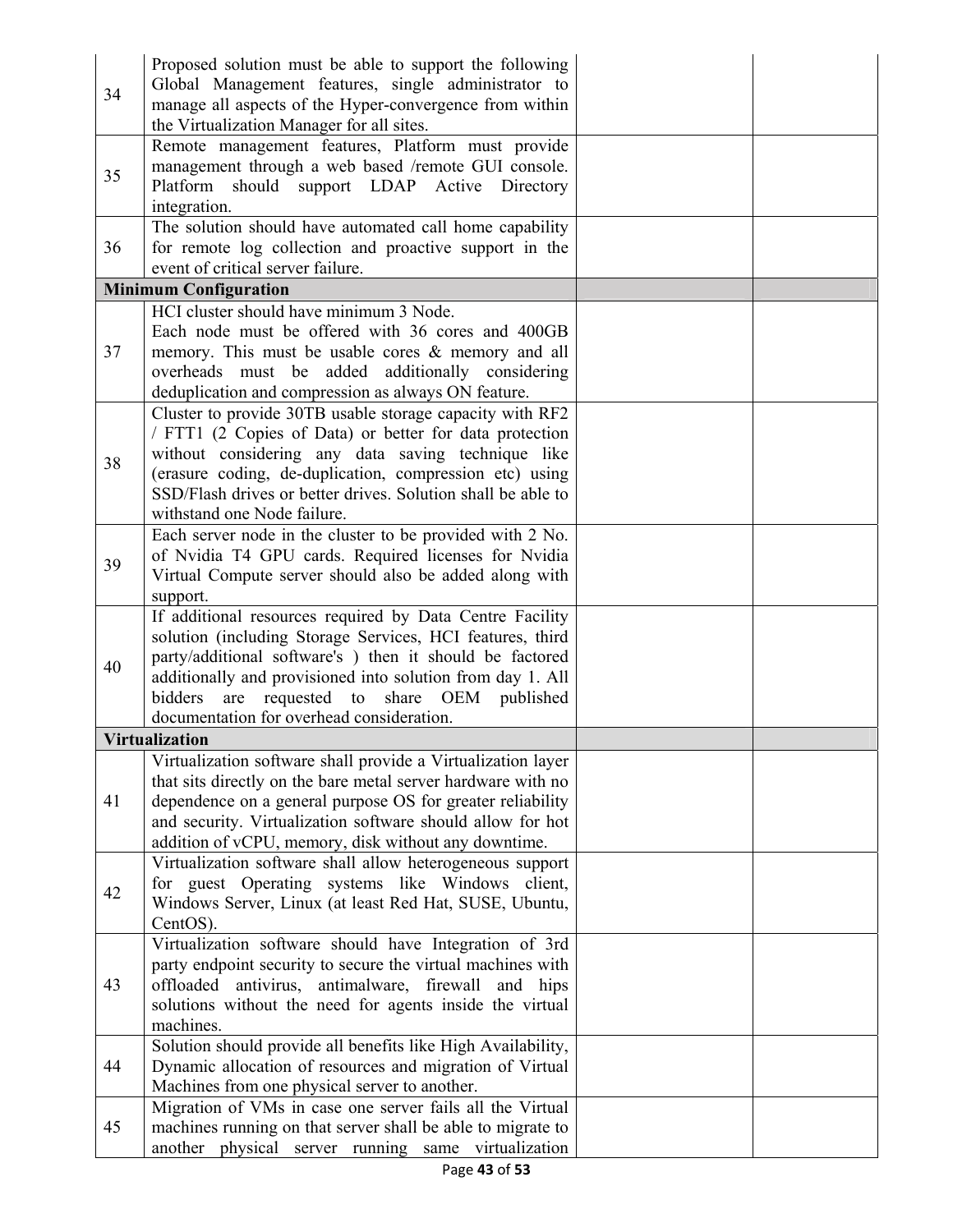|    | software.                                                                                                            |  |
|----|----------------------------------------------------------------------------------------------------------------------|--|
|    | Solution should include VM Management software.                                                                      |  |
|    | Provided Software shall also be able to manage any                                                                   |  |
|    | existing or upcoming VM inventory running on the same                                                                |  |
| 46 | Hypervisor. Proposed license shall be able to manage more                                                            |  |
|    | than 16 Nodes. The VM Management Software should run                                                                 |  |
|    | on the provided HCI cluster.                                                                                         |  |
|    | <b>Management-Automation &amp; Orchestration</b>                                                                     |  |
|    | The solution should support Single click non-disruptive                                                              |  |
| 47 | rolling upgrades of HCI software and system firmwares.                                                               |  |
|    | The solution should Track, report, and view trends for                                                               |  |
|    | metrics like CPU, memory, IOPs, latency etc.                                                                         |  |
|    | Hyper-converge solution should have single upgrade                                                                   |  |
| 48 | management console to simplify upgrade of Hyper-                                                                     |  |
|    | converge Software, hypervisor and ability to roll back<br>back upgrades.                                             |  |
|    | The proposed solution should support tool to provision                                                               |  |
|    | server using RESTful API to discover and deploy servers                                                              |  |
|    | at scale. Provision one to many servers using own scripts                                                            |  |
| 49 | to discover and deploy with Scripting Tool (STK) for                                                                 |  |
|    | Windows and Linux or Scripting Tools for Windows                                                                     |  |
|    | PowerShell                                                                                                           |  |
|    | <b>Automation &amp; Orchestration</b>                                                                                |  |
|    | (Solution should support below functionalities, Commercials                                                          |  |
|    | to be quoted optional for Point 50-52)                                                                               |  |
|    | Orchestration tool should have functionality to provide                                                              |  |
|    | Infrastructure as a Service (IaaS). It should have workflow                                                          |  |
| 50 | designer and policy drived infrastructure automation. It<br>should be able to create orchestration task and workflow |  |
|    | rapidly. Tool must support multi vendor physical and                                                                 |  |
|    | virtual infrastructure.                                                                                              |  |
|    | Orchestration tool should provide functionality of Self                                                              |  |
|    | Service Portal which should create service catalog for                                                               |  |
|    | consumption by users/department. Tool should be able to                                                              |  |
| 51 | show resource consumption / utilization report. Admin                                                                |  |
|    | should be able to view request from end User / Group                                                                 |  |
|    | admin.                                                                                                               |  |
|    | Orchestration tool should provide secured and isolated                                                               |  |
| 52 | multi tenancy. Tool should be able to define application /                                                           |  |
|    | service blueprints and publish these as catalogs for the                                                             |  |
|    | tenants to consume.                                                                                                  |  |
|    | <b>Support and Licenses</b>                                                                                          |  |
| 53 | 3 years OEM Support for proposed Hardware & Software.                                                                |  |
|    | The Data Centre Facility should be created and run as a                                                              |  |
|    | turn-key solution housed in a self-cooled smart rack of 42<br>U size with necessary online UPS Powerback-up for 6    |  |
|    | Hours on full load with N+1 redundancy. Complete                                                                     |  |
| 54 | infrastructure MUST be run by a Resident Engineer on-                                                                |  |
|    | campus at the host institute with 24x7x365x5 up-time and                                                             |  |
|    | with complete technical and administrative support and                                                               |  |
|    | operations on the Data Centre Facility.                                                                              |  |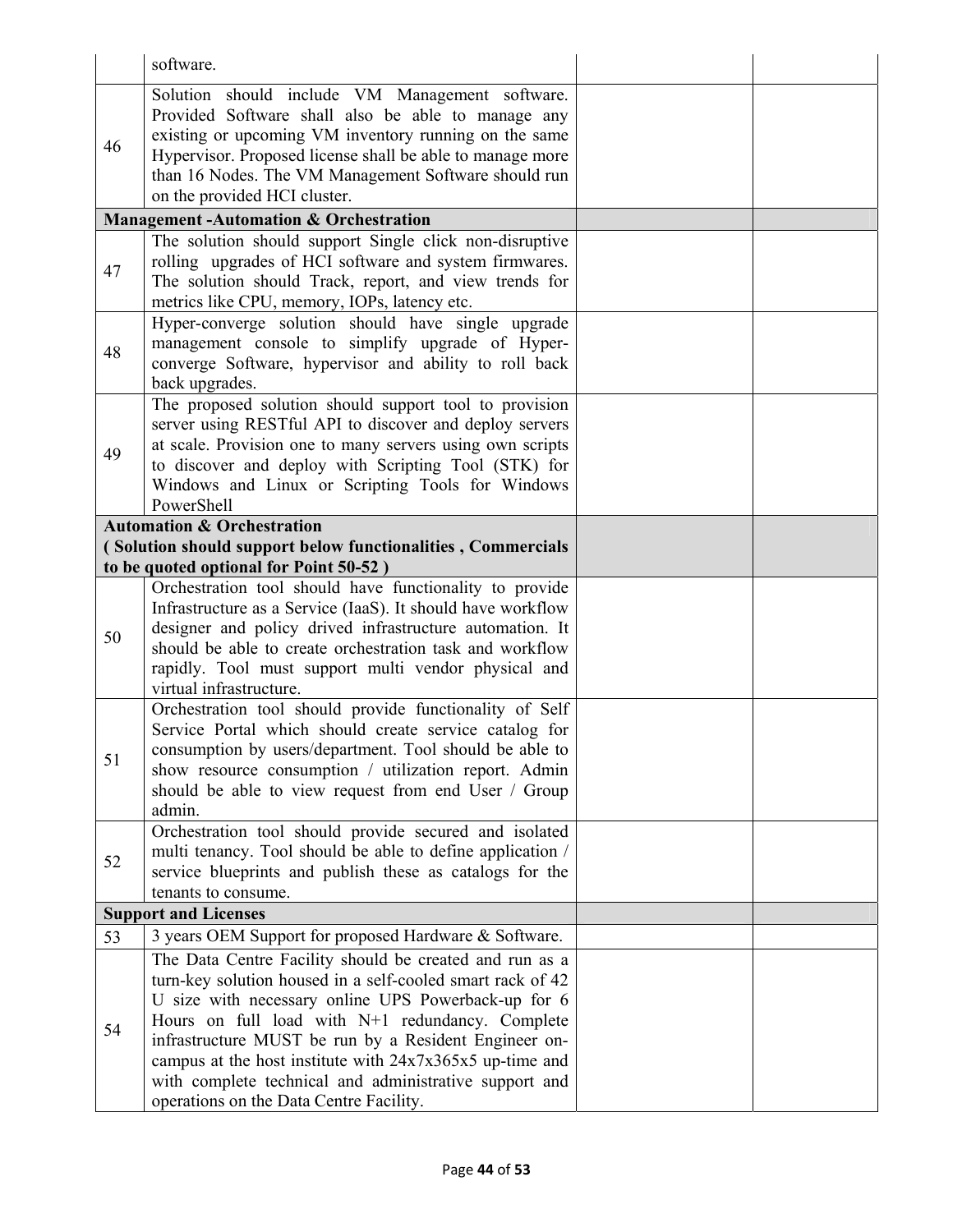| Solution with total 7 KW cooling capacity (N+N) and UPS<br>System 10 KVA (N+N) with 60 Minutes backup.<br>Specification<br>Whether<br><b>SI</b><br><b>Description of Items</b><br>the<br>If no or better<br>N <sub>0</sub><br>instrument<br>specification, then<br>complies<br>with<br>provide your<br>required<br>the<br>comment<br>specification<br>accordingly<br>(Yes<br>N <sub>0</sub><br>$\prime$<br><b>Better</b> )<br>Modular<br>1.<br>(i) The Mini Data Center (42HU x 1Nos)<br>suitable for free standing installation.<br>Design<br>(ii) Provisioning of Mini Data Center for<br>further extension.<br>42U x 1 Nos.- 1000 mm Wide x 2000mm<br><b>Dimension</b><br>2.<br>(HXWXD)<br>Height x 1200mm Deep.<br>$\mathbf{in}$<br>Rack should have base frame of 100mm<br>mm<br>height for stability.<br>Load bearing capacity of rack frame<br>should be 1400 Kgs.<br>Rack should made of CRCA sheet steel<br>with minimum nine folded frame with<br>1.5 mm thickness.<br>Top cover and bottom cover should have<br>cable entry provision.<br>Rack front and rear door should have PU<br>gasket.<br>Each rack should have 2 Nos. vertical<br>and 4 Nos. horizontal cable manager.<br>Each rack should have 10 Nos. tool less<br>banking frames of 1U size.<br>Required 7 KW cooling capacity with<br>redundancy N+N redundancy in inclusive<br>of both the racks.<br>Racks should have rodent repellent.<br>Rack front door should have electronic<br>key pad system.<br>Rack rear door should be equipped with<br>auto opening system.<br>Rack should have air baffle plate.<br>Racks should have water leak sensor.<br>Rack should have provision to mount the<br>cooling system inside in vertical form<br>without consuming any u space.<br>Rack, cooling system, fire system and<br>monitoring system (at least 3 main<br>component) required from one OEM for<br>better services.<br>Each rack with minimum 37U usable |  | Specification of Modular Data Center - Single Smart Rack |  |
|-------------------------------------------------------------------------------------------------------------------------------------------------------------------------------------------------------------------------------------------------------------------------------------------------------------------------------------------------------------------------------------------------------------------------------------------------------------------------------------------------------------------------------------------------------------------------------------------------------------------------------------------------------------------------------------------------------------------------------------------------------------------------------------------------------------------------------------------------------------------------------------------------------------------------------------------------------------------------------------------------------------------------------------------------------------------------------------------------------------------------------------------------------------------------------------------------------------------------------------------------------------------------------------------------------------------------------------------------------------------------------------------------------------------------------------------------------------------------------------------------------------------------------------------------------------------------------------------------------------------------------------------------------------------------------------------------------------------------------------------------------------------------------------------------------------------------------------------------------------------------------------------------------------------------------------|--|----------------------------------------------------------|--|
|                                                                                                                                                                                                                                                                                                                                                                                                                                                                                                                                                                                                                                                                                                                                                                                                                                                                                                                                                                                                                                                                                                                                                                                                                                                                                                                                                                                                                                                                                                                                                                                                                                                                                                                                                                                                                                                                                                                                     |  |                                                          |  |
|                                                                                                                                                                                                                                                                                                                                                                                                                                                                                                                                                                                                                                                                                                                                                                                                                                                                                                                                                                                                                                                                                                                                                                                                                                                                                                                                                                                                                                                                                                                                                                                                                                                                                                                                                                                                                                                                                                                                     |  |                                                          |  |
|                                                                                                                                                                                                                                                                                                                                                                                                                                                                                                                                                                                                                                                                                                                                                                                                                                                                                                                                                                                                                                                                                                                                                                                                                                                                                                                                                                                                                                                                                                                                                                                                                                                                                                                                                                                                                                                                                                                                     |  |                                                          |  |
|                                                                                                                                                                                                                                                                                                                                                                                                                                                                                                                                                                                                                                                                                                                                                                                                                                                                                                                                                                                                                                                                                                                                                                                                                                                                                                                                                                                                                                                                                                                                                                                                                                                                                                                                                                                                                                                                                                                                     |  |                                                          |  |
|                                                                                                                                                                                                                                                                                                                                                                                                                                                                                                                                                                                                                                                                                                                                                                                                                                                                                                                                                                                                                                                                                                                                                                                                                                                                                                                                                                                                                                                                                                                                                                                                                                                                                                                                                                                                                                                                                                                                     |  |                                                          |  |
|                                                                                                                                                                                                                                                                                                                                                                                                                                                                                                                                                                                                                                                                                                                                                                                                                                                                                                                                                                                                                                                                                                                                                                                                                                                                                                                                                                                                                                                                                                                                                                                                                                                                                                                                                                                                                                                                                                                                     |  |                                                          |  |
|                                                                                                                                                                                                                                                                                                                                                                                                                                                                                                                                                                                                                                                                                                                                                                                                                                                                                                                                                                                                                                                                                                                                                                                                                                                                                                                                                                                                                                                                                                                                                                                                                                                                                                                                                                                                                                                                                                                                     |  |                                                          |  |
|                                                                                                                                                                                                                                                                                                                                                                                                                                                                                                                                                                                                                                                                                                                                                                                                                                                                                                                                                                                                                                                                                                                                                                                                                                                                                                                                                                                                                                                                                                                                                                                                                                                                                                                                                                                                                                                                                                                                     |  |                                                          |  |
|                                                                                                                                                                                                                                                                                                                                                                                                                                                                                                                                                                                                                                                                                                                                                                                                                                                                                                                                                                                                                                                                                                                                                                                                                                                                                                                                                                                                                                                                                                                                                                                                                                                                                                                                                                                                                                                                                                                                     |  |                                                          |  |
|                                                                                                                                                                                                                                                                                                                                                                                                                                                                                                                                                                                                                                                                                                                                                                                                                                                                                                                                                                                                                                                                                                                                                                                                                                                                                                                                                                                                                                                                                                                                                                                                                                                                                                                                                                                                                                                                                                                                     |  |                                                          |  |
|                                                                                                                                                                                                                                                                                                                                                                                                                                                                                                                                                                                                                                                                                                                                                                                                                                                                                                                                                                                                                                                                                                                                                                                                                                                                                                                                                                                                                                                                                                                                                                                                                                                                                                                                                                                                                                                                                                                                     |  |                                                          |  |
|                                                                                                                                                                                                                                                                                                                                                                                                                                                                                                                                                                                                                                                                                                                                                                                                                                                                                                                                                                                                                                                                                                                                                                                                                                                                                                                                                                                                                                                                                                                                                                                                                                                                                                                                                                                                                                                                                                                                     |  |                                                          |  |
|                                                                                                                                                                                                                                                                                                                                                                                                                                                                                                                                                                                                                                                                                                                                                                                                                                                                                                                                                                                                                                                                                                                                                                                                                                                                                                                                                                                                                                                                                                                                                                                                                                                                                                                                                                                                                                                                                                                                     |  |                                                          |  |
|                                                                                                                                                                                                                                                                                                                                                                                                                                                                                                                                                                                                                                                                                                                                                                                                                                                                                                                                                                                                                                                                                                                                                                                                                                                                                                                                                                                                                                                                                                                                                                                                                                                                                                                                                                                                                                                                                                                                     |  |                                                          |  |
|                                                                                                                                                                                                                                                                                                                                                                                                                                                                                                                                                                                                                                                                                                                                                                                                                                                                                                                                                                                                                                                                                                                                                                                                                                                                                                                                                                                                                                                                                                                                                                                                                                                                                                                                                                                                                                                                                                                                     |  |                                                          |  |
|                                                                                                                                                                                                                                                                                                                                                                                                                                                                                                                                                                                                                                                                                                                                                                                                                                                                                                                                                                                                                                                                                                                                                                                                                                                                                                                                                                                                                                                                                                                                                                                                                                                                                                                                                                                                                                                                                                                                     |  |                                                          |  |
|                                                                                                                                                                                                                                                                                                                                                                                                                                                                                                                                                                                                                                                                                                                                                                                                                                                                                                                                                                                                                                                                                                                                                                                                                                                                                                                                                                                                                                                                                                                                                                                                                                                                                                                                                                                                                                                                                                                                     |  |                                                          |  |
|                                                                                                                                                                                                                                                                                                                                                                                                                                                                                                                                                                                                                                                                                                                                                                                                                                                                                                                                                                                                                                                                                                                                                                                                                                                                                                                                                                                                                                                                                                                                                                                                                                                                                                                                                                                                                                                                                                                                     |  |                                                          |  |
|                                                                                                                                                                                                                                                                                                                                                                                                                                                                                                                                                                                                                                                                                                                                                                                                                                                                                                                                                                                                                                                                                                                                                                                                                                                                                                                                                                                                                                                                                                                                                                                                                                                                                                                                                                                                                                                                                                                                     |  |                                                          |  |
|                                                                                                                                                                                                                                                                                                                                                                                                                                                                                                                                                                                                                                                                                                                                                                                                                                                                                                                                                                                                                                                                                                                                                                                                                                                                                                                                                                                                                                                                                                                                                                                                                                                                                                                                                                                                                                                                                                                                     |  |                                                          |  |
|                                                                                                                                                                                                                                                                                                                                                                                                                                                                                                                                                                                                                                                                                                                                                                                                                                                                                                                                                                                                                                                                                                                                                                                                                                                                                                                                                                                                                                                                                                                                                                                                                                                                                                                                                                                                                                                                                                                                     |  |                                                          |  |
|                                                                                                                                                                                                                                                                                                                                                                                                                                                                                                                                                                                                                                                                                                                                                                                                                                                                                                                                                                                                                                                                                                                                                                                                                                                                                                                                                                                                                                                                                                                                                                                                                                                                                                                                                                                                                                                                                                                                     |  |                                                          |  |
|                                                                                                                                                                                                                                                                                                                                                                                                                                                                                                                                                                                                                                                                                                                                                                                                                                                                                                                                                                                                                                                                                                                                                                                                                                                                                                                                                                                                                                                                                                                                                                                                                                                                                                                                                                                                                                                                                                                                     |  |                                                          |  |
|                                                                                                                                                                                                                                                                                                                                                                                                                                                                                                                                                                                                                                                                                                                                                                                                                                                                                                                                                                                                                                                                                                                                                                                                                                                                                                                                                                                                                                                                                                                                                                                                                                                                                                                                                                                                                                                                                                                                     |  |                                                          |  |
|                                                                                                                                                                                                                                                                                                                                                                                                                                                                                                                                                                                                                                                                                                                                                                                                                                                                                                                                                                                                                                                                                                                                                                                                                                                                                                                                                                                                                                                                                                                                                                                                                                                                                                                                                                                                                                                                                                                                     |  |                                                          |  |
|                                                                                                                                                                                                                                                                                                                                                                                                                                                                                                                                                                                                                                                                                                                                                                                                                                                                                                                                                                                                                                                                                                                                                                                                                                                                                                                                                                                                                                                                                                                                                                                                                                                                                                                                                                                                                                                                                                                                     |  |                                                          |  |
|                                                                                                                                                                                                                                                                                                                                                                                                                                                                                                                                                                                                                                                                                                                                                                                                                                                                                                                                                                                                                                                                                                                                                                                                                                                                                                                                                                                                                                                                                                                                                                                                                                                                                                                                                                                                                                                                                                                                     |  |                                                          |  |
|                                                                                                                                                                                                                                                                                                                                                                                                                                                                                                                                                                                                                                                                                                                                                                                                                                                                                                                                                                                                                                                                                                                                                                                                                                                                                                                                                                                                                                                                                                                                                                                                                                                                                                                                                                                                                                                                                                                                     |  |                                                          |  |
|                                                                                                                                                                                                                                                                                                                                                                                                                                                                                                                                                                                                                                                                                                                                                                                                                                                                                                                                                                                                                                                                                                                                                                                                                                                                                                                                                                                                                                                                                                                                                                                                                                                                                                                                                                                                                                                                                                                                     |  |                                                          |  |
|                                                                                                                                                                                                                                                                                                                                                                                                                                                                                                                                                                                                                                                                                                                                                                                                                                                                                                                                                                                                                                                                                                                                                                                                                                                                                                                                                                                                                                                                                                                                                                                                                                                                                                                                                                                                                                                                                                                                     |  |                                                          |  |
|                                                                                                                                                                                                                                                                                                                                                                                                                                                                                                                                                                                                                                                                                                                                                                                                                                                                                                                                                                                                                                                                                                                                                                                                                                                                                                                                                                                                                                                                                                                                                                                                                                                                                                                                                                                                                                                                                                                                     |  |                                                          |  |
|                                                                                                                                                                                                                                                                                                                                                                                                                                                                                                                                                                                                                                                                                                                                                                                                                                                                                                                                                                                                                                                                                                                                                                                                                                                                                                                                                                                                                                                                                                                                                                                                                                                                                                                                                                                                                                                                                                                                     |  |                                                          |  |
|                                                                                                                                                                                                                                                                                                                                                                                                                                                                                                                                                                                                                                                                                                                                                                                                                                                                                                                                                                                                                                                                                                                                                                                                                                                                                                                                                                                                                                                                                                                                                                                                                                                                                                                                                                                                                                                                                                                                     |  |                                                          |  |
|                                                                                                                                                                                                                                                                                                                                                                                                                                                                                                                                                                                                                                                                                                                                                                                                                                                                                                                                                                                                                                                                                                                                                                                                                                                                                                                                                                                                                                                                                                                                                                                                                                                                                                                                                                                                                                                                                                                                     |  |                                                          |  |
|                                                                                                                                                                                                                                                                                                                                                                                                                                                                                                                                                                                                                                                                                                                                                                                                                                                                                                                                                                                                                                                                                                                                                                                                                                                                                                                                                                                                                                                                                                                                                                                                                                                                                                                                                                                                                                                                                                                                     |  |                                                          |  |
|                                                                                                                                                                                                                                                                                                                                                                                                                                                                                                                                                                                                                                                                                                                                                                                                                                                                                                                                                                                                                                                                                                                                                                                                                                                                                                                                                                                                                                                                                                                                                                                                                                                                                                                                                                                                                                                                                                                                     |  |                                                          |  |
|                                                                                                                                                                                                                                                                                                                                                                                                                                                                                                                                                                                                                                                                                                                                                                                                                                                                                                                                                                                                                                                                                                                                                                                                                                                                                                                                                                                                                                                                                                                                                                                                                                                                                                                                                                                                                                                                                                                                     |  |                                                          |  |
|                                                                                                                                                                                                                                                                                                                                                                                                                                                                                                                                                                                                                                                                                                                                                                                                                                                                                                                                                                                                                                                                                                                                                                                                                                                                                                                                                                                                                                                                                                                                                                                                                                                                                                                                                                                                                                                                                                                                     |  |                                                          |  |
|                                                                                                                                                                                                                                                                                                                                                                                                                                                                                                                                                                                                                                                                                                                                                                                                                                                                                                                                                                                                                                                                                                                                                                                                                                                                                                                                                                                                                                                                                                                                                                                                                                                                                                                                                                                                                                                                                                                                     |  |                                                          |  |
|                                                                                                                                                                                                                                                                                                                                                                                                                                                                                                                                                                                                                                                                                                                                                                                                                                                                                                                                                                                                                                                                                                                                                                                                                                                                                                                                                                                                                                                                                                                                                                                                                                                                                                                                                                                                                                                                                                                                     |  |                                                          |  |
|                                                                                                                                                                                                                                                                                                                                                                                                                                                                                                                                                                                                                                                                                                                                                                                                                                                                                                                                                                                                                                                                                                                                                                                                                                                                                                                                                                                                                                                                                                                                                                                                                                                                                                                                                                                                                                                                                                                                     |  |                                                          |  |
|                                                                                                                                                                                                                                                                                                                                                                                                                                                                                                                                                                                                                                                                                                                                                                                                                                                                                                                                                                                                                                                                                                                                                                                                                                                                                                                                                                                                                                                                                                                                                                                                                                                                                                                                                                                                                                                                                                                                     |  |                                                          |  |
|                                                                                                                                                                                                                                                                                                                                                                                                                                                                                                                                                                                                                                                                                                                                                                                                                                                                                                                                                                                                                                                                                                                                                                                                                                                                                                                                                                                                                                                                                                                                                                                                                                                                                                                                                                                                                                                                                                                                     |  |                                                          |  |
|                                                                                                                                                                                                                                                                                                                                                                                                                                                                                                                                                                                                                                                                                                                                                                                                                                                                                                                                                                                                                                                                                                                                                                                                                                                                                                                                                                                                                                                                                                                                                                                                                                                                                                                                                                                                                                                                                                                                     |  |                                                          |  |
|                                                                                                                                                                                                                                                                                                                                                                                                                                                                                                                                                                                                                                                                                                                                                                                                                                                                                                                                                                                                                                                                                                                                                                                                                                                                                                                                                                                                                                                                                                                                                                                                                                                                                                                                                                                                                                                                                                                                     |  |                                                          |  |
|                                                                                                                                                                                                                                                                                                                                                                                                                                                                                                                                                                                                                                                                                                                                                                                                                                                                                                                                                                                                                                                                                                                                                                                                                                                                                                                                                                                                                                                                                                                                                                                                                                                                                                                                                                                                                                                                                                                                     |  |                                                          |  |
|                                                                                                                                                                                                                                                                                                                                                                                                                                                                                                                                                                                                                                                                                                                                                                                                                                                                                                                                                                                                                                                                                                                                                                                                                                                                                                                                                                                                                                                                                                                                                                                                                                                                                                                                                                                                                                                                                                                                     |  |                                                          |  |
| space.<br><b>Access Control</b><br>(i) The Front door of Mini Data Center                                                                                                                                                                                                                                                                                                                                                                                                                                                                                                                                                                                                                                                                                                                                                                                                                                                                                                                                                                                                                                                                                                                                                                                                                                                                                                                                                                                                                                                                                                                                                                                                                                                                                                                                                                                                                                                           |  |                                                          |  |
| 4.<br>should be fitted with High Security                                                                                                                                                                                                                                                                                                                                                                                                                                                                                                                                                                                                                                                                                                                                                                                                                                                                                                                                                                                                                                                                                                                                                                                                                                                                                                                                                                                                                                                                                                                                                                                                                                                                                                                                                                                                                                                                                           |  |                                                          |  |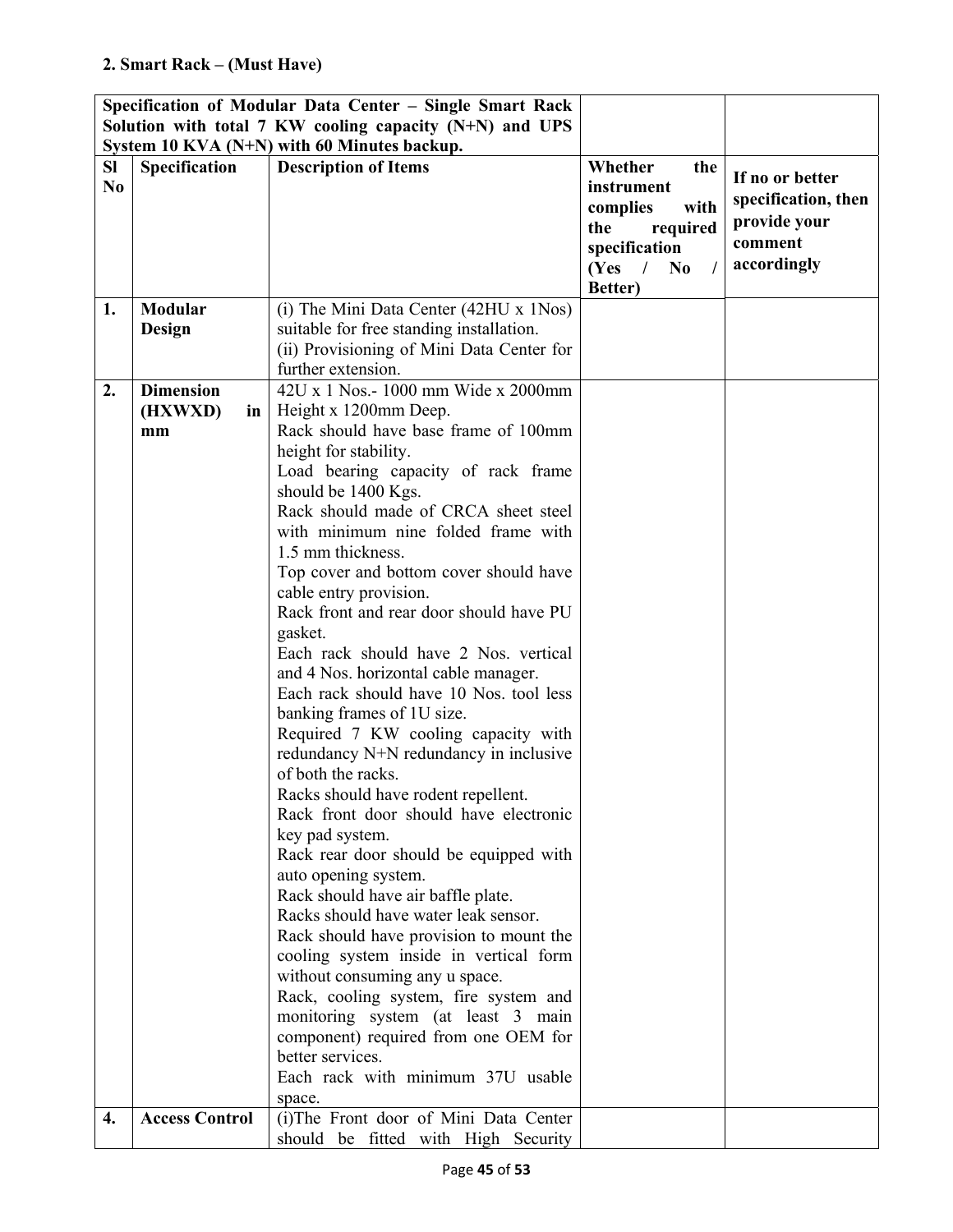|     |                                      | Electro-mechanical code combination                                          |  |
|-----|--------------------------------------|------------------------------------------------------------------------------|--|
|     |                                      | lock & Rear with auto door opening                                           |  |
|     |                                      | system,                                                                      |  |
| 5.  | <b>Cooling System</b>                | Outdoor climate control with Inverter                                        |  |
|     | Cooling                              | technology                                                                   |  |
|     | output                               | Harmonized modular components should                                         |  |
|     | range 5<br>$\overline{a}$            | ensure an energy-efficient dissipation of                                    |  |
|     | 7kW                                  | heat. The external unit (condenser)                                          |  |
|     | Cooling                              | should be designed on the basis of latest                                    |  |
|     | noise level                          | technology<br>and for the R 407C                                             |  |
|     | 80 dB (A)                            | refrigerant. Cooling unit mount should be                                    |  |
|     |                                      | mount vertical to provide the uniform air                                    |  |
|     | Voltage<br>230/1/50                  | flow inside the rack, Unit should not take                                   |  |
|     | V/Ph/Hz                              | space.<br>any                                                                |  |
|     |                                      | The system should include:                                                   |  |
|     | External                             | (iv) 2x Heat exchanger (evaporator) for                                      |  |
|     | unit                                 | placing on the inside of the system.                                         |  |
|     | Refrigerant                          | (v) 2x Condensor external unit works                                         |  |
|     | R 407C                               | with R407C refrigerant.                                                      |  |
|     | Injection                            | (vi) DX control box to activate the                                          |  |
|     | pipe                                 | evaporator                                                                   |  |
|     | Suction                              | (iv) LCD display, digital temperature                                        |  |
|     | pipe                                 | $29^{\circ}$ C.<br>display<br>between<br>18<br>and                           |  |
|     | Cooling                              | Cooling system should not occupy<br>(v)                                      |  |
|     | operating                            | any U space in the rack.                                                     |  |
|     | range                                | (vi) Cooling system mount in vertical                                        |  |
|     | $16/43$ °C                           | form to provide the uniform air flow.                                        |  |
| 6.  | <b>Electrical</b>                    | (i)Provisioning<br>of<br>structured<br>power                                 |  |
|     | Power                                | distribution<br>The<br>3-Phase<br>system.                                    |  |
|     |                                      |                                                                              |  |
|     |                                      |                                                                              |  |
|     | <b>Distribution</b>                  | conditioned<br>440V/50Hz<br>commercial                                       |  |
|     | <b>System</b>                        | power supply will be made available by                                       |  |
|     |                                      | the user at the Distribution panel along                                     |  |
|     |                                      | with MCCB.                                                                   |  |
|     |                                      | (ii)This Main Distribution panel will be                                     |  |
|     |                                      | used to distribute power to all power                                        |  |
|     |                                      | consuming devices used in Mini Data                                          |  |
|     |                                      | Center such as: UPS, Air-Conditioning<br>system.                             |  |
| 8.  | <b>Power</b>                         |                                                                              |  |
|     | <b>Distribution</b>                  | Vertical PDU for Racks with 20 Nos.                                          |  |
|     | <b>Units for Racks</b>               | C13 & 4 Nos of C19 Sockets with                                              |  |
|     |                                      | industrial socket 32A.                                                       |  |
| 9.  | <b>Monitoring</b>                    | Provisioning of IP based monitoring                                          |  |
|     |                                      | Fault signals -Temp/ Humidity, WLD,                                          |  |
|     |                                      | Fire system and Automatic rear Door Kit,                                     |  |
|     |                                      | Door access.                                                                 |  |
| 10. | (Monitoring<br>$\boldsymbol{\alpha}$ | CMC should be an intelligent monitoring                                      |  |
|     | <b>Remote</b>                        | Ethernet<br>10BaseT<br>system with an                                        |  |
|     | <b>Management</b> )                  | network connection. The priorities of the                                    |  |
|     | <b>Technical</b>                     | functions<br>various<br>are<br>monitoring,                                   |  |
|     | specifications:                      | controlling and documenting physical                                         |  |
|     |                                      | parameters inside the Mini Data Center.                                      |  |
|     |                                      | These functions should be managed and<br>controlled via different protocols. |  |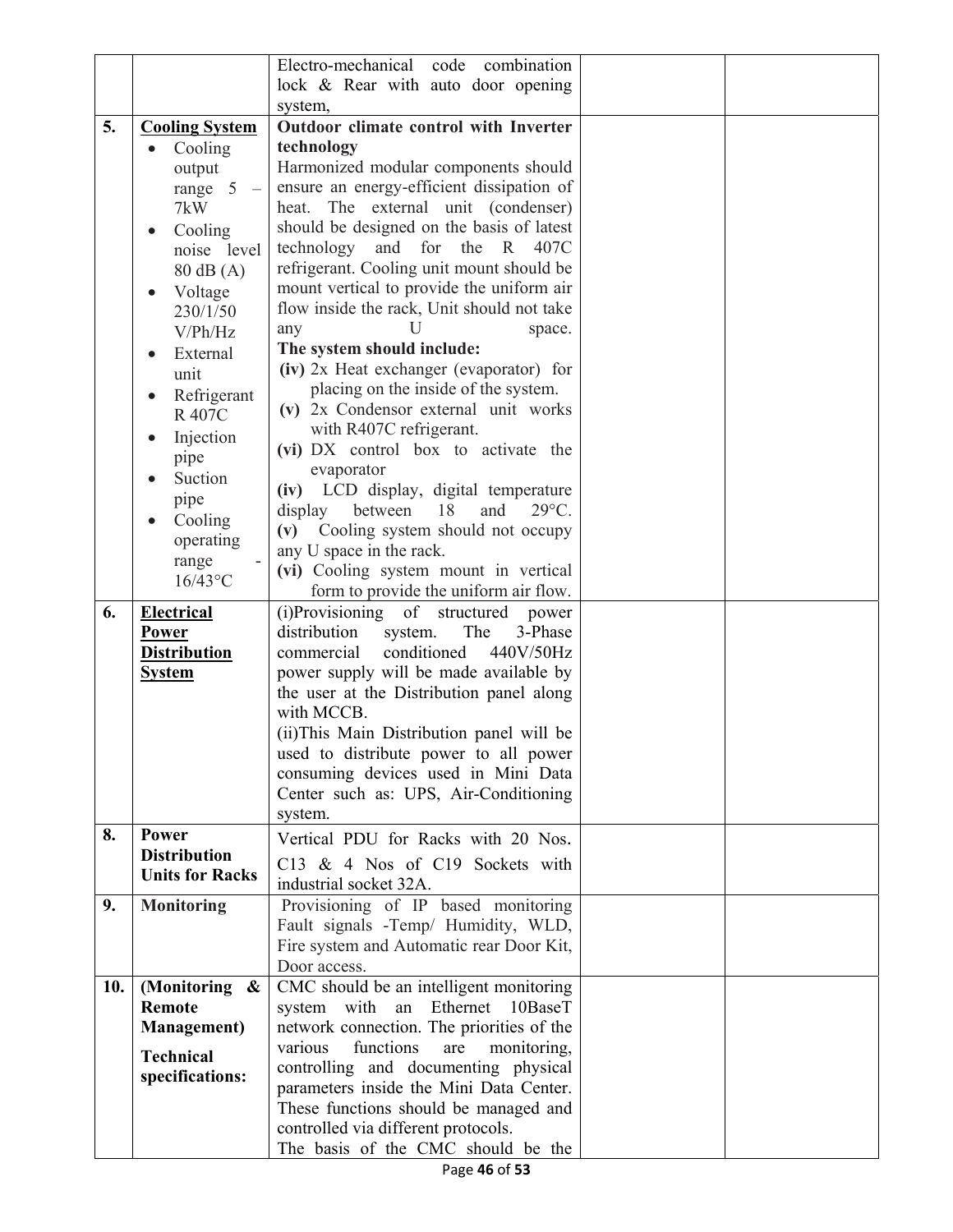|     |                                          | processing unit (PU unit). Several                                |  |
|-----|------------------------------------------|-------------------------------------------------------------------|--|
|     |                                          | input/output units (I/O unit) should be                           |  |
|     |                                          | connected to one processing unit via a                            |  |
|     |                                          | This/these<br>cable.<br>function<br>patch                         |  |
|     |                                          | module(s) should connect to the sensors                           |  |
|     |                                          | via a standard plug connector. The                                |  |
|     |                                          | sensors should be coded so that the                               |  |
|     |                                          | function blocks recognise automatically                           |  |
|     |                                          | which sensors are connected.                                      |  |
|     |                                          | Network interface: IEEE 802.3                                     |  |
|     |                                          | 10/100BaseT Full Duplex                                           |  |
|     |                                          | Basic protocols: TCP/IP, SNMP                                     |  |
|     |                                          | V1.0, Telnet, FTP, http                                           |  |
|     |                                          | Additional features: NTP, SSH, SSL,                               |  |
|     |                                          | <b>DHCP</b>                                                       |  |
| 11. | Early<br>Fire                            | (i) Delivery of an active extinguishing                           |  |
|     | <b>Detection</b><br>and                  | system that detects and extinguishes fires                        |  |
|     | <b>Extinguishing</b>                     | in closed server and network cabinets.                            |  |
|     | <b>Systems</b>                           | (ii)High-performance fan must extract air                         |  |
|     |                                          | samples for smoke analysis into the                               |  |
|     |                                          | system's measuring<br>chamber.<br>The                             |  |
|     |                                          | integrated extinguishing system must                              |  |
|     |                                          | trigger if the concentration of smoke                             |  |
|     |                                          | exceeds the limits. The extinguishing                             |  |
|     |                                          | not be<br>electrically<br>must<br>process                         |  |
|     |                                          | conducting and must be fast and residue-                          |  |
|     |                                          | free. NOVEC 1230 must be employed as                              |  |
|     |                                          | the extinguishing gas. Unit will be 19"                           |  |
|     |                                          | mountable.                                                        |  |
|     |                                          | (iii)The installation and removal of the                          |  |
|     |                                          | pre-assembled equipment must be carried                           |  |
|     |                                          | out without interruption to the protected                         |  |
|     |                                          | system's operations. The fire system,                             |  |
|     |                                          | Cooling system, IPPDU, Monitoring                                 |  |
|     |                                          | system. Racks have to be from one OEM                             |  |
|     |                                          | for better SLA.                                                   |  |
| 12. | <b>Installation</b><br>$\boldsymbol{\&}$ | (i) Installation of the Mini Data Center                          |  |
|     | <b>Training</b>                          | and the relevant components has to be                             |  |
|     |                                          | carried out by qualified technicians.                             |  |
|     |                                          | $(ii)$ 01 days onsite training to the user will                   |  |
|     |                                          | be given by the vendor.                                           |  |
| 13. | <b>Certification</b>                     | Regulatory Standard, ISO 9001, 14001,                             |  |
| 14. | <b>UPS</b> System                        | 18001 and UL Listed, ROHS<br>Required 10 Kva UPS (N+N) redundancy |  |
|     |                                          | with 60 Minutes back on common battery                            |  |
|     |                                          | bank, UPS Will be mount in smart rack                             |  |
|     |                                          | and batteries will be mount in separate                           |  |
|     |                                          | rack.                                                             |  |
|     |                                          |                                                                   |  |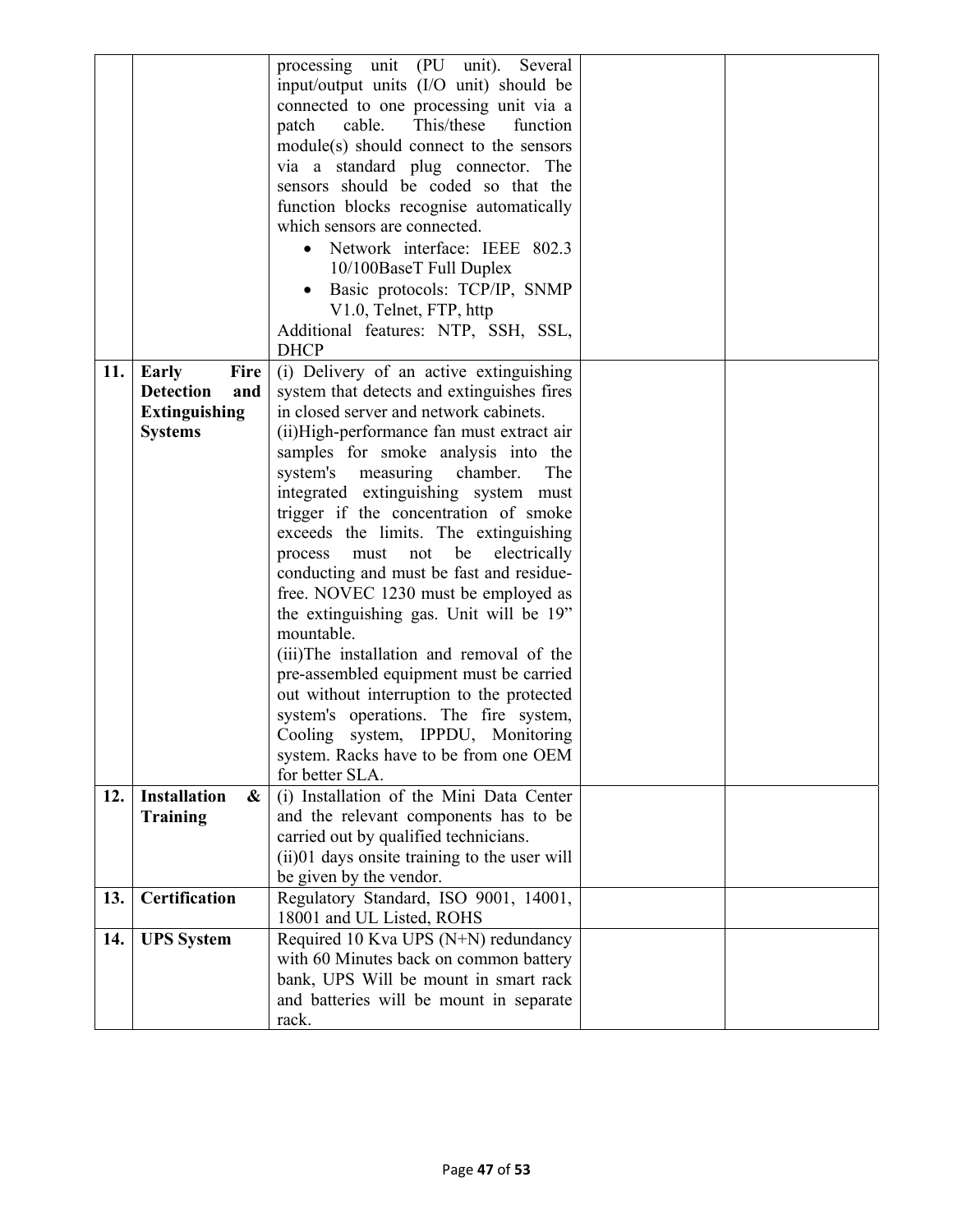|                      |                  | Specification of Modular Data Center - Single Smart Rack<br>Solution with total 7 KW cooling capacity (N+N) and UPS |                              |                     |
|----------------------|------------------|---------------------------------------------------------------------------------------------------------------------|------------------------------|---------------------|
|                      |                  | System 10 KVA (N+N) with 6Hrs. backup.                                                                              |                              |                     |
| Sl<br>N <sub>0</sub> | Specification    | <b>Description of Items</b>                                                                                         | Whether<br>the<br>instrument | If no or better     |
|                      |                  |                                                                                                                     | complies<br>with             | specification, then |
|                      |                  |                                                                                                                     | the<br>required              | provide your        |
|                      |                  |                                                                                                                     | specification                | comment             |
|                      |                  |                                                                                                                     | (Yes / No)<br>$\frac{1}{2}$  | accordingly         |
|                      |                  |                                                                                                                     | <b>Better</b> )              |                     |
| 1.                   | Modular          | (i) The Mini Data Center (42HU x 1Nos)                                                                              |                              |                     |
|                      | Design           | suitable for free standing installation.                                                                            |                              |                     |
|                      |                  | (ii) Provisioning of Mini Data Center for<br>further extension.                                                     |                              |                     |
| 2.                   | <b>Dimension</b> | 42U x 1 Nos.- 1000 mm Wide x 2000mm                                                                                 |                              |                     |
|                      | (HXWXD) in       | Height x 1200mm Deep.                                                                                               |                              |                     |
|                      | mm               | Rack should have base frame of 100mm                                                                                |                              |                     |
|                      |                  | height for stability.                                                                                               |                              |                     |
|                      |                  | Load bearing capacity of rack frame should                                                                          |                              |                     |
|                      |                  | be 1400 Kgs.                                                                                                        |                              |                     |
|                      |                  | Rack should made of CRCA sheet steel                                                                                |                              |                     |
|                      |                  | with minimum nine folded frame with 1.5                                                                             |                              |                     |
|                      |                  | mm thickness.                                                                                                       |                              |                     |
|                      |                  | Top cover and bottom cover should have<br>cable entry provision.                                                    |                              |                     |
|                      |                  | Rack front and rear door should have PU                                                                             |                              |                     |
|                      |                  | gasket.                                                                                                             |                              |                     |
|                      |                  | Each rack should have 2 Nos. vertical and 4                                                                         |                              |                     |
|                      |                  | Nos. horizontal cable manager.                                                                                      |                              |                     |
|                      |                  | Each rack should have 10 Nos. tool less                                                                             |                              |                     |
|                      |                  | banking frames of 1U size.                                                                                          |                              |                     |
|                      |                  | Required 7 KW cooling capacity with                                                                                 |                              |                     |
|                      |                  | redundancy N+N redundancy in inclusive                                                                              |                              |                     |
|                      |                  | of both the racks.                                                                                                  |                              |                     |
|                      |                  | Racks should have rodent repellent.                                                                                 |                              |                     |
|                      |                  | Rack front door should have electronic key<br>pad system.                                                           |                              |                     |
|                      |                  | Rack rear door should be equipped with                                                                              |                              |                     |
|                      |                  | auto opening system.                                                                                                |                              |                     |
|                      |                  | Rack should have air baffle plate.                                                                                  |                              |                     |
|                      |                  | Racks should have water leak sensor.                                                                                |                              |                     |
|                      |                  | Rack should have provision to mount the                                                                             |                              |                     |
|                      |                  | cooling system inside in vertical form                                                                              |                              |                     |
|                      |                  | without consuming any u space.                                                                                      |                              |                     |
|                      |                  | Rack, cooling system, fire system and                                                                               |                              |                     |
|                      |                  | monitoring system (at least 3 main<br>component) required from one OEM for                                          |                              |                     |
|                      |                  | better services.                                                                                                    |                              |                     |
|                      |                  | Each rack with minimum 37U usable                                                                                   |                              |                     |
|                      |                  | space.                                                                                                              |                              |                     |
| 4.                   | <b>Access</b>    | (i) The Front door of Mini Data Center                                                                              |                              |                     |
|                      | Control          | should be fitted with High Security                                                                                 |                              |                     |
|                      |                  | Electro-mechanical code combination                                                                                 |                              |                     |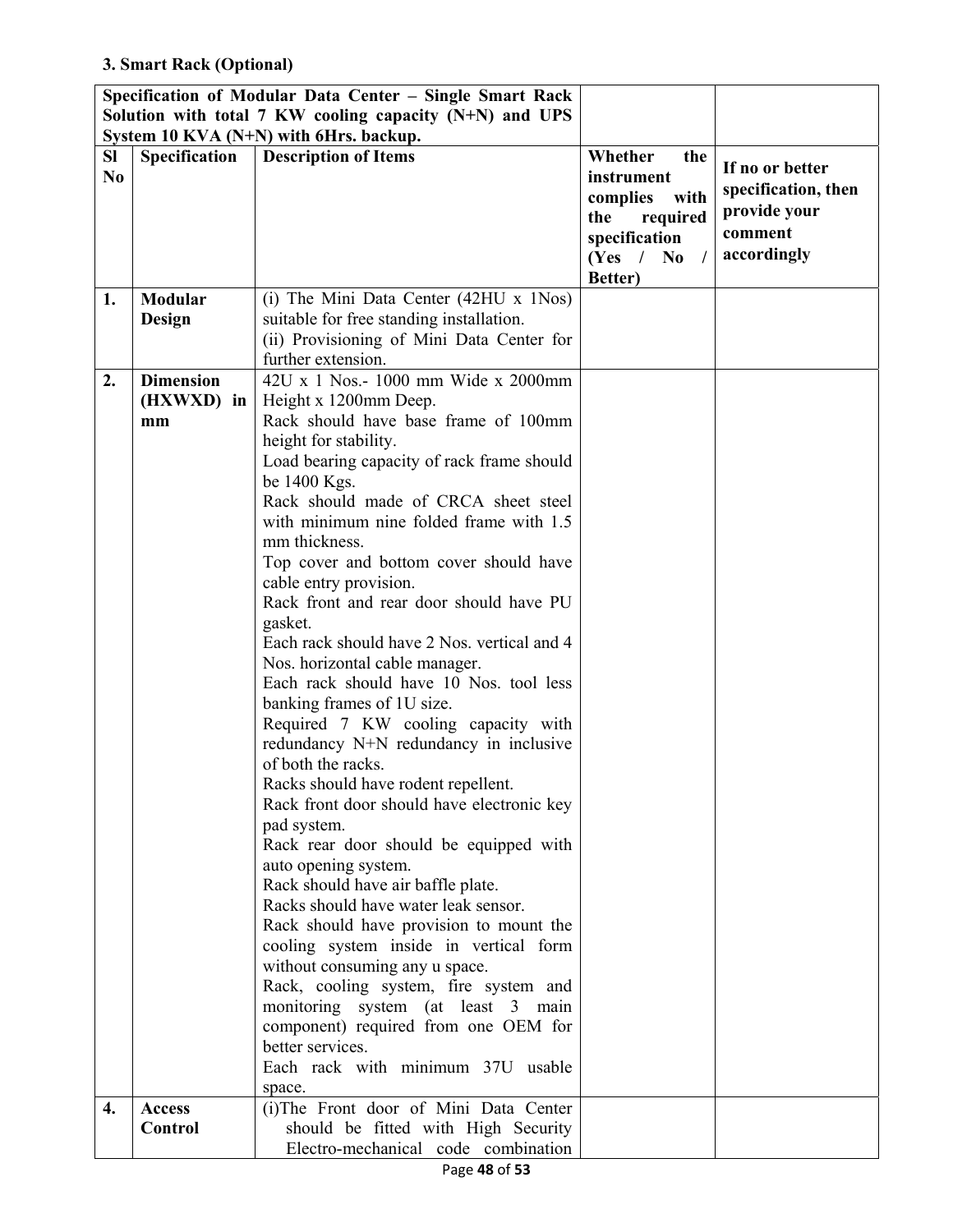|     |                                     | lock & Rear with auto door opening                    |  |
|-----|-------------------------------------|-------------------------------------------------------|--|
| 5.  |                                     | system,<br>Outdoor climate control with Inverter      |  |
|     | <b>Cooling</b>                      |                                                       |  |
|     | <b>System</b>                       | technology<br>Harmonized modular components should    |  |
|     | Cooling                             | ensure an energy-efficient dissipation of             |  |
|     | output<br>range $5 -$               | heat. The external unit (condenser) should            |  |
|     | 7kW                                 | be designed on the basis of latest                    |  |
|     | Cooling                             | technology and for the R 407C refrigerant.            |  |
|     | $\bullet$<br>noise level            | Cooling unit mount should be mount                    |  |
|     | $80$ dB $(A)$                       | vertical to provide the uniform air flow              |  |
|     | Voltage<br>$\bullet$                | inside the rack, Unit should not take any U           |  |
|     | 230/1/50                            | space.                                                |  |
|     | V/Ph/Hz                             | The system should include:                            |  |
|     | External<br>$\bullet$               | (i) 2x Heat exchanger (evaporator)for                 |  |
|     | unit                                | placing on the inside of the system.                  |  |
|     | Refrigerant<br>$\bullet$            | 2x Condensor external unit works with<br>(ii)         |  |
|     | R 407C                              | R407C refrigerant.                                    |  |
|     | Injection<br>$\bullet$              | (iii) DX control box to activate the                  |  |
|     | pipe                                | evaporator                                            |  |
|     | Suction<br>$\bullet$                | (iv) LCD display, digital temperature                 |  |
|     | pipe                                | display between 18<br>and<br>$29^{\circ}$ C.          |  |
|     | Cooling<br>$\bullet$                | Cooling system should not occupy any                  |  |
|     | operating                           | U space in the rack.                                  |  |
|     | range                               | Cooling system mount in vertical form<br>(v)          |  |
|     | $16/43$ °C                          | to provide the uniform air flow.                      |  |
| 6.  | <b>Electrical</b>                   | of<br>(i)Provisioning<br>structured<br>power          |  |
|     |                                     |                                                       |  |
|     | <b>Power</b>                        | distribution<br>The<br>system.<br>3-Phase             |  |
|     | <b>Distribution</b>                 | conditioned<br>440V/50Hz<br>commercial                |  |
|     | <b>System</b>                       | power supply will be made available by                |  |
|     |                                     | the user at the Distribution panel along              |  |
|     |                                     | with MCCB.                                            |  |
|     |                                     | (ii) This Main Distribution panel will be             |  |
|     |                                     | used to distribute power to all power                 |  |
|     |                                     | consuming devices used in Mini Data                   |  |
|     |                                     | Center such as: UPS, Air-Conditioning                 |  |
|     |                                     | system.                                               |  |
| 8.  | Power                               | Vertical PDU for Racks with 20 Nos C13                |  |
|     | <b>Distribution</b>                 | & 4 Nos of C19 Sockets with industrial                |  |
|     | <b>Units</b><br>for<br><b>Racks</b> | socket 32A.                                           |  |
| 9.  | <b>Monitoring</b>                   | Provisioning of IP based monitoring Fault             |  |
|     |                                     | signals -Temp/ Humidity, WLD, Fire                    |  |
|     |                                     | system and Automatic rear Door Kit, Door              |  |
|     |                                     | access.                                               |  |
| 10. | (Monitoring                         | CMC should be an intelligent monitoring               |  |
|     | &<br>Remote                         | system with an Ethernet 10BaseT network               |  |
|     | <b>Management</b> )                 | connection. The priorities of the various             |  |
|     |                                     | functions are monitoring, controlling and             |  |
|     | <b>Technical</b>                    | documenting physical parameters inside the            |  |
|     | specifications:                     | Mini Data Center. These functions should              |  |
|     |                                     | be managed and controlled via different<br>protocols. |  |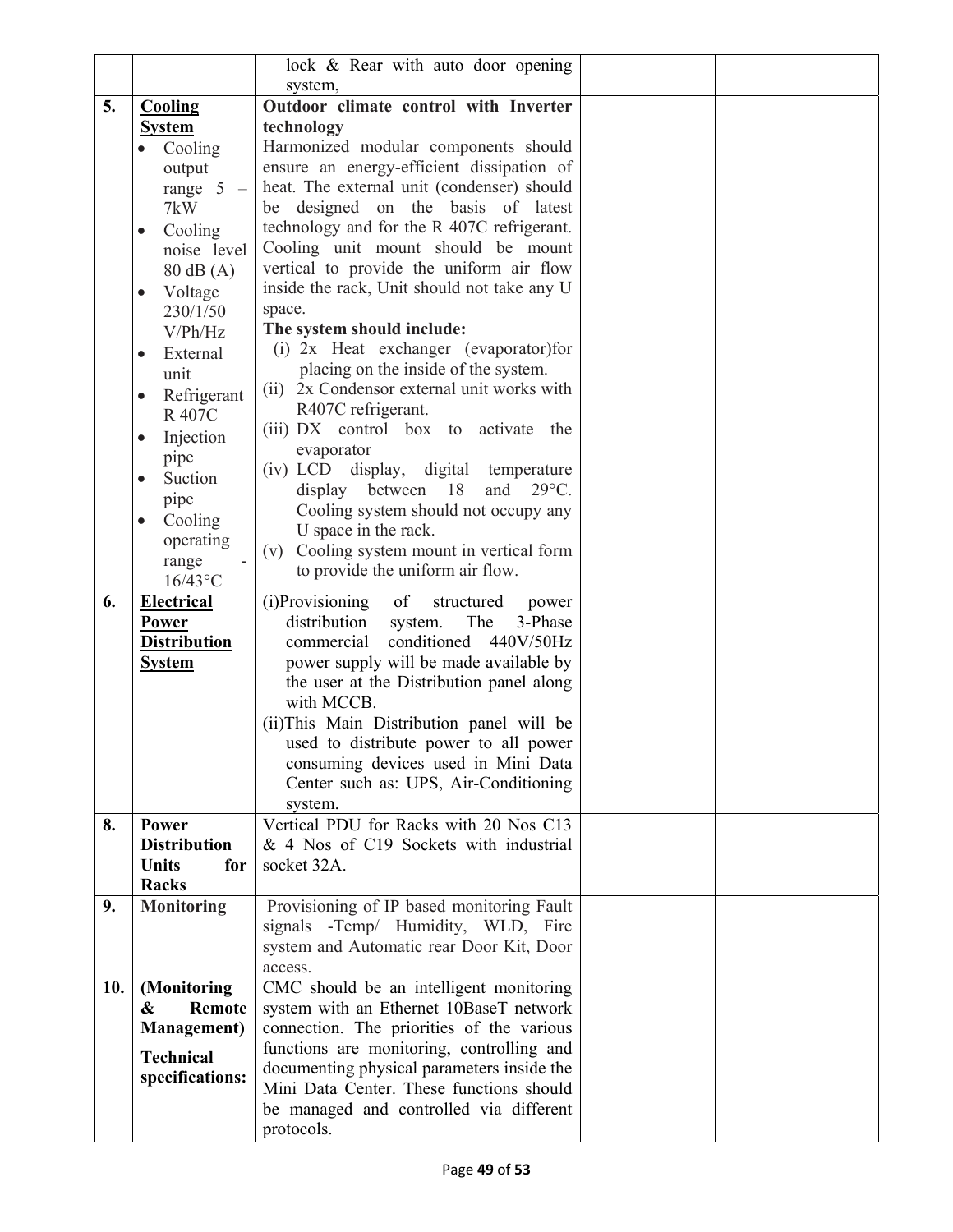|      |                           | The basis of the CMC should be the            |  |
|------|---------------------------|-----------------------------------------------|--|
|      |                           |                                               |  |
|      |                           | processing unit (PU unit).<br>Several         |  |
|      |                           | input/output units (I/O unit) should be       |  |
|      |                           | connected to one processing unit via a        |  |
|      |                           | patch cable. This/these function module(s)    |  |
|      |                           | should connect to the sensors via a standard  |  |
|      |                           | plug connector. The sensors should be         |  |
|      |                           | coded so that the function blocks recognise   |  |
|      |                           | automatically which sensors are connected.    |  |
|      |                           | Network interface: IEEE<br>802.3              |  |
|      |                           | 10/100BaseT Full Duplex                       |  |
|      |                           | Basic protocols: TCP/IP, SNMP                 |  |
|      |                           | V1.0, Telnet, FTP, http                       |  |
|      |                           | Additional features: NTP, SSH, SSL,           |  |
|      |                           | <b>DHCP</b>                                   |  |
| 11.1 | Fire<br><b>Early</b>      | Delivery of an active extinguishing<br>(i)    |  |
|      | Detection and             | system that detects and extinguishes          |  |
|      | <b>Extinguishing</b>      | fires in closed server and network            |  |
|      | <b>Systems</b>            | cabinets.                                     |  |
|      |                           | (ii)High-performance fan must extract air     |  |
|      |                           | samples for smoke analysis into the           |  |
|      |                           | system's measuring chamber.<br>The            |  |
|      |                           | integrated extinguishing system must          |  |
|      |                           | trigger if the concentration of smoke         |  |
|      |                           | exceeds the limits. The extinguishing         |  |
|      |                           | process must not be electrically              |  |
|      |                           | conducting and must be fast and               |  |
|      |                           | residue-free. NOVEC 1230 must be              |  |
|      |                           | employed as the extinguishing gas.            |  |
|      |                           | Unit will be 19" mountable.                   |  |
|      |                           | (iii)The installation and removal of the pre- |  |
|      |                           | assembled equipment must be carried           |  |
|      |                           | without interruption<br>to<br>out<br>the      |  |
|      |                           | protected system's operations. The fire       |  |
|      |                           | system, Cooling system, IPPDU,                |  |
|      |                           | Monitoring system. Racks have to be           |  |
|      |                           | from one OEM for better SLA.                  |  |
| 12.  | <b>Installation &amp;</b> | (i) Installation of the Mini Data Center and  |  |
|      | <b>Training</b>           | the relevant components has to be             |  |
|      |                           | carried out by qualified technicians.         |  |
|      |                           | (ii) 01 days onsite training to the user will |  |
|      |                           | be given by the vendor.                       |  |
| 13.  | <b>Certification</b>      | Regulatory Standard, ISO 9001, 14001,         |  |
|      |                           | 18001 and UL Listed, ROHS                     |  |
| 14.  | <b>UPS</b> System         | Required 10 Kva UPS (N+N) redundancy          |  |
|      |                           | with 6 Hrs. back on common battery bank,      |  |
|      |                           | UPS Will be mount in smart rack and           |  |
|      |                           | batteries will be mount in separate rack.     |  |

Date : ..................... Signature of the Authorised Official with Seal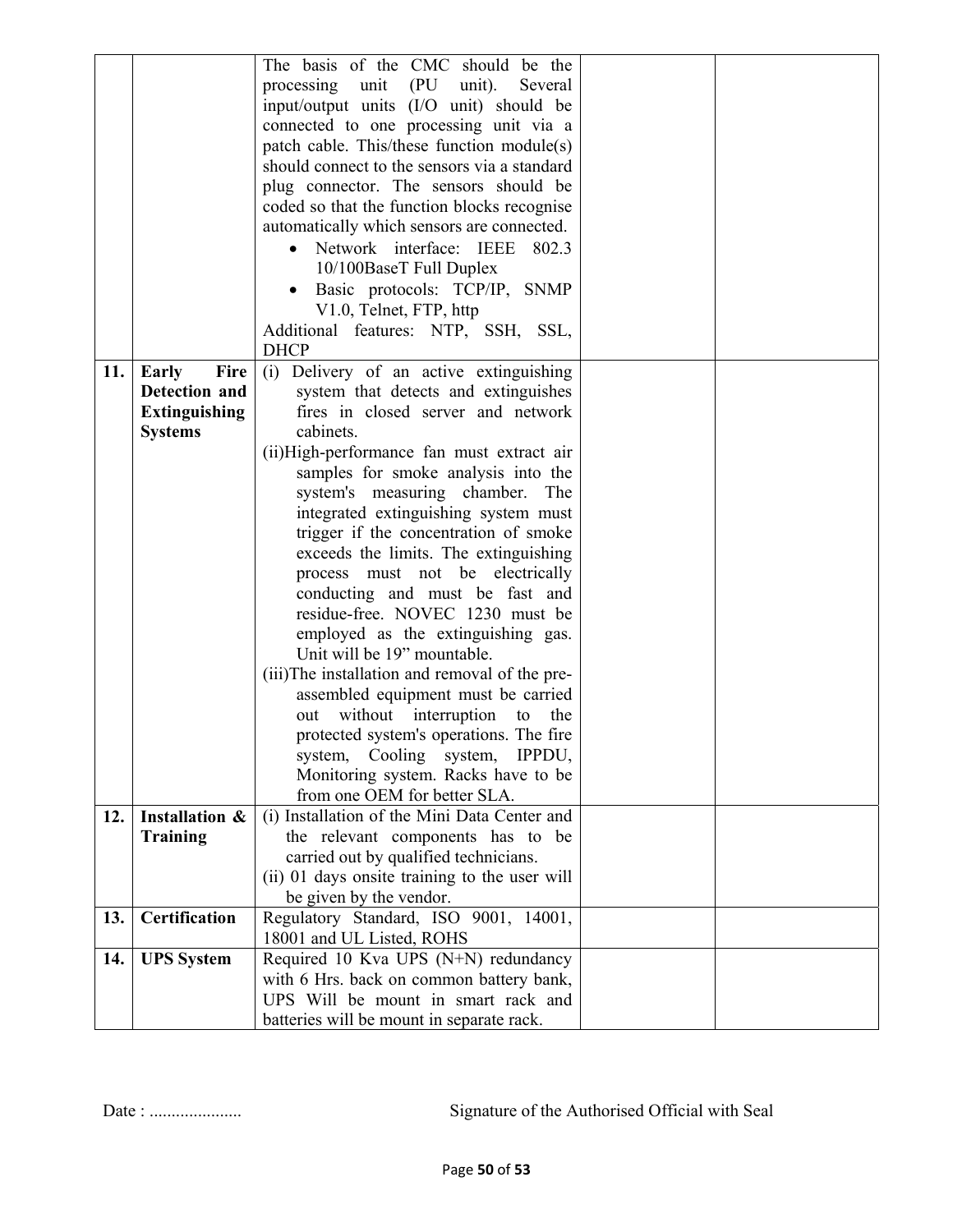# **Bill of Material**

| S.N<br>$\mathbf{0}$ . | <b>Product</b>                                                                                                                                                                                                               | <b>Functional</b><br>Requirement<br><b>Mandate</b> | <b>Make</b> | <b>Minimum</b><br>Quantity |
|-----------------------|------------------------------------------------------------------------------------------------------------------------------------------------------------------------------------------------------------------------------|----------------------------------------------------|-------------|----------------------------|
| $\mathbf{1}$          | <b>HCI</b> Nodes                                                                                                                                                                                                             | Must Have                                          |             | 3                          |
| 2                     | <b>Hypervisor and Software Defined Storage</b><br>Licenses along with Management Software (Socket<br>based perpetual)                                                                                                        | Must Have                                          |             | 6                          |
| $\overline{3}$        | Smart Rack 42 U with Air-conditioning unit,<br>Monitoring system, Electromagnetic handle with<br>keypad on door, 10KVA UPS with battery bank for<br>60 minutes, electric power distribution panels for<br>Main power and UPS | Must Have                                          |             |                            |
| $\overline{4}$        | Smart Rack 42 U with Air-conditioning unit,<br>Monitoring system, Electromagnetic handle with<br>keypad on door, 10KVA UPS with battery bank for<br>6 hrs, electric power distribution panels for Main<br>power and UPS      | Optional                                           |             |                            |
| 5                     | Additional 2 Years Warranty for the Proposed<br>Solution                                                                                                                                                                     | Optional                                           |             | 1 Set                      |
| 6                     | Automation & Orchestration Licenses (Perpetual)<br>$(S N0 50-52)$                                                                                                                                                            | Optional                                           |             | 1 Set                      |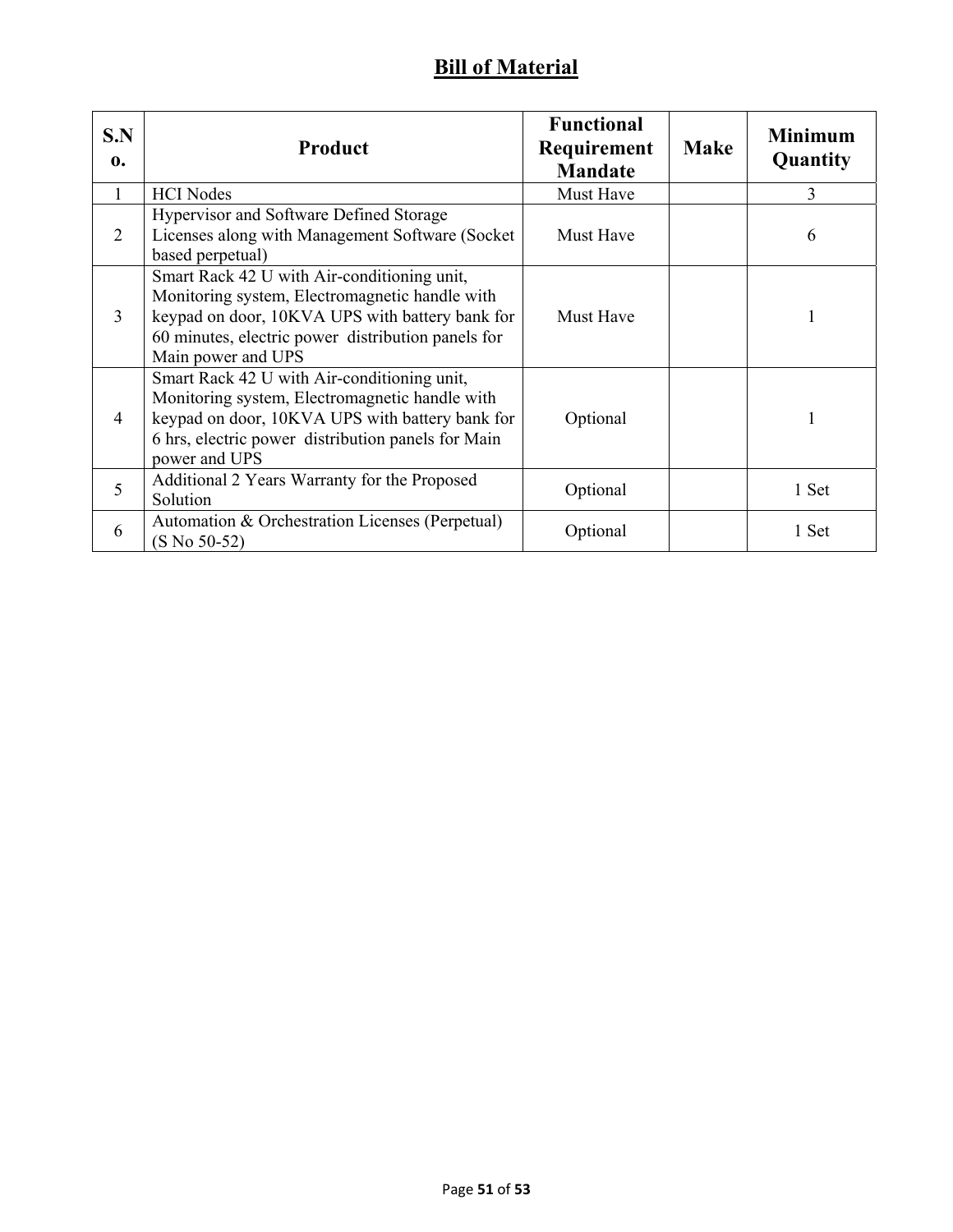# **SECTION 9**

# **PREVIOUS SIMILAR ORDER EXECUTED**

Please quote best minimum prices applicable for a premier Educational and Research Institution. The party must give details of purchase orders identical or similar equipment supplied to any IITs/NITs/Govt. Office/PSU/University/Autonomous Body as per below Format in last Three years (to be enclosed in Price Bid / Commercial Bid) along with the final price paid and details are mandatory.

Name of the Firm \_\_\_\_\_\_\_\_\_\_\_\_\_\_\_\_\_\_\_\_\_\_\_\_\_\_\_\_\_\_\_\_\_\_\_

| Order      | Order No. | Description | Value | Date of     | Remarks           | Has the        | Contact   |
|------------|-----------|-------------|-------|-------------|-------------------|----------------|-----------|
| placed by  | and Date  | and         | of    | completion  | indicating        | Equipment      | Person    |
| (Full)     |           | quantity of | Order | of delivery | reasons for late  | being          | along     |
| address of |           | ordered     |       | as per      | delivery, if any  | installed      | with      |
| Purchaser) |           | equipment   |       | contract    | and               | satisfactorily | Telephone |
|            |           |             |       |             | justification for | (Attach a      | No.,      |
|            |           |             |       |             | price             | Certificate    | Fax No.   |
|            |           |             |       |             | difference of     | from           | and e-    |
|            |           |             |       |             | their             | the            | mail      |
|            |           |             |       |             | supply order $\&$ | Purchaser/     | address.  |
|            |           |             |       |             | those             | Consigner)     |           |
|            |           |             |       |             | quoted to us      |                |           |
|            |           |             |       |             |                   |                |           |

*(Kindly enclose the scan copy of aforementioned purchase orders)* 

### **Details of Technical Expert**

**Name of application specialist/Service Engineer who have the technical competency to handle and support the quoted product during the warranty period.**

| Name of the organization | <b>Name of Contact Person</b> | <b>Contact No.</b> |
|--------------------------|-------------------------------|--------------------|
|                          |                               |                    |
|                          |                               |                    |

Signature and Seal of the Manufacturer / Bidder \_\_\_\_\_\_\_\_\_\_\_\_\_\_\_\_\_\_\_\_\_\_\_\_

Place : \_\_\_\_\_\_\_\_\_\_\_\_\_\_\_\_\_\_\_\_\_

Date : \_\_\_\_\_\_\_\_\_\_\_\_\_\_\_\_\_\_\_\_\_